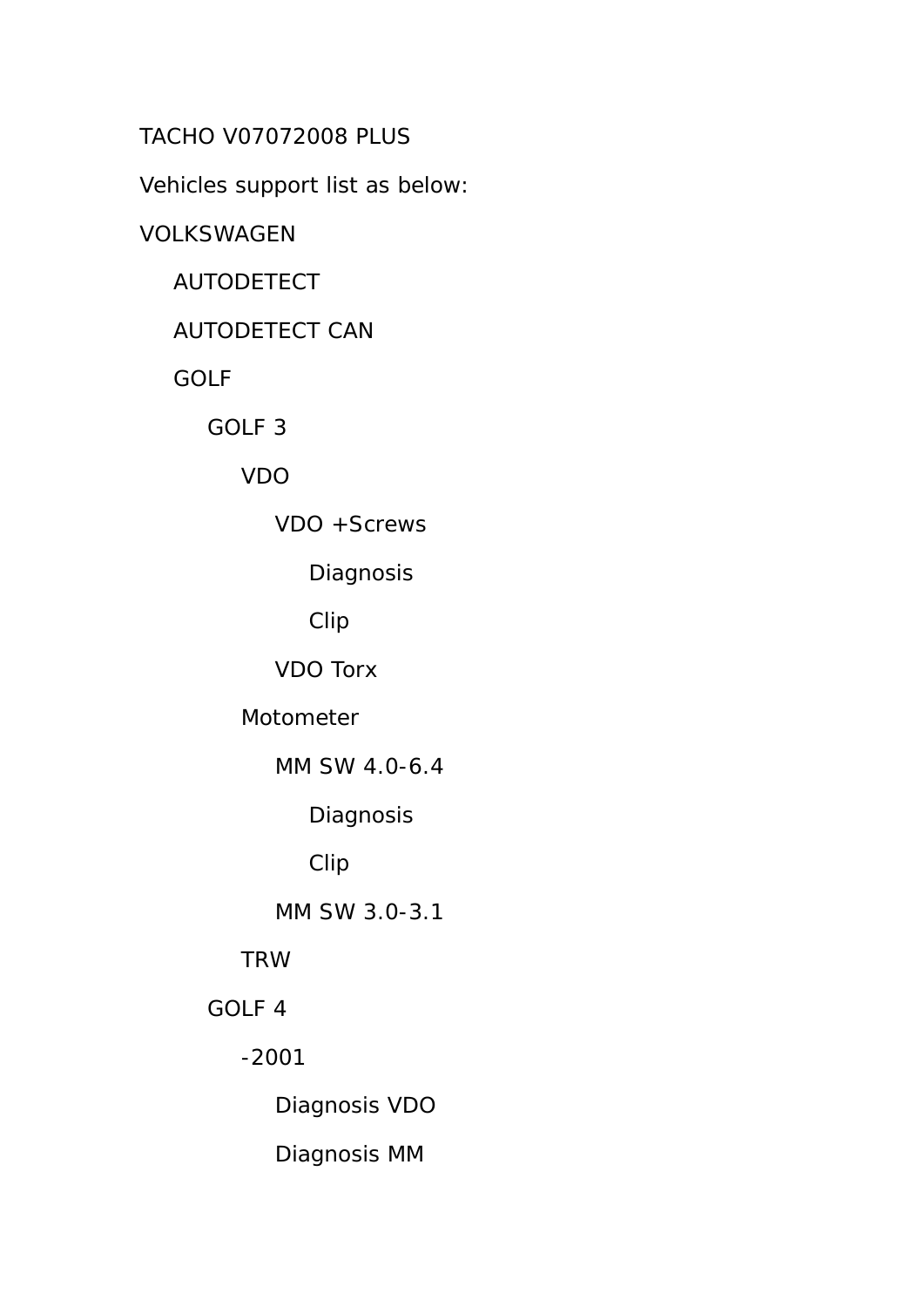Clip

VDO green

VDO blue

MM Clip

MM Clip '98

2001-2002

Diag RB8

RB8 FAST

Diag MM

Diag MM2

Diagnosis

Clip

VDO V1

VDO V2

MM Clip '02

GOLF 5

24C16

24C32

**Diagnosis** 

Visteon

Clip

Diagnosis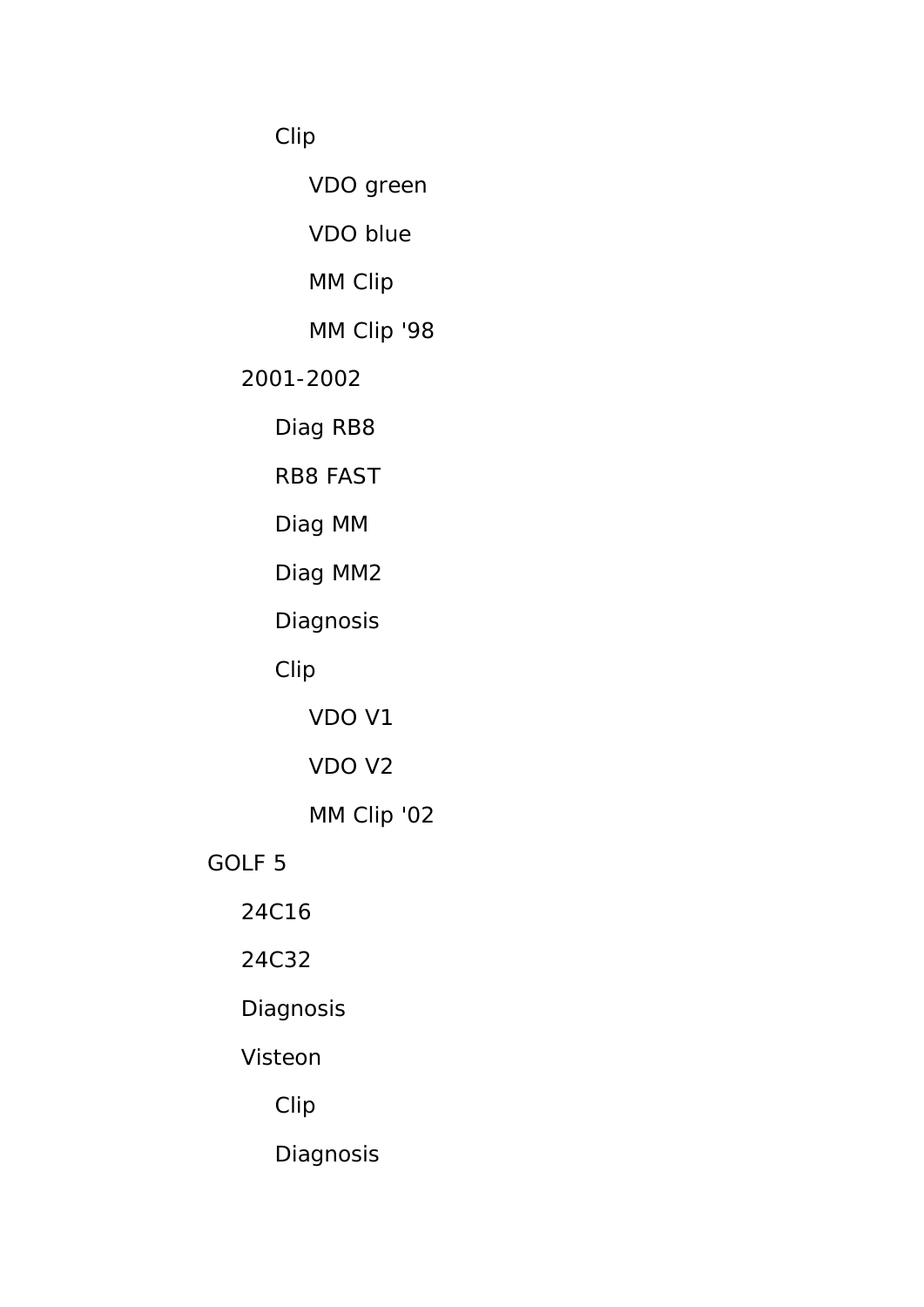#### PASSAT

## B6

Clip -6/03

Clip 6/03-

#### B5

Diagnosis

MotoMeter Diag

# Clip

VDO green

VDO blue

#### B4

Diagnosis

Clip

## B3

VD202

VDO

MotoMeter

MM SW 1.3-1.8

Diagnosis

Clip

T4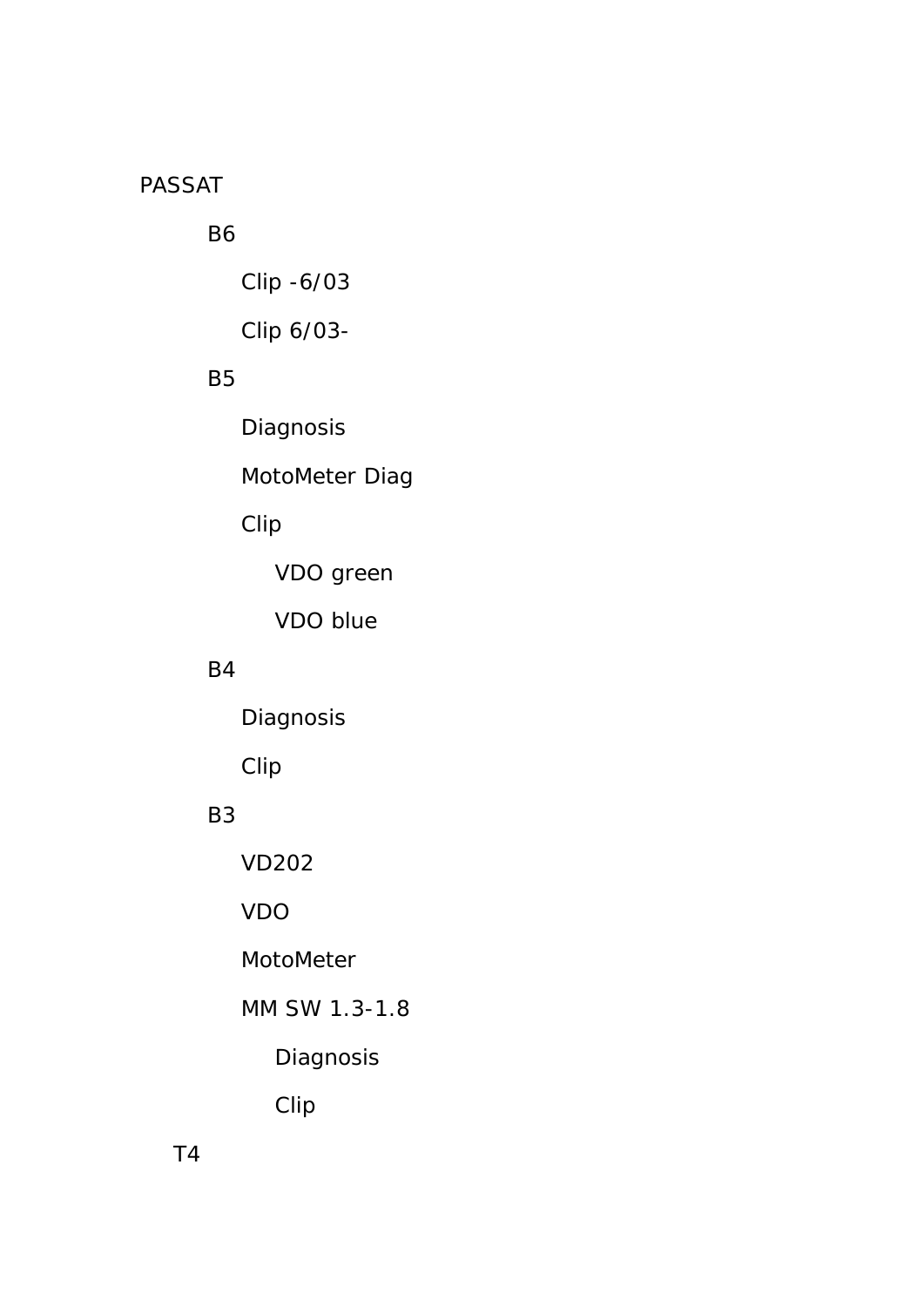-10/98

Diagnosis

Clip

10/98-

Diagnosis

Clip

2002-

Diagnosis

Clip V1

Clip V2

SHARAN

Sharan -2000 OBD

Sharan 2000-

Diagnosis

Clip V1

Clip V2

Touran

24C08

24C16 V1

24C16 V2

24C32

NEW BEETLE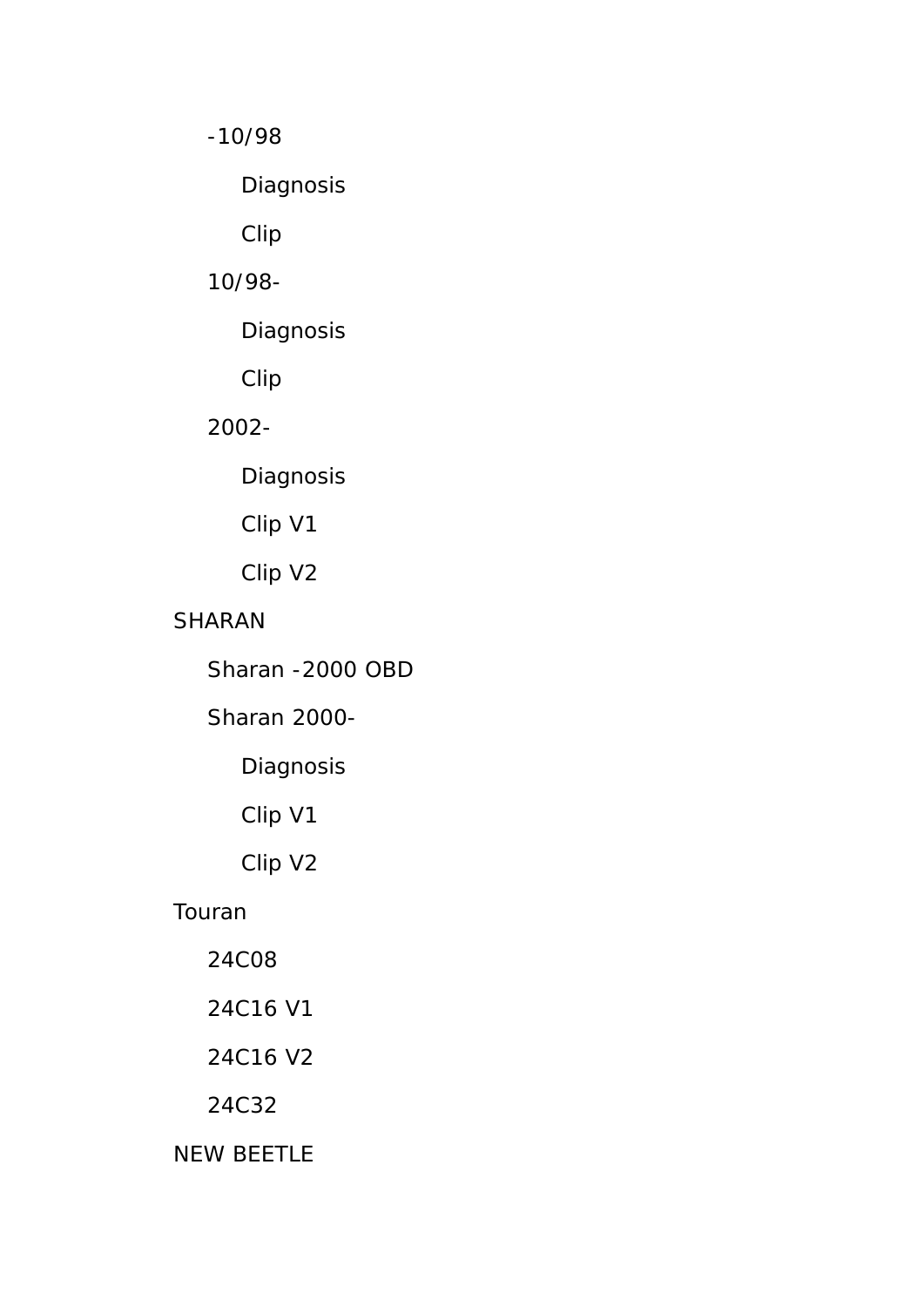-2000

2000-

V1

V2

V3

Diagnosis

CADDY VAN

LUPO

Diagnosis

Clip C02

Clip C04

## POLO

Diagnosis 98-00

Clip 98-00

Clip TRW-02

Clip VDO 02-

Clip TRW 03-

# FOX S.A.

FOX MM

FOX 9S12

SKODA

AUTODETECT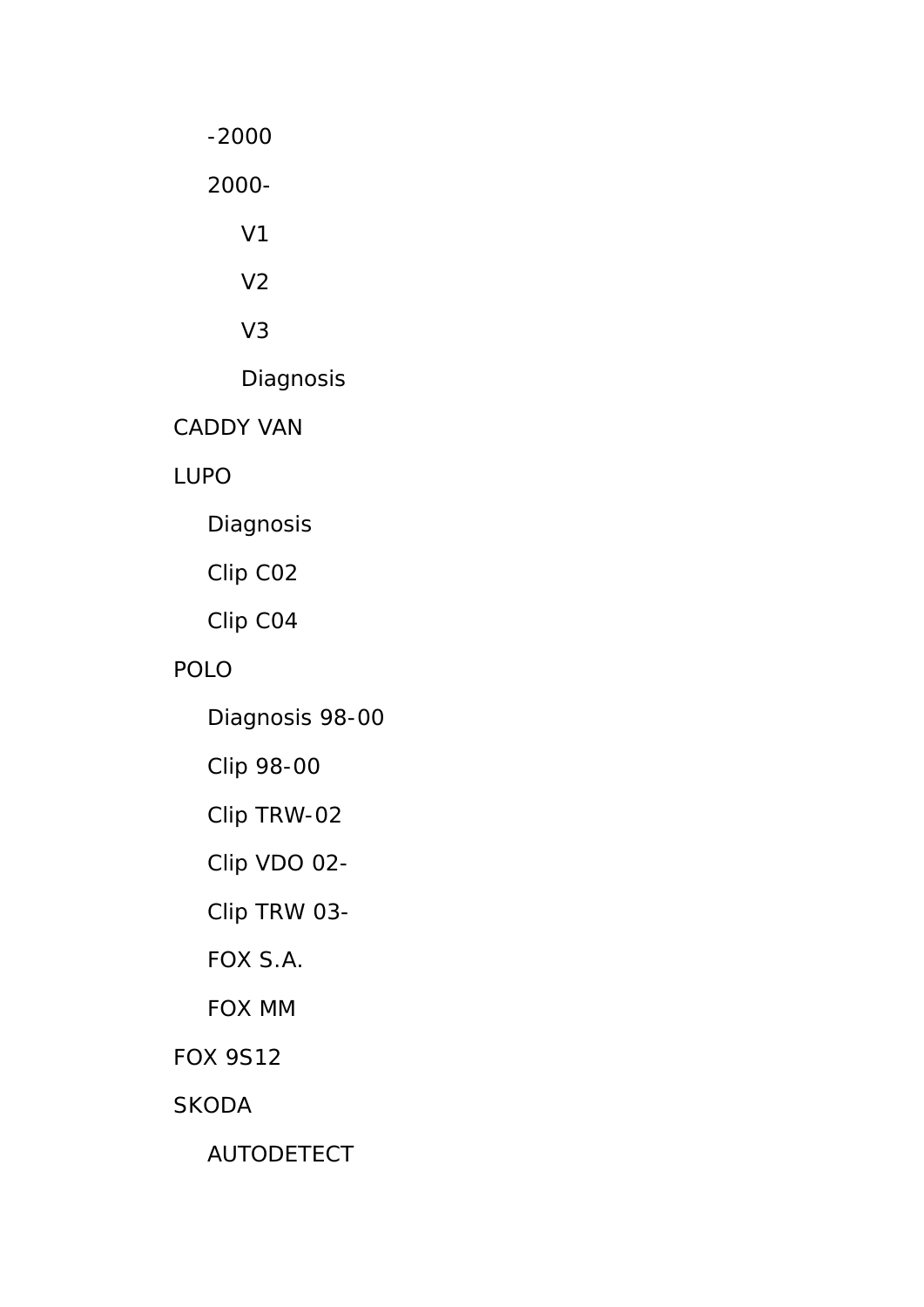## AUTODETECT CAN

Fabia

#### **Oktavia**

# Clip V1

Clip V2

## 24C16

# 24C32

# Superb

- Clip V1
- Clip V2
- Clip V3

#### Felicia

#### SEAT

Arosa

## Alhambra

Clip V1

Clip V2

## Ibiza

 Clip VDO -02 Clip VDO 02- Clip TRW 03- 9S12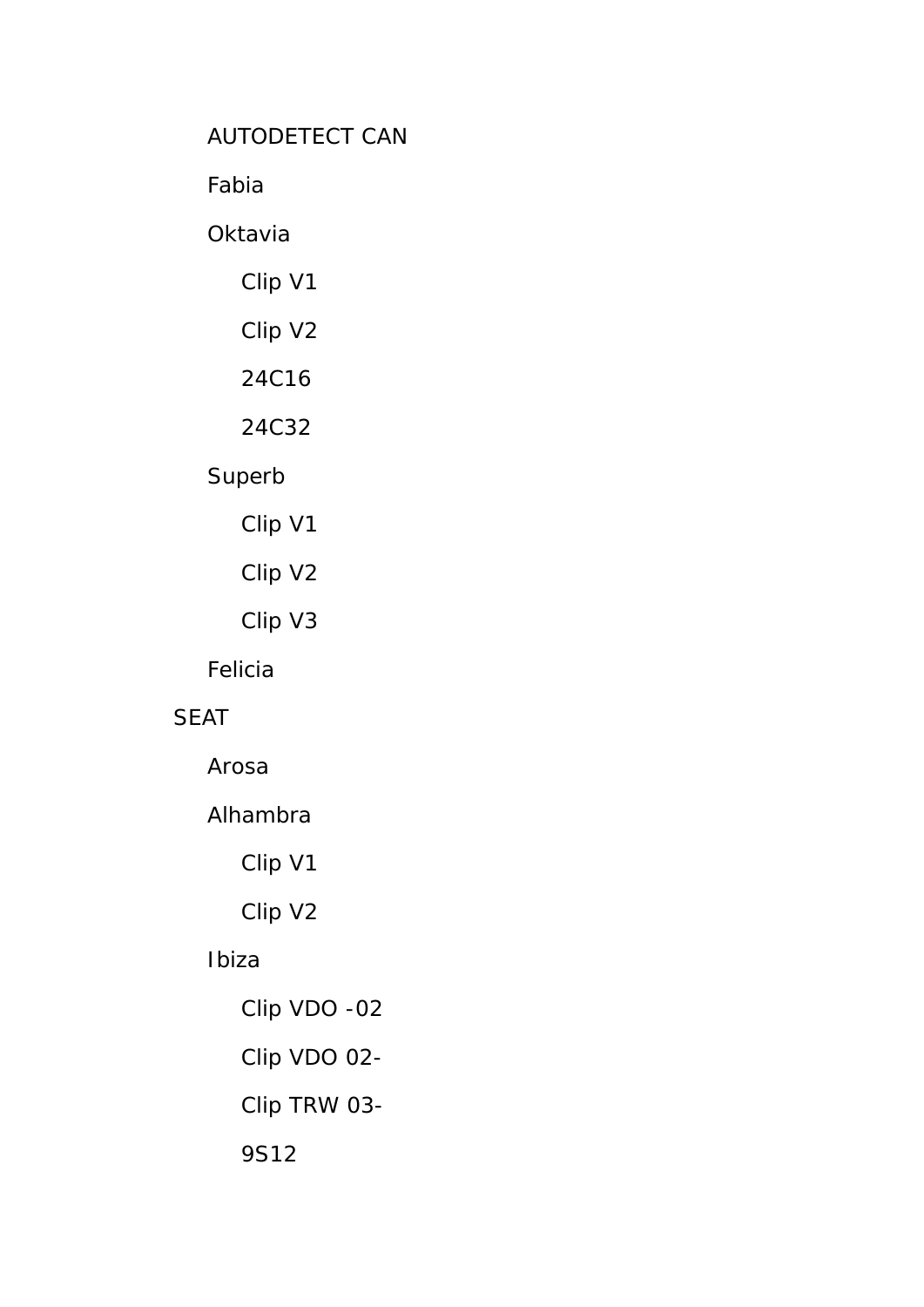Toledo

'02-'05

Diagnosis '05

Leon 02-

Cordoba

Clip VDO

Clip TRW

Cupra

Gol S.A.

93C46

HC908

93C66 V1

93C66 V2

95040

Touareg

V1

V2

Diagnosis

Service

Phaeton

V1

V2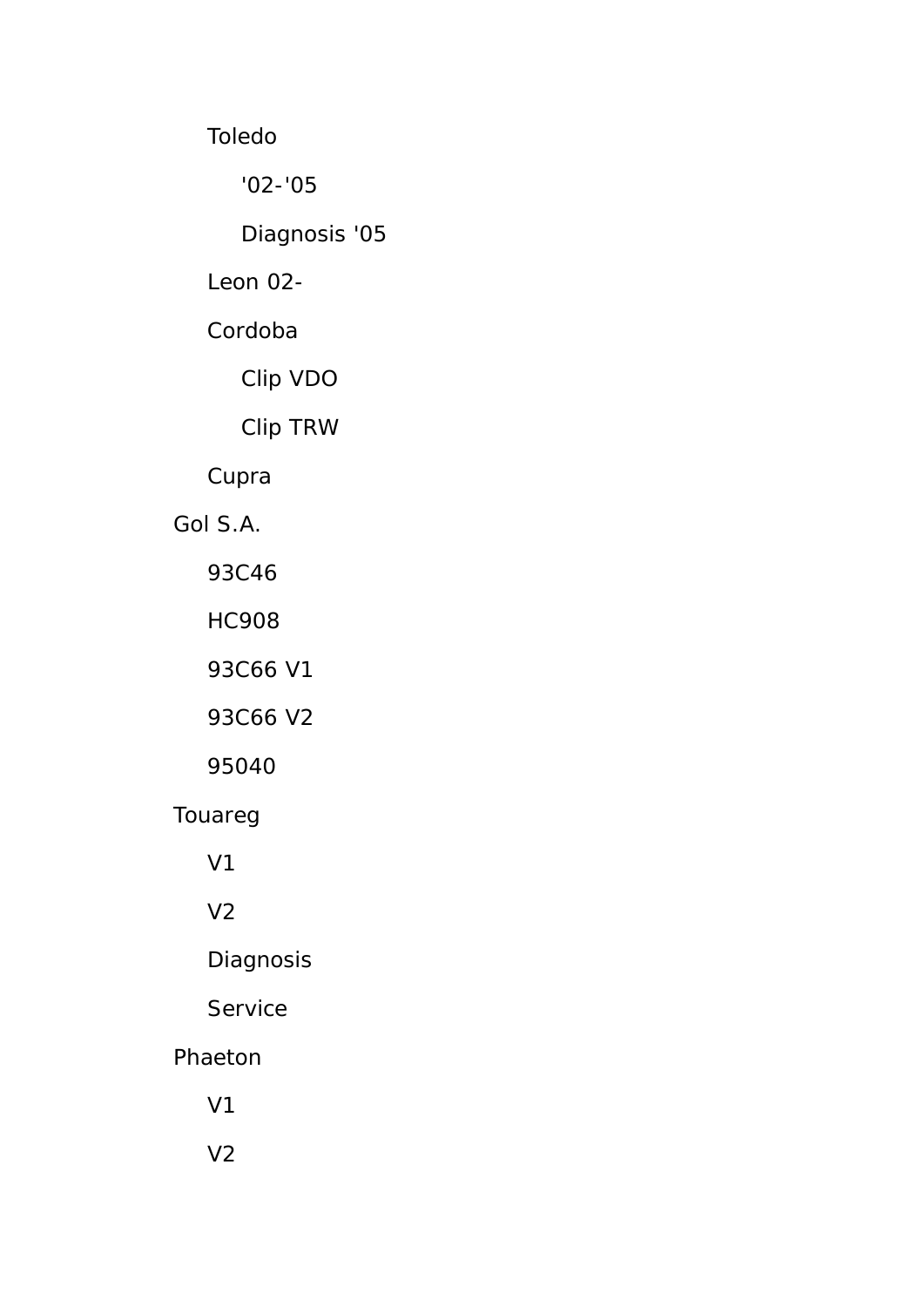Diagnosis

Service

Service

Service CAN

CAN 1551

1551

### BMW

KM-CHECK

LKM/LCM Diag

EWS3 OD46J

KEY

EWS erase

KEY erase

EWS Proz

EWS K-line

KEY READ

### 1er

E87

Clip

35080->0

CAS Prog

ERRORSCAN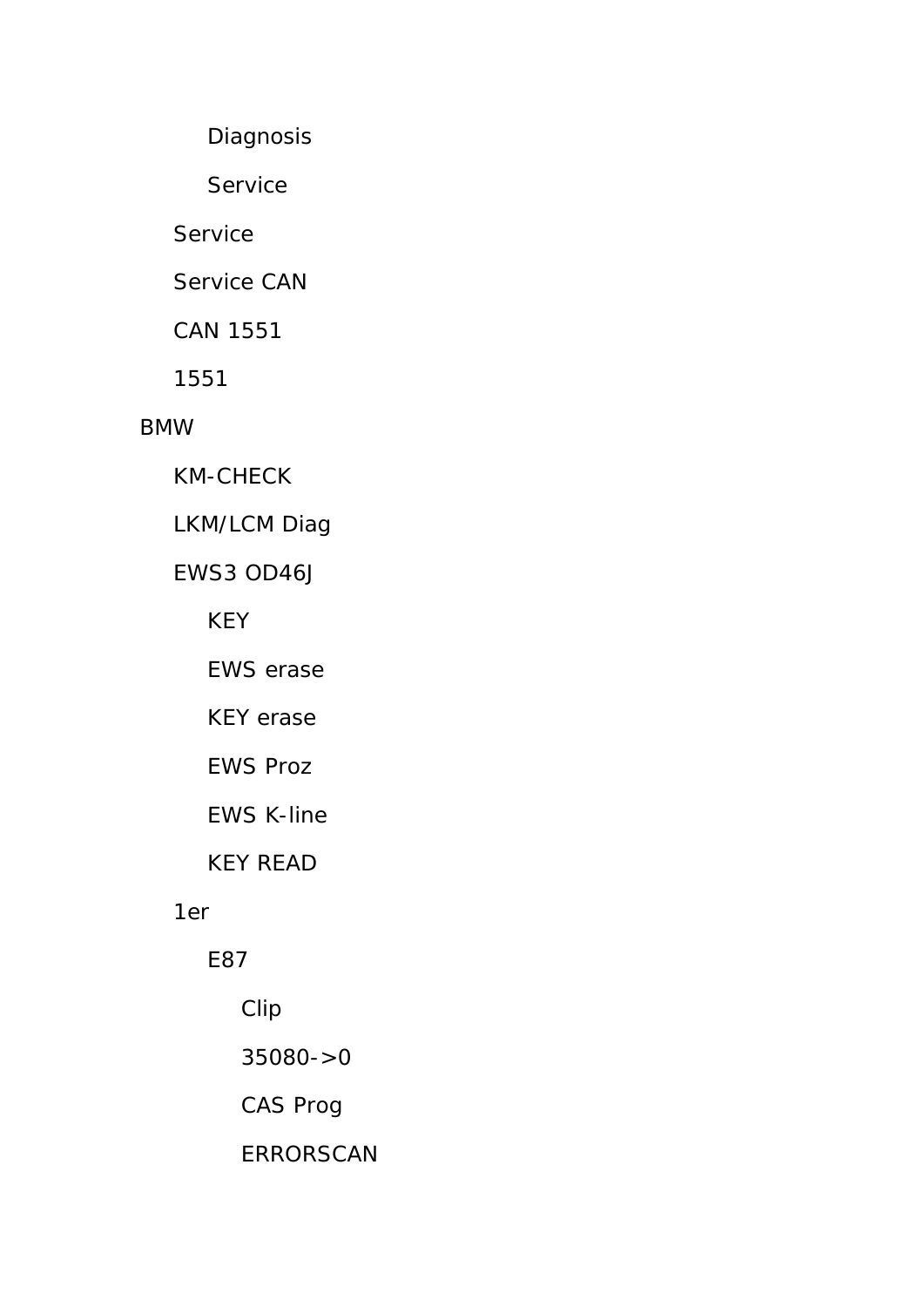3er / X3

E36

Diagnosis

Clip

to SW22

SW 23 outside

SW 23 inside

#### E46

 Clip M35080 Clip Service Diesel Clip 2003 TACHO->DIGA 35080->0 Diagnosis -SW16 KM Clip -SW16 Clip KM Service Gasoline Service Diesel LKM

-2002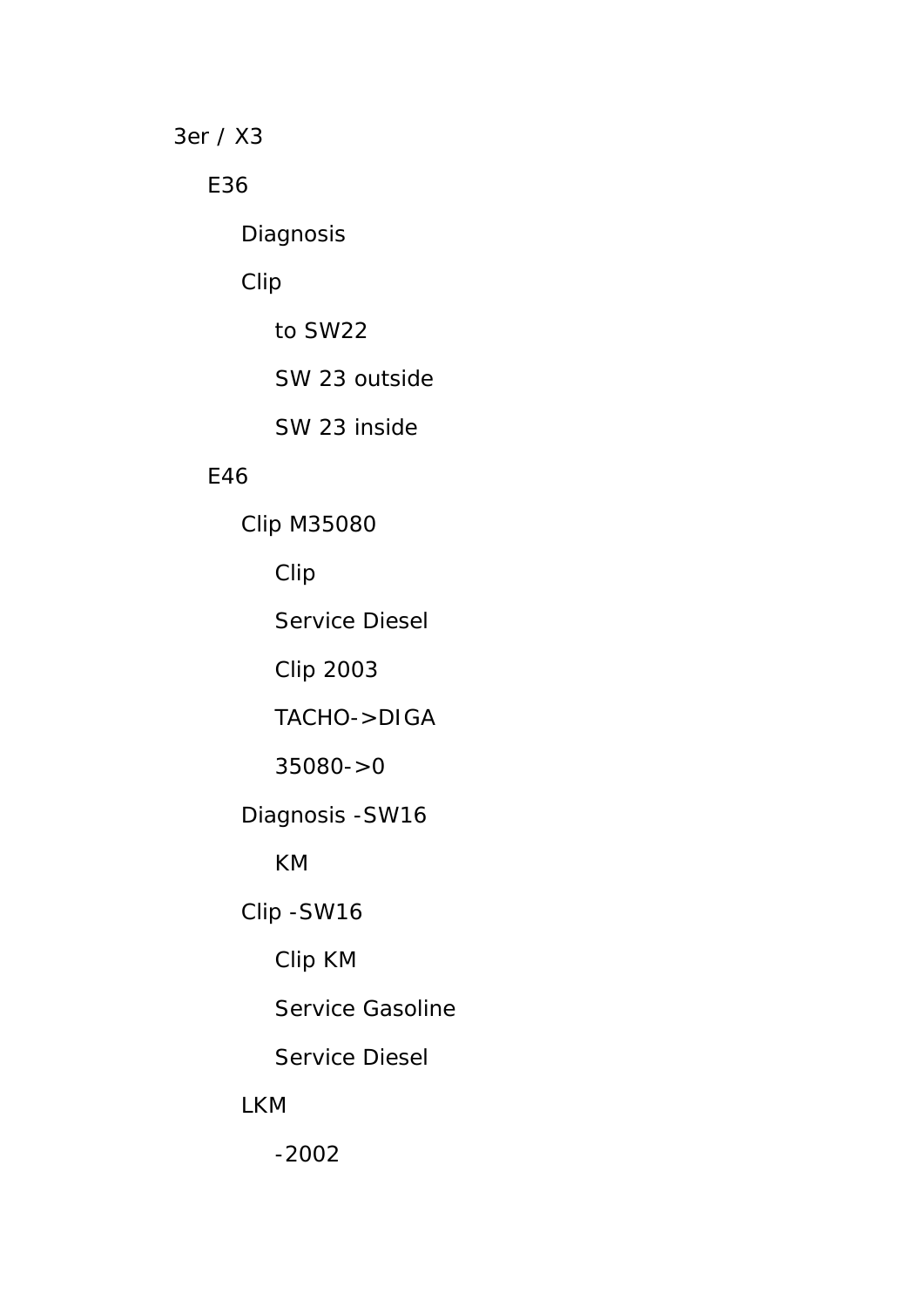2002-2003

2003- (9S12)

9S12 Tool

## X3

Clip M35080

35080->0

LKM / LCM

## E90 / E91

Clip

35080->0

CAS Prog

ERRORSCAN

5er / 7er / X5

Clip M35080

Clip

TACHO->DIGA

35080->0

blue

brown

green

E39 low

Diagnosis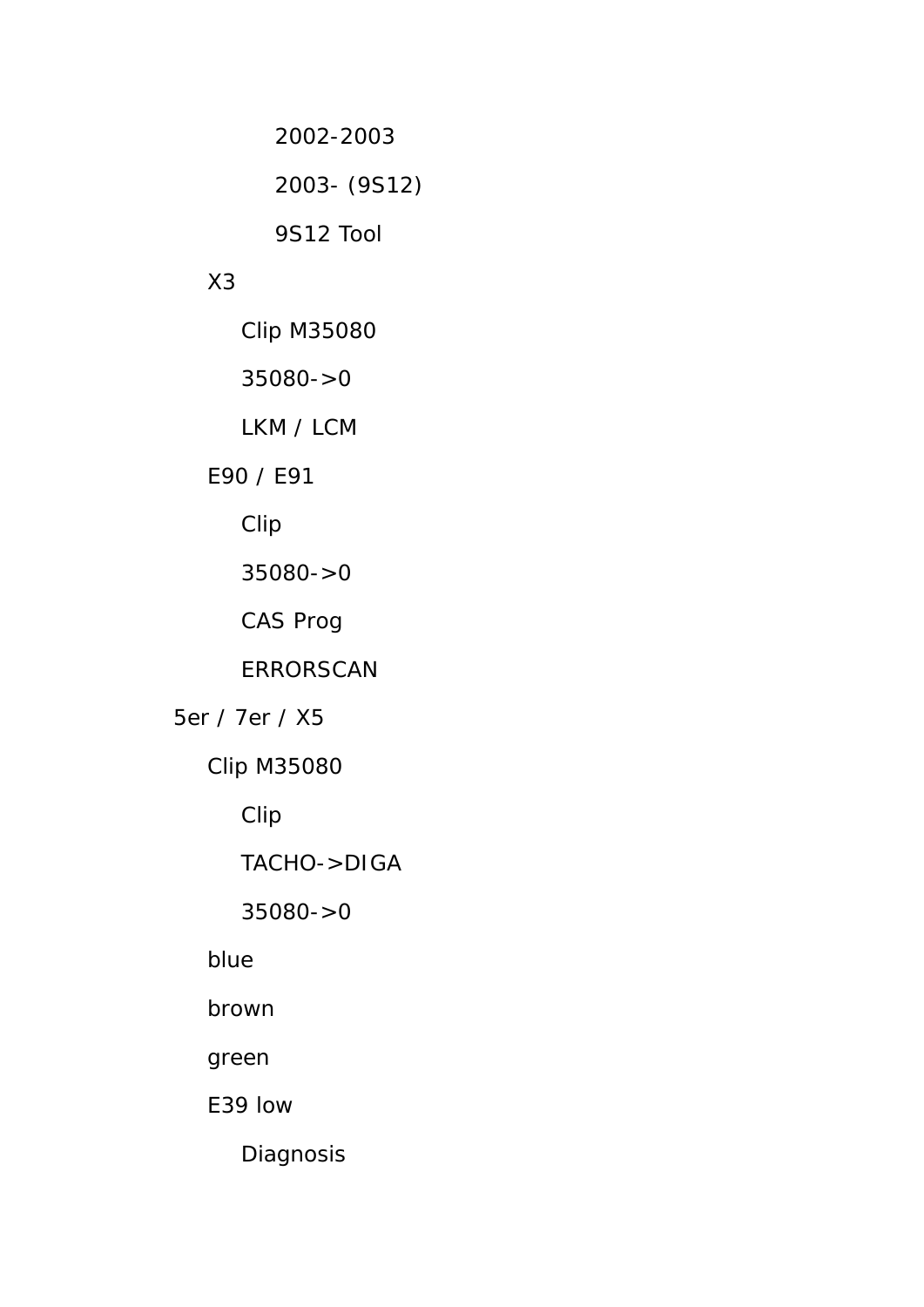Diagnosis SW15

Diagnosis SW16

 $Clip$   $SW9+10$ 

Clip SW11

E38/39 high +IKE

**Diagnosis** 

Clip-SW12

Clip SW14/15

E38/39 high -IKE

E38/39 high -IKE

Clip SW13

E65 old

Clip

35080->0

E65 CAS

E65 ERRORSCAN

E6X / E65 / E66

Clip

35080->0

CAS Prog

ERRORSCAN

LKM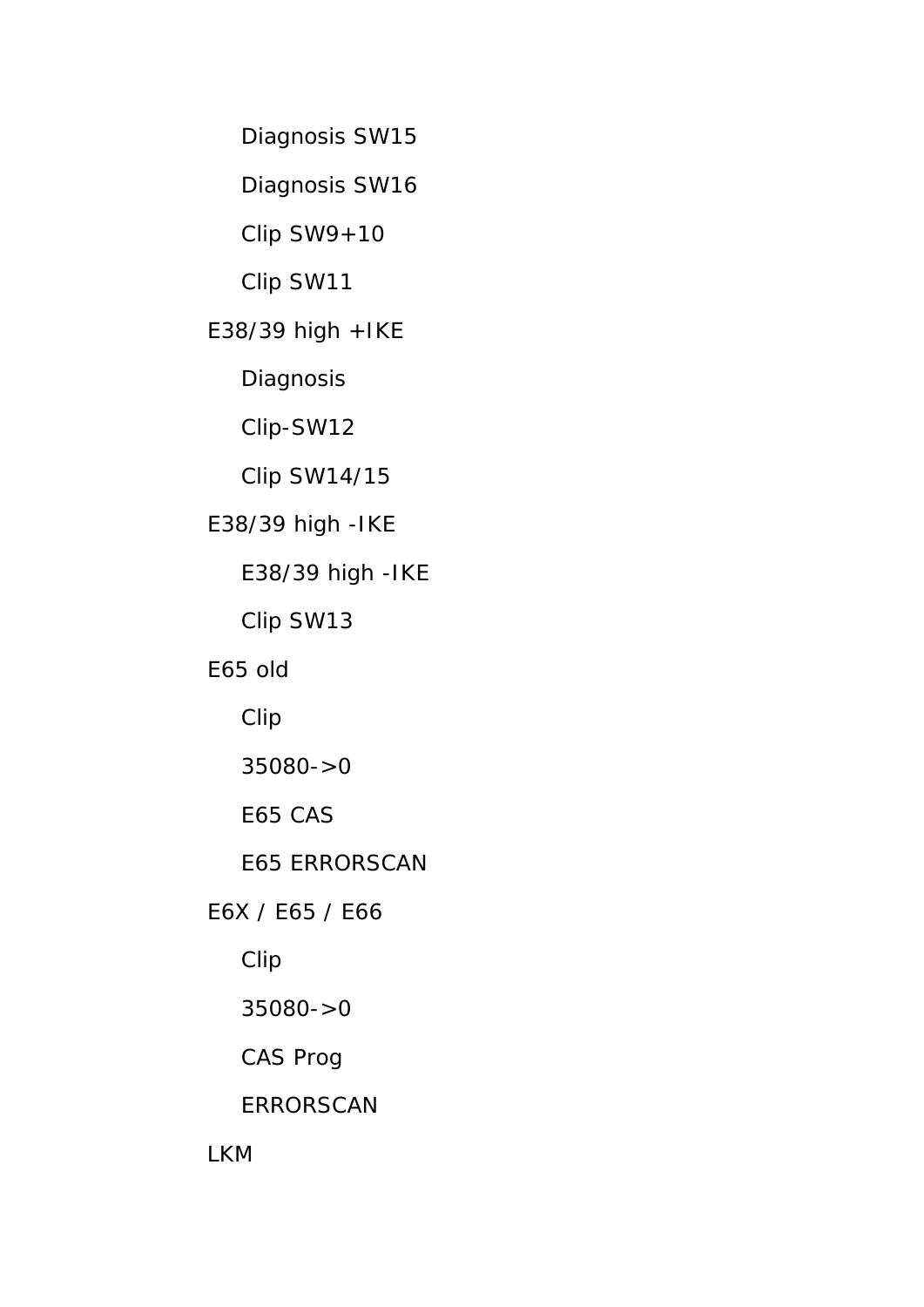| <b>V4 LKM3.1</b> |
|------------------|
| <b>V5 LKM2.0</b> |
| V7 (9S12)        |
|                  |

8er

Diagnosis

Clip

## Z3/COMPACT

Diagnosis

outside

inside

SW9-SW11 outside

SW9-SW11 inside

SW9 Diagnosis

## Z4

M35080

Clip

TACHO->DIGA

35080->0

Z8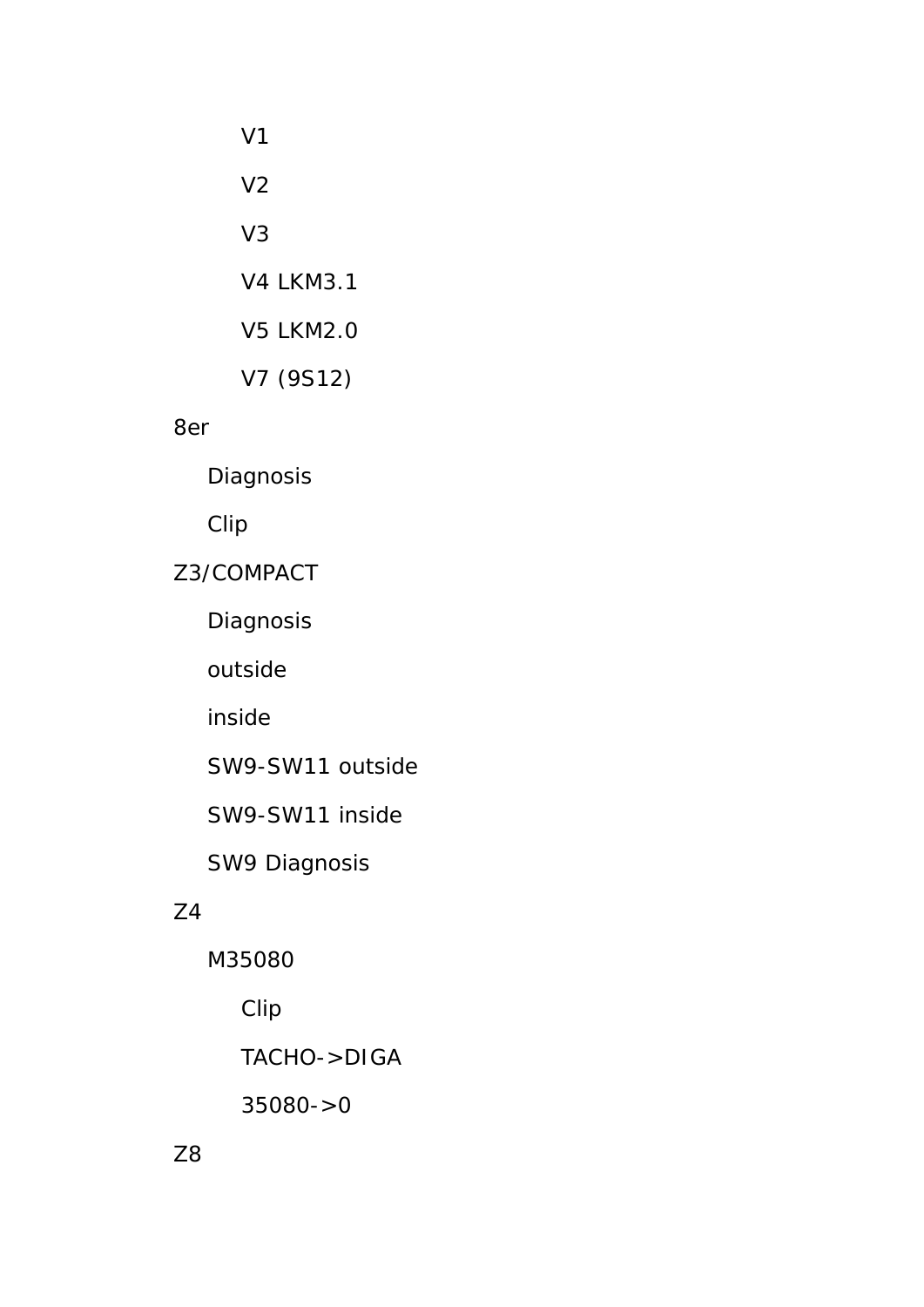#### TV

#### Service OBD-2

Reset Oil

Reset Insp

Reset Time

#### CAS E6X E9X E8X

Clip

35080->0

CAS Prog

#### ERRORSCAN

#### MERCEDES

A-Klasse

A-Klasse -2000

## A-Klasse 2000-

KM Diagnosis

A-Klasse 2000

### C-Klasse

W203 7/99-

#### CAN DIAG

KM

KM + FLASH

Service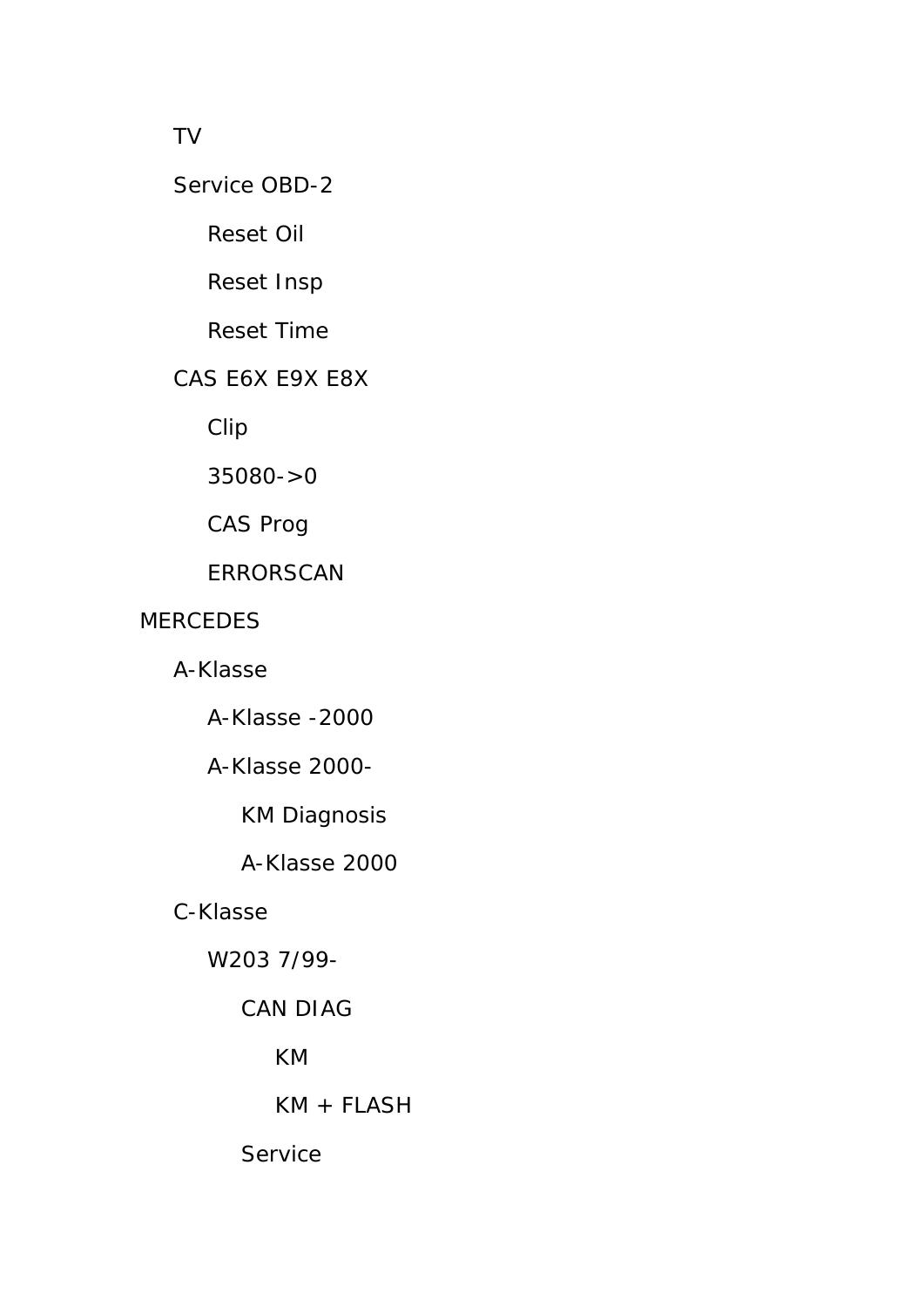Adjust KM

## **EZS**

Mod. 2000 CPU

Prototyp CPU

EZS universal

YOB 4/98-7/99

YOB 4/98-7/99

YOB 9/95-4/98

KM Diagnosis

Clip C56

Clip C66

VDO -9/95

Diagnosis

Clip

MotoMeter -9/95

**Diagnosis** 

Clip

E-Klasse / CLK

W211 Clip

## CAN DIAG W211/209

KM

KM + FLASH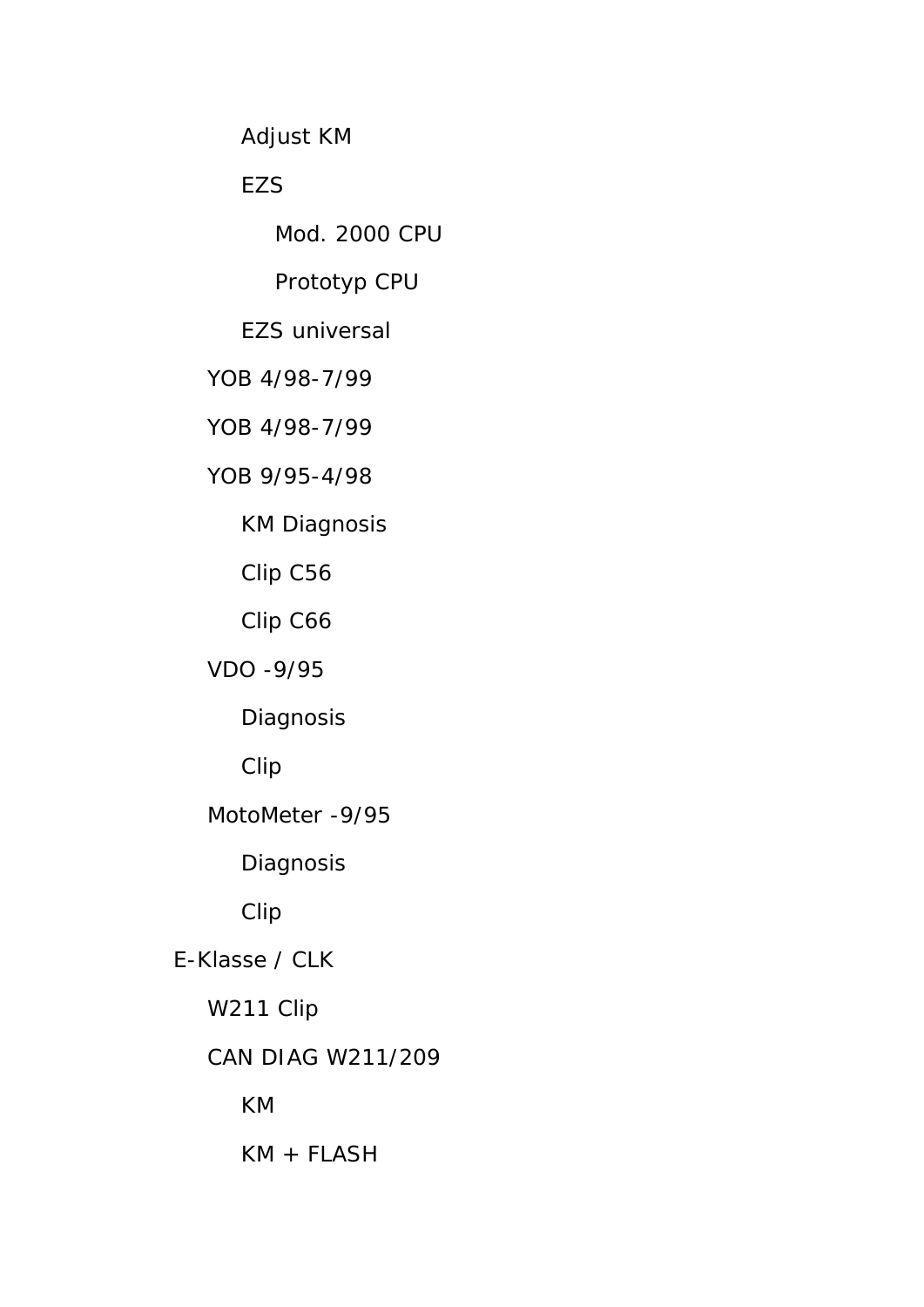Service W211/209/

YOB 7/99-5/02

Adjust KM

**Service** 

YOB 4/98-7/99

YOB -4/98

Clip

C56

C66

C86

Adjust KM

Service

S-Klasse / SL

W220

Clip B58

Service B58

Clip C04

EZS 4/01-?/02

V1

V2

EZS universal

V1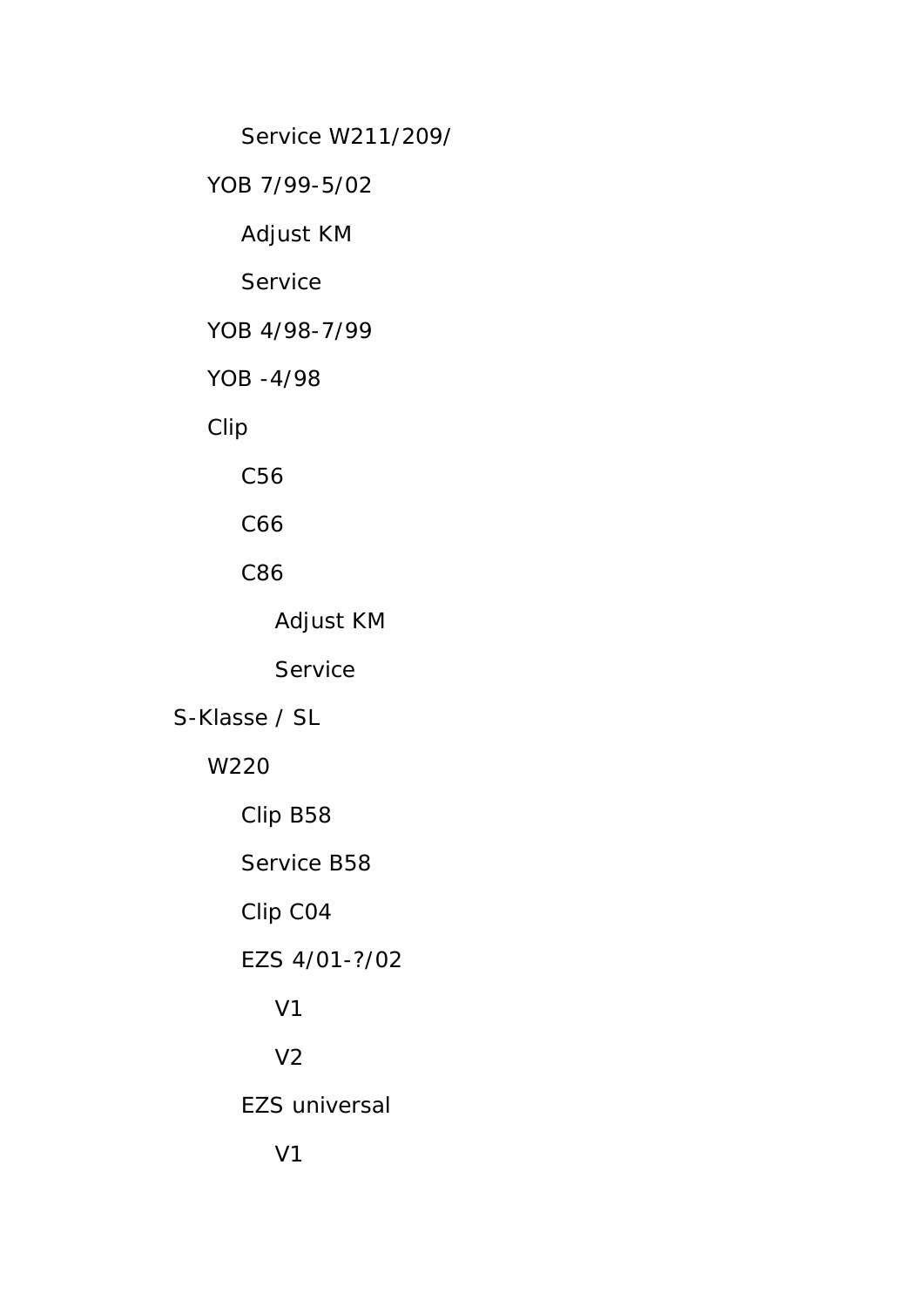V2

V3

SL 10/2001-

Adjust KM

#### EZS 10/01-

V1

## V2

YOB 4/98-

YOB 6/96-4/98

KM Diagnosis

Clip C56

Clip C66

YOB -6/96

Diagnosis

Clip

#### SLK

YOB 4/98-

YOB -4/98-

#### G-Klasse

YOB 4/98-

YOB -4/98

Clip C66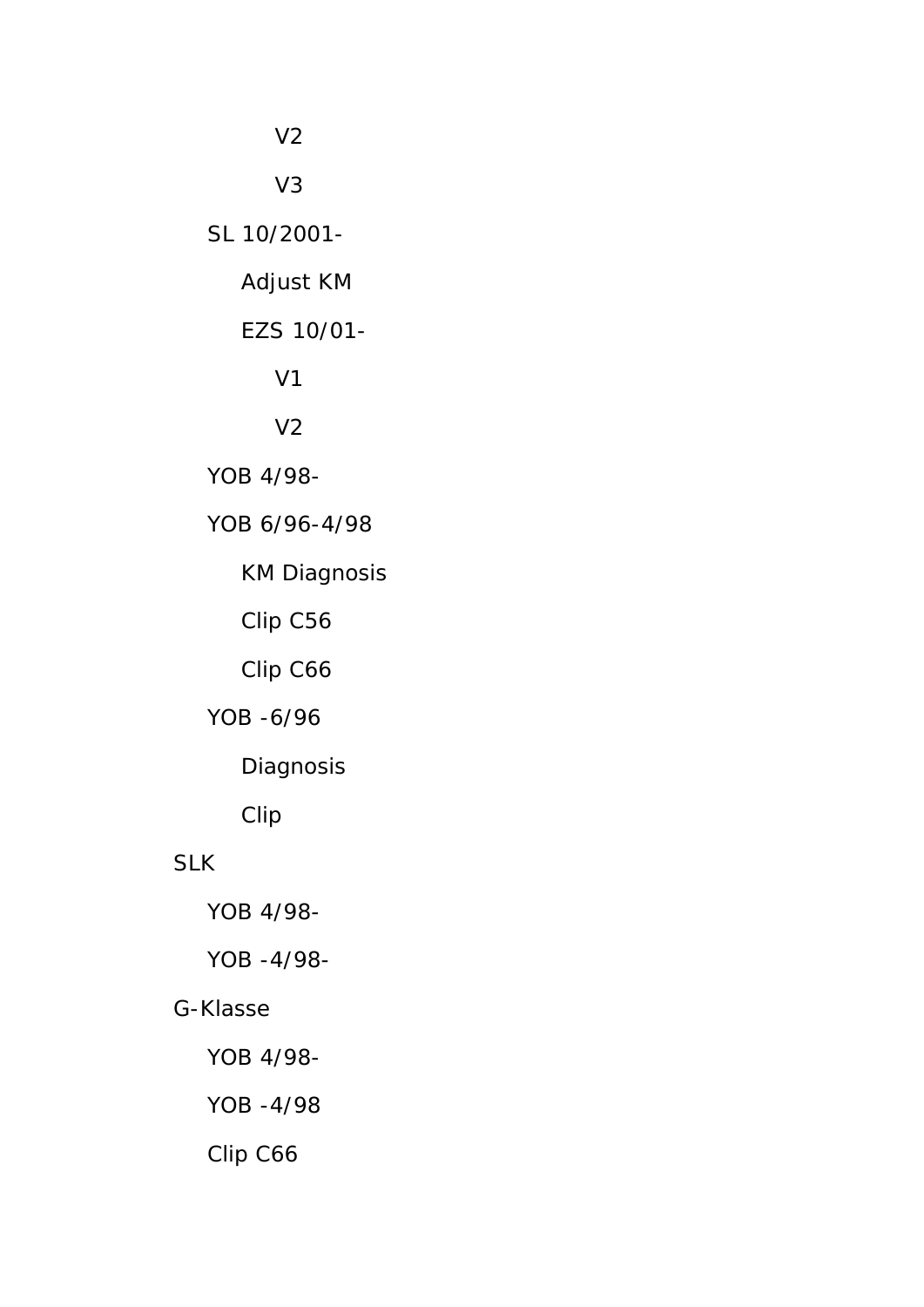M-Klasse

YOB 4/98-

YOB -4/98

Clip C66

VITO 2003

VITO EZS

VITO EZS

VITO Dash

Sprinter

VDO

Diagnosis

Clip V1

Clip V2

Clip V3

Hour

Clip 2000

Kienzle

Diagnosis

Clip

Magneti Marelli

Mag.Mar. Diag

Prototyp (68HC)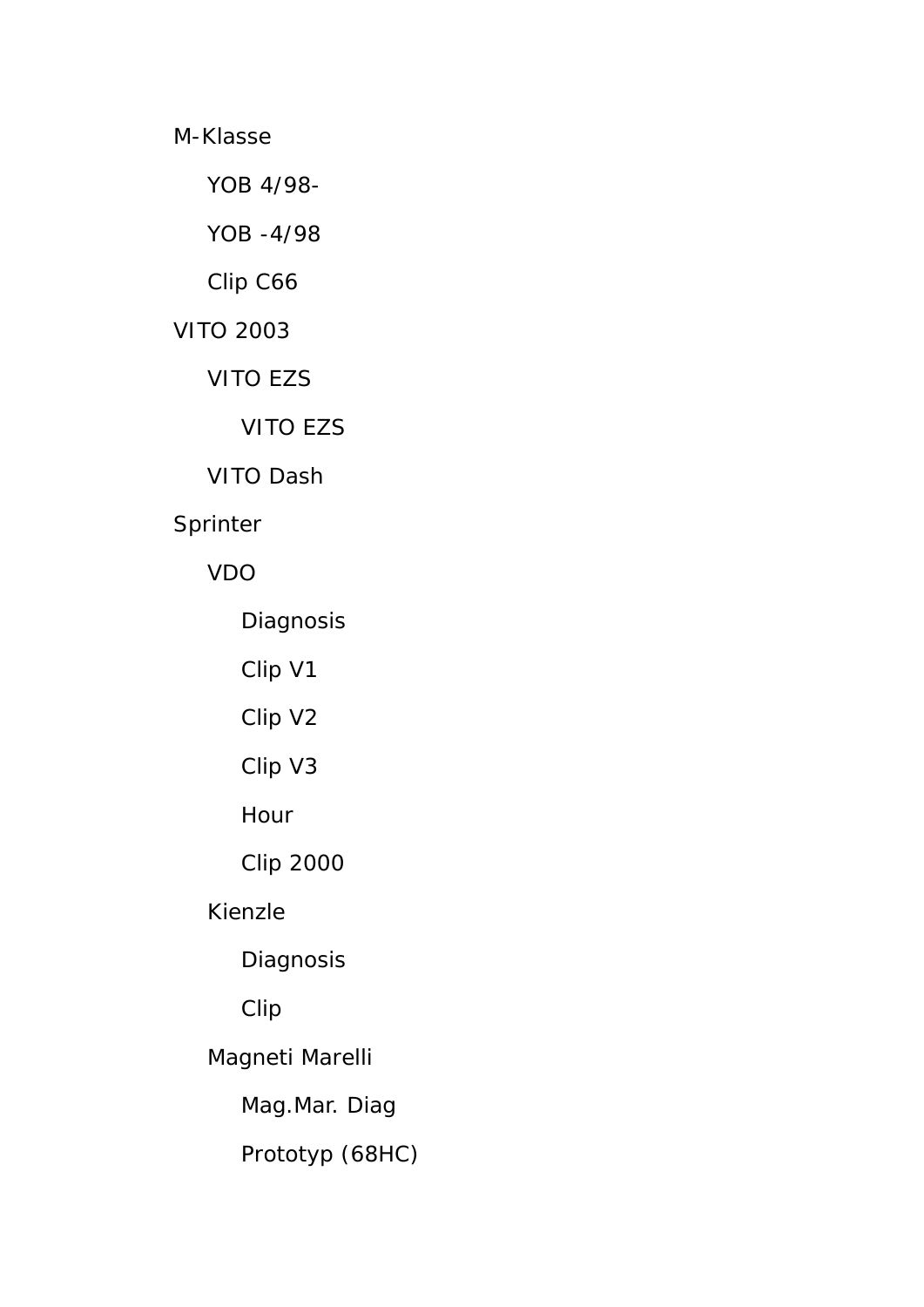Final Version

Service

Service -4/98

Service 4/98-

## Smart

Dash C66

Dash C86

BCU -2003

BCU 2003- + Roads.

BCU 9S12

ForFour V1

ForFour V2

4/98 Save

4/98 Load file

AUDI

AUTODETECT

AUTODETECT CAN

## AUDI MM DIAG

-7/2001

7/2001-

A2

VDO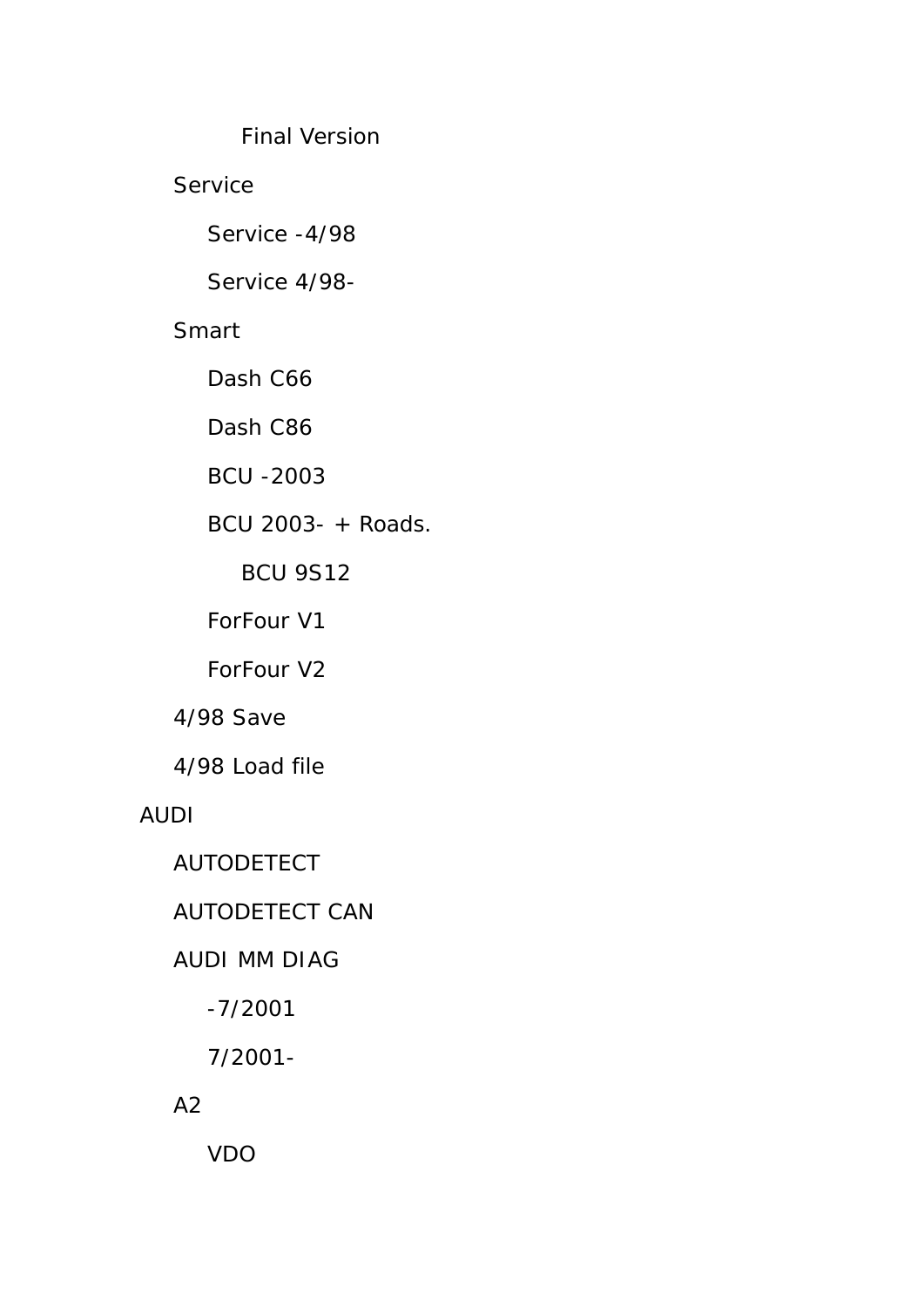-07.01

Diagnosis OBD

Diagnosis

Clip

07.01-

 $R+W$ 

decrypt

# A3

VDO

-09.99

Diagnosis

Clip

09.99-07.01

Diagnosis OBD

Diagnosis

Clip

07.01-06.03

 $R+W$ 

decrypt

07.03- Diagnosis

km Diagnosis

Service CAN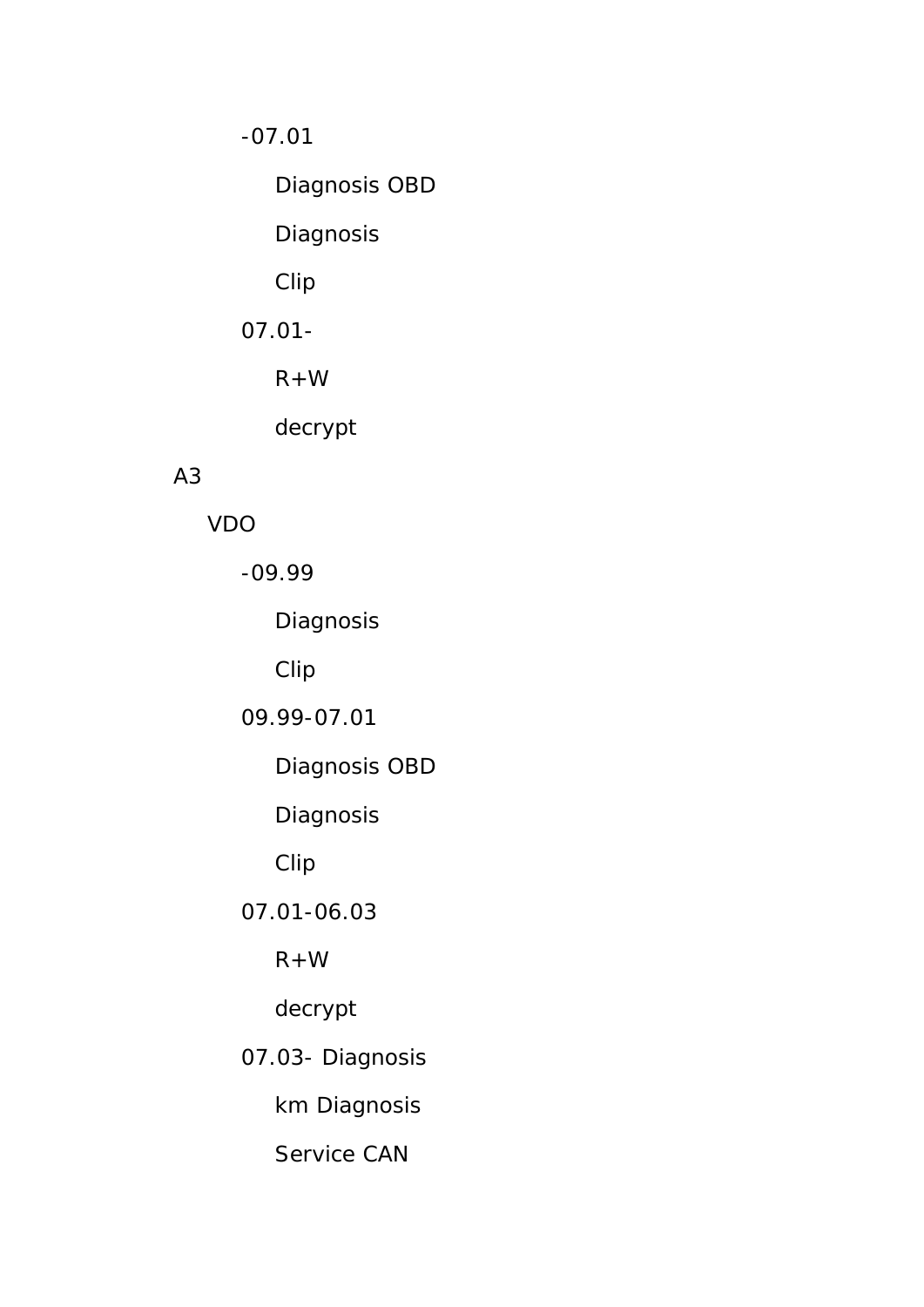CAN 1551

07.03- Clip

V1 Clip->0

V2 Clip->0

M93LC86

V1 Clip->0

V2 Clip->0

Diagnosis ->km

Service CAN

CAN 1551

UK NSI

Clip

Magneti Marelli

-07.2001

07.2001-

Save

Programming

#### A4

VDO

-10.97

-MFA

Diagnosis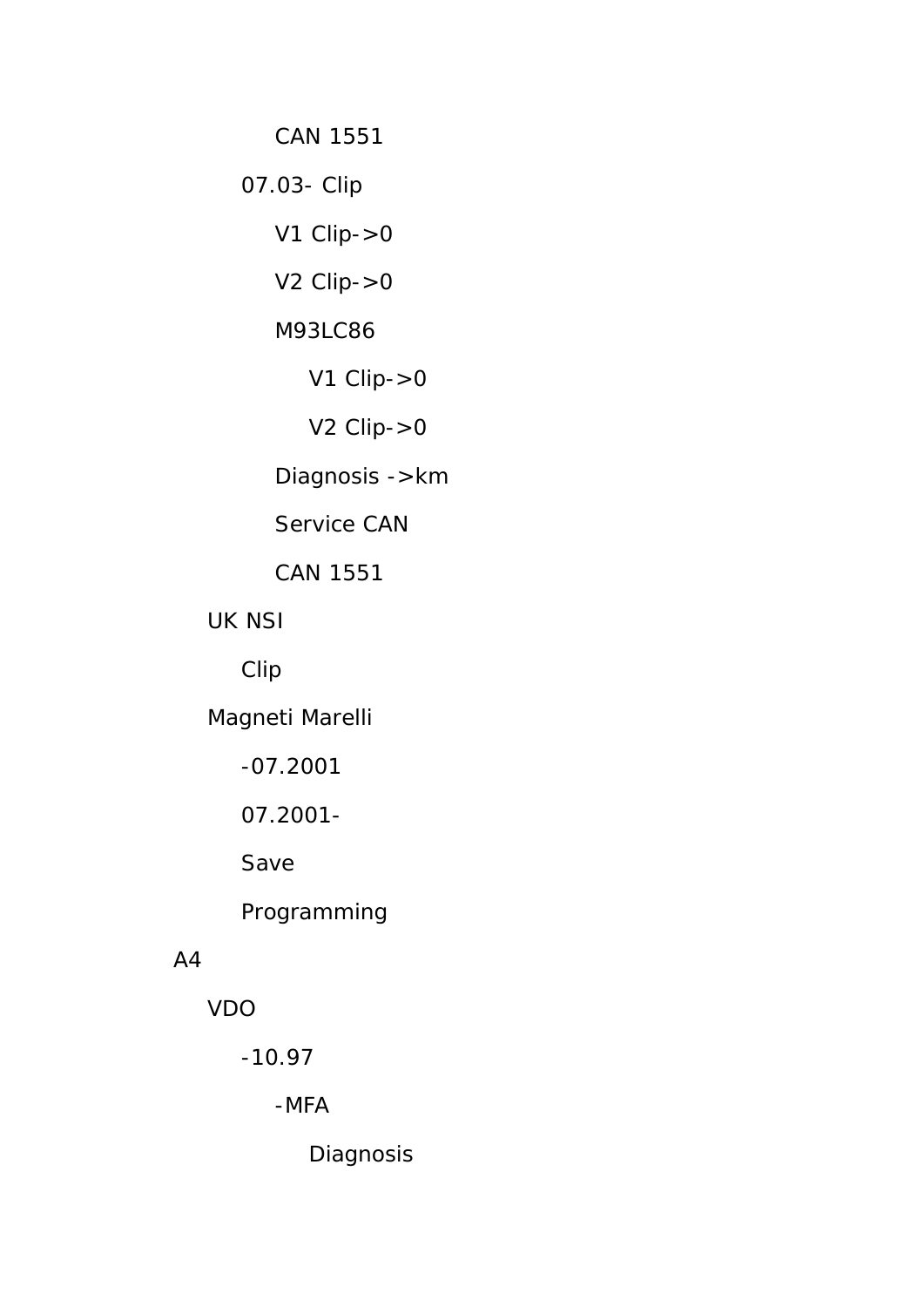Clip

 $+MFA$ 

Diagnosis

Diagnosis V1

Diagnosis V2

Clip

11.97-09.99

Diagnosis

Clip

09.99-07.01

Diagnosis OBD

**Diagnosis** 

Clip

07.01-

 $R+W$ 

decrypt

UK NSI

old

new

2 EEproms

Magneti Marelli

-07.2001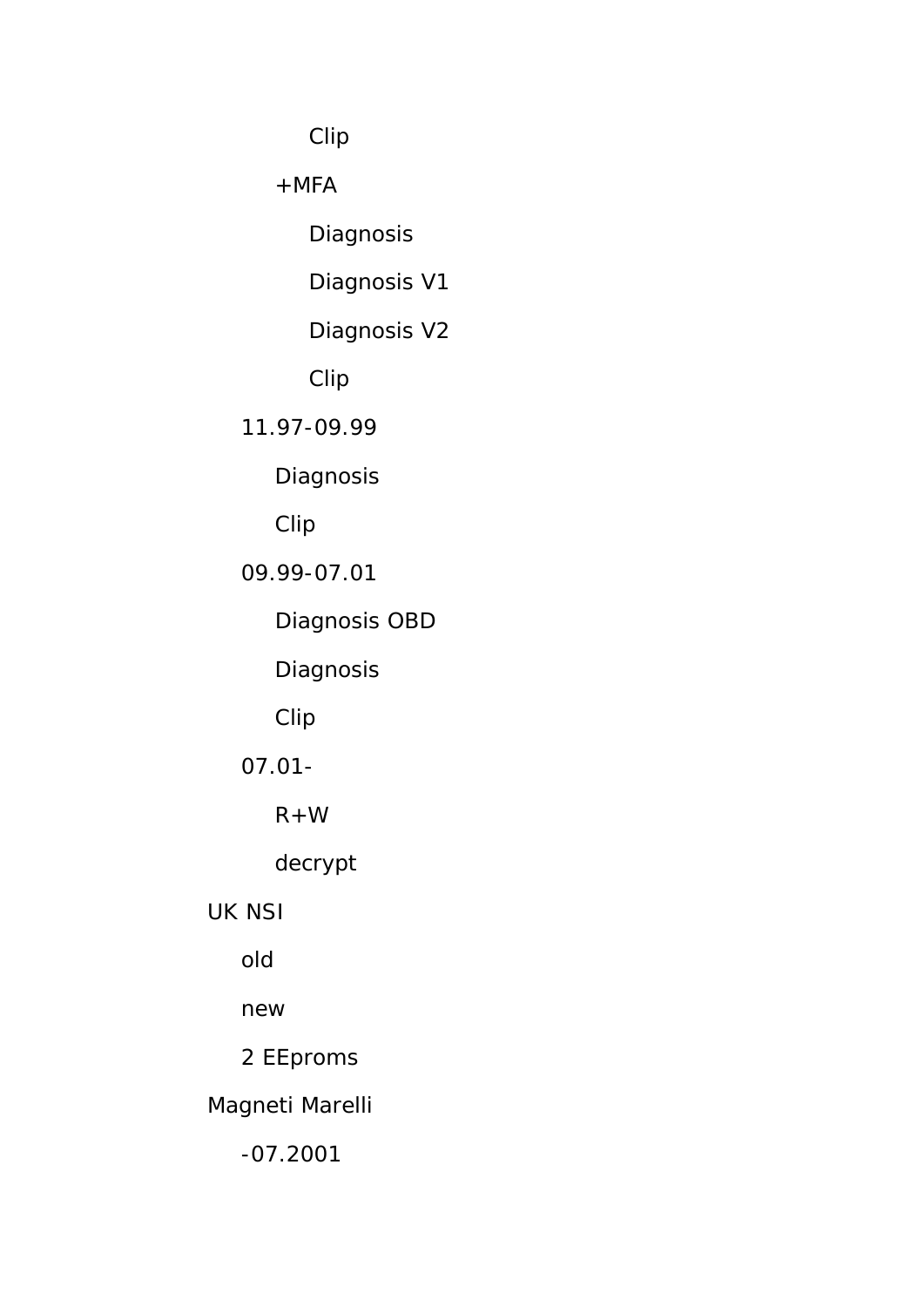07.2001-

Save

# Programming

### MotoMeter/Bosch

1/01-9/01

**Diagnosis** 

Clip

Diagnosis FAST

## 9/01-

Clip

## A6

VDO

old C4

Diagnosis

Clip

## -09.99

Diagnosis

# Clip

## 09.99-07.01

Diagnosis OBD

Diagnosis

Clip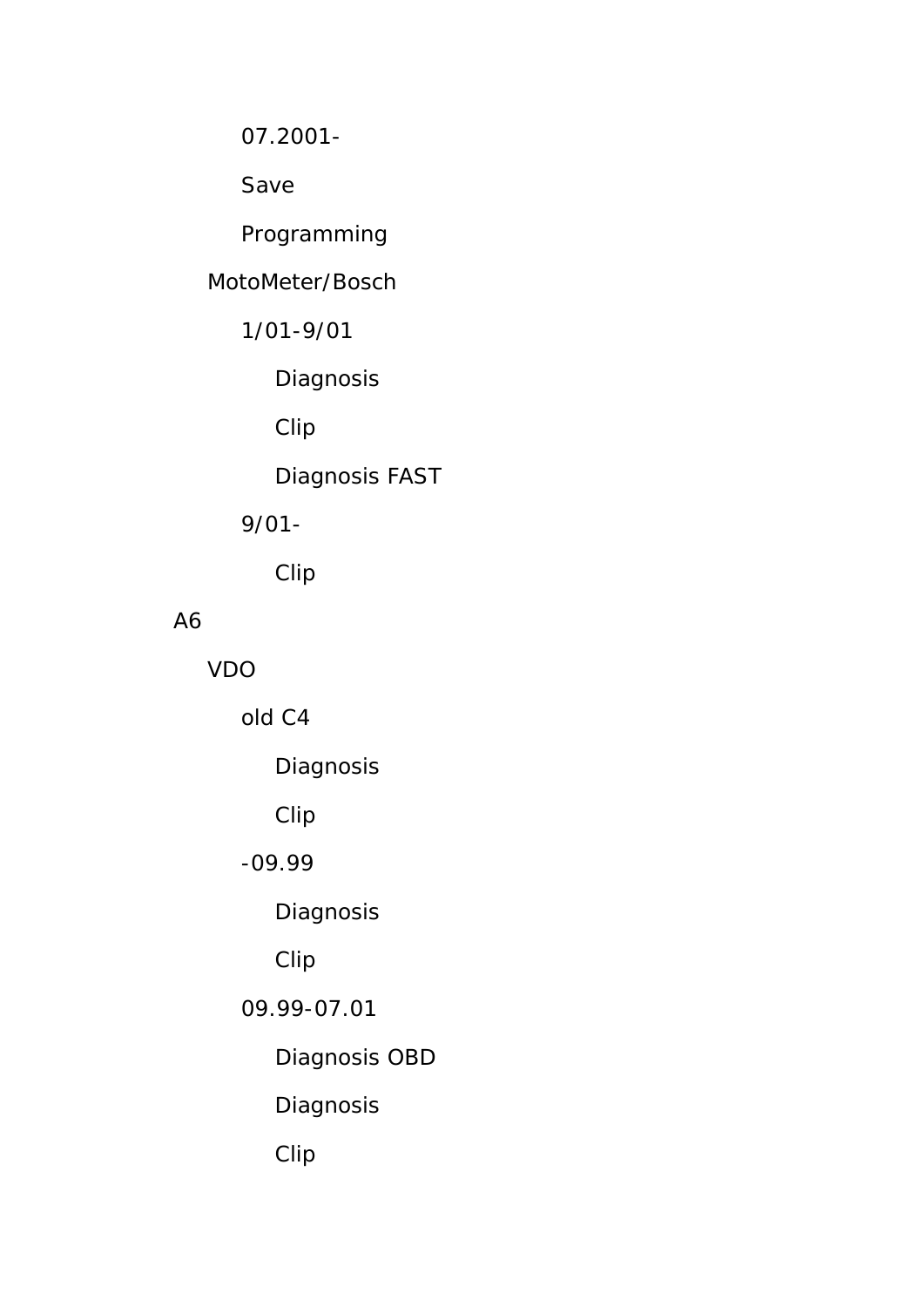07.01-

 $R+W$ 

decrypt

#### UK NSI

Clip

# Magneti Marelli

-07.01

07.01-'04

Save

Programming

'04-

km

miles

## A8

-10.96

Diagnosis

Clip

10.96-02.99

## **Diagnosis**

Clip

'99-'03

V1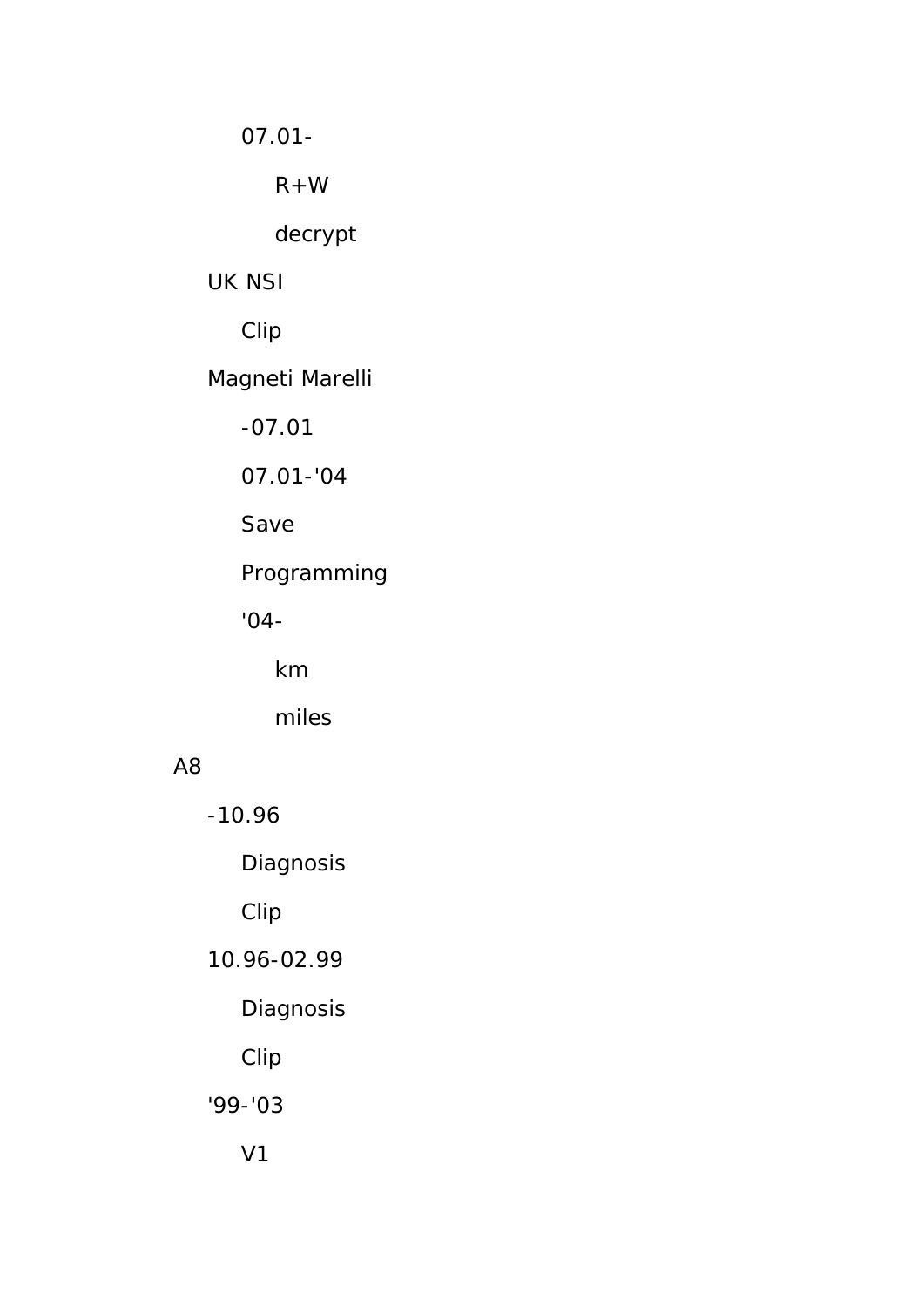## V2

# 07.03- Diagnosis

km Diagnosis

Service CAN

CAN 1551

## TT

-09.99

09.99-07.01

07.01-

Save

Programming

#### Q7

km

miles

Service

#### ALFA

145

old

new

147

**GT** 

156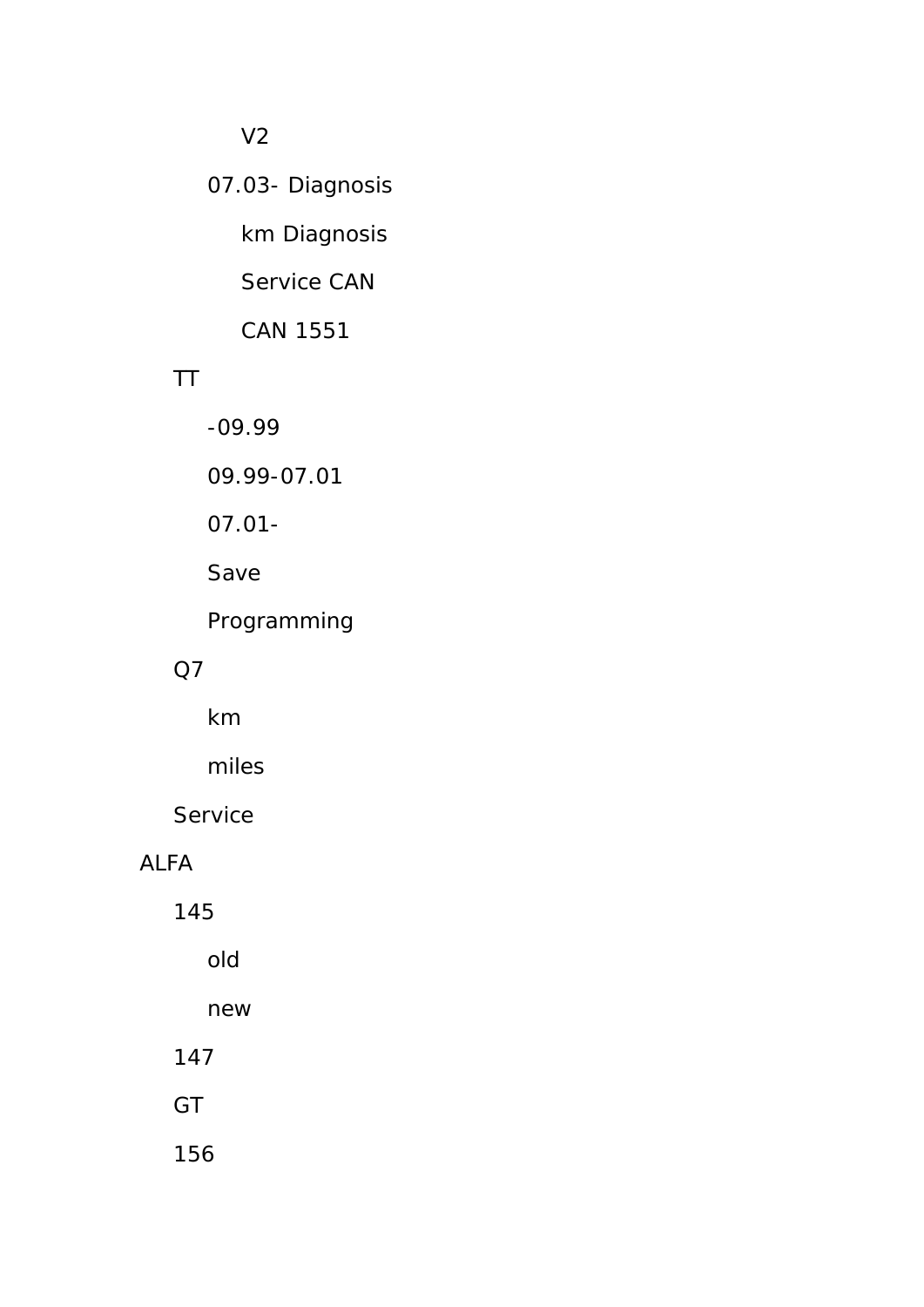-2002

2002-

164 Delco

166

166

166(C56)

159

Spider

# Bentley

GT

V1

V2

CITROEN

Saxo

Xsara

Xsara 2003

Dash

BSI V1

BSI V2

Xantia

Synergy

Evasion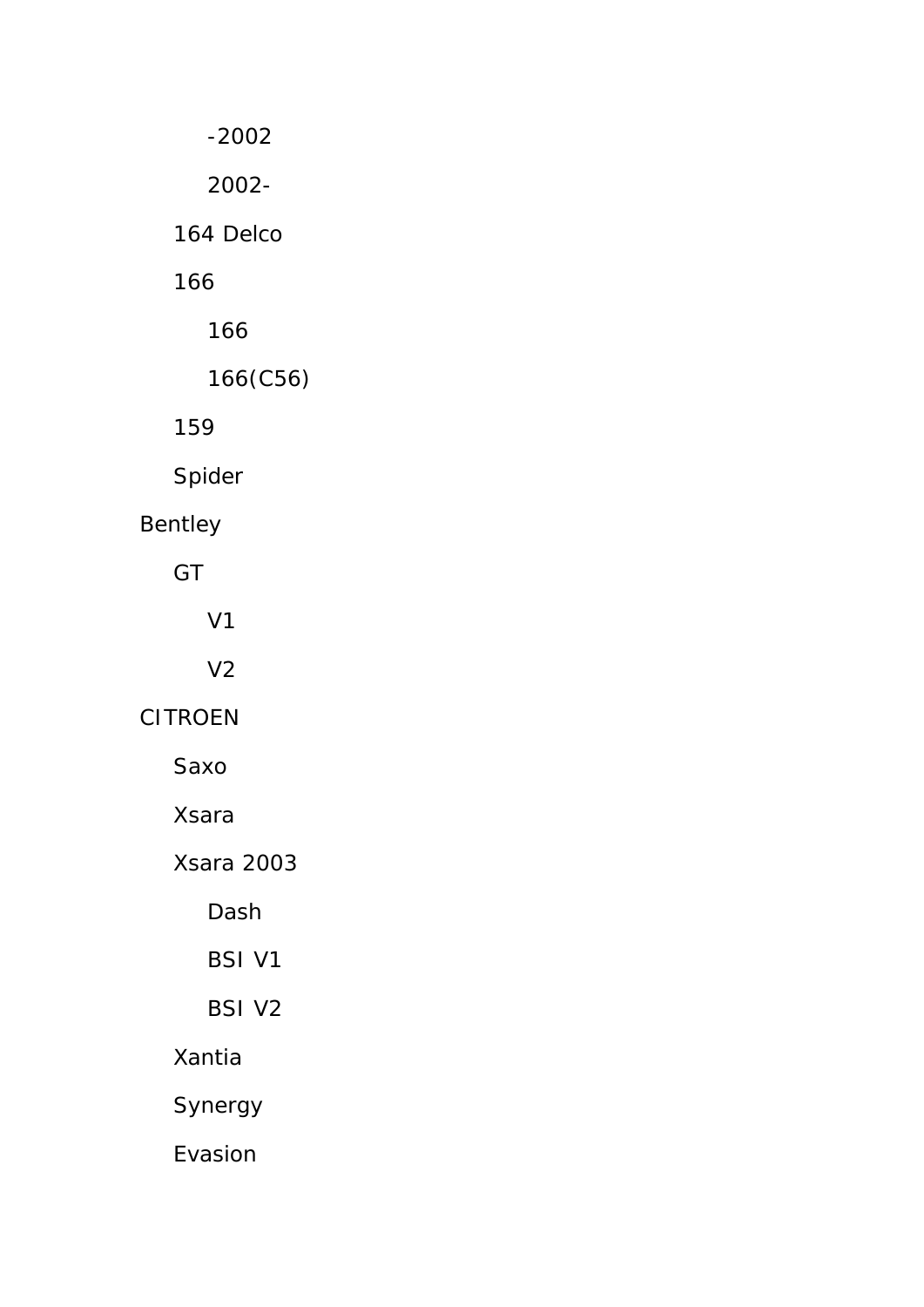Dispatch

Jumpy

Jumpy V1

Jumpy V2

Picasso -2004

Dash C66 V1

Dash C66 V2

BSI (NEC BOARD)

Picasso 2004-

Dash 95020

**BSI** 

V1

V2

V3

V4

BSI AUTODETECT

Jumper

Berlingo

Berlingo 2003

Dash

**BSI** 

V1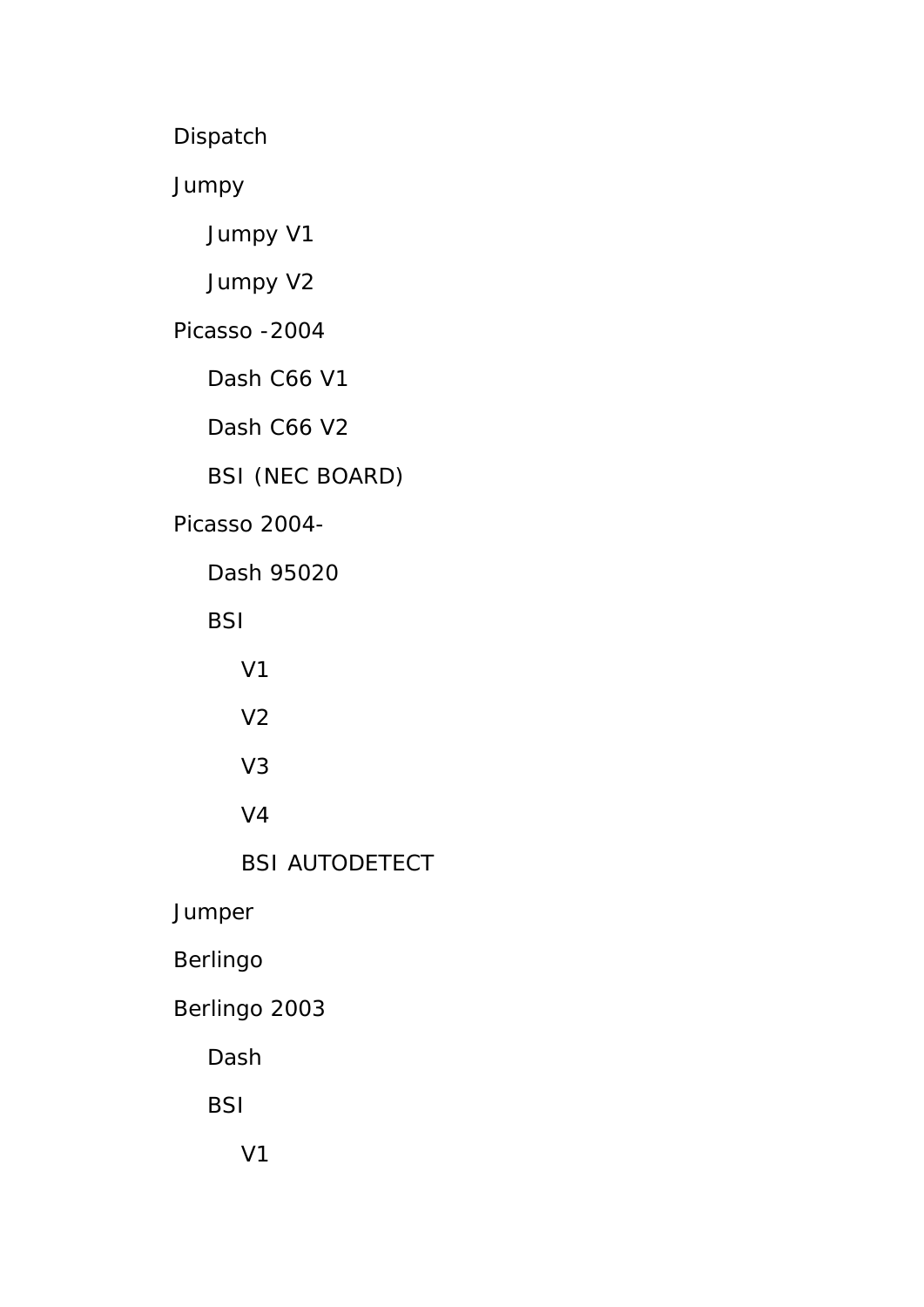| V <sub>2</sub> |  |
|----------------|--|
| V <sub>3</sub> |  |
| V <sub>4</sub> |  |
| V <sub>5</sub> |  |
| V <sub>6</sub> |  |
| V <sub>7</sub> |  |

## C1

Dash C56

# BSI

V1

## $C<sub>2</sub>$

 Dash C46 Dash C56 V1 Dash C56 V2 BSI V1 V2 V3 V4

# C3

Dash C46

V5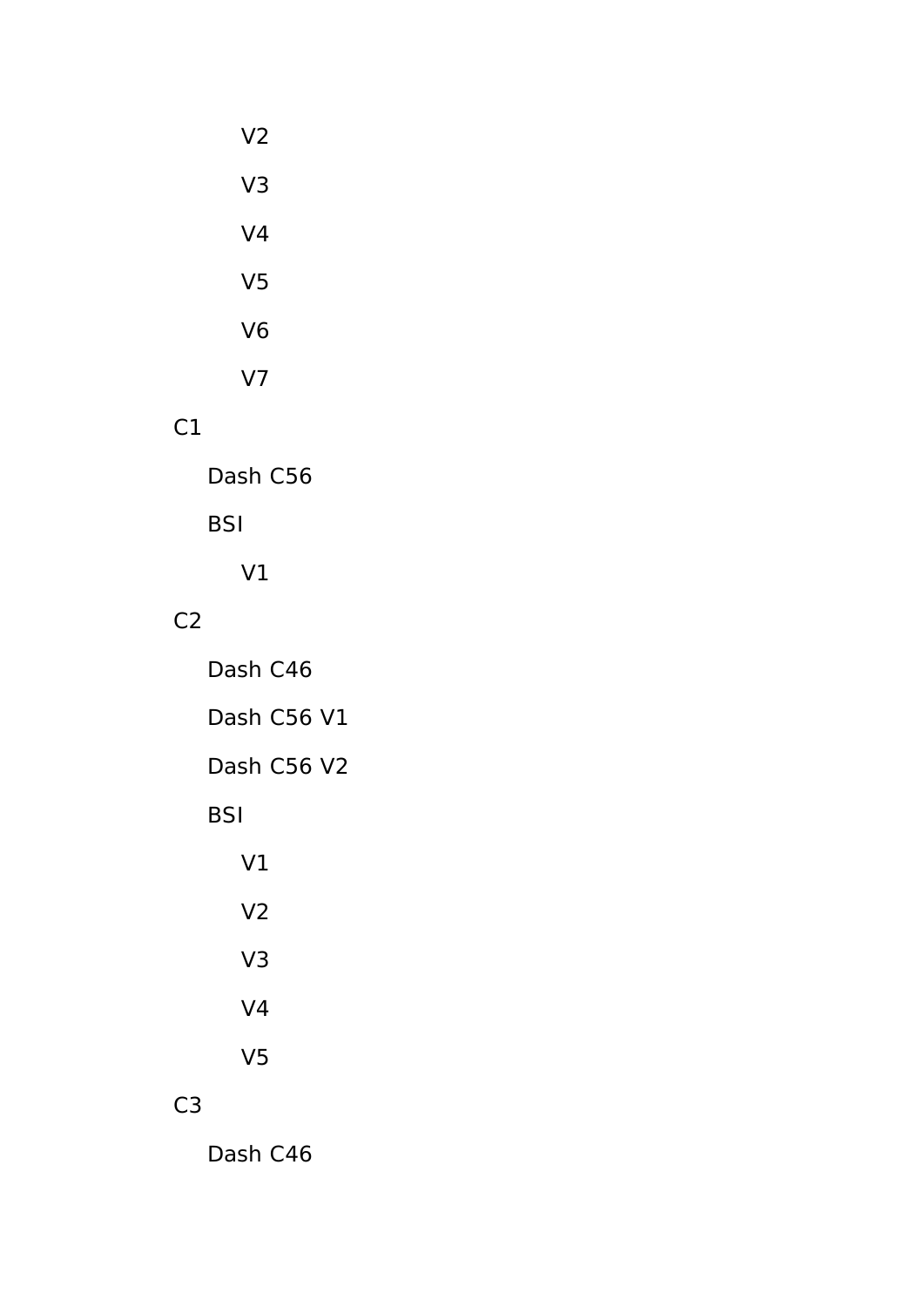| Dash C56 V1    |  |  |  |
|----------------|--|--|--|
| Dash C56 V2    |  |  |  |
| BSI            |  |  |  |
| V <sub>1</sub> |  |  |  |
| V <sub>2</sub> |  |  |  |
| V <sub>3</sub> |  |  |  |
| V <sub>4</sub> |  |  |  |
| V <sub>5</sub> |  |  |  |
| $\sim$ 1       |  |  |  |

# $C<sub>4</sub>$

|     | Dash V1        |  |
|-----|----------------|--|
|     | Dash V2        |  |
| BSI |                |  |
|     | V <sub>1</sub> |  |
|     | V <sub>2</sub> |  |
|     | V3             |  |

# $C<sub>5</sub>$

- C5 Dash V1 C5 Dash V2 C5 Dash V3 C5 BSI SAGEM
	- VALEO V1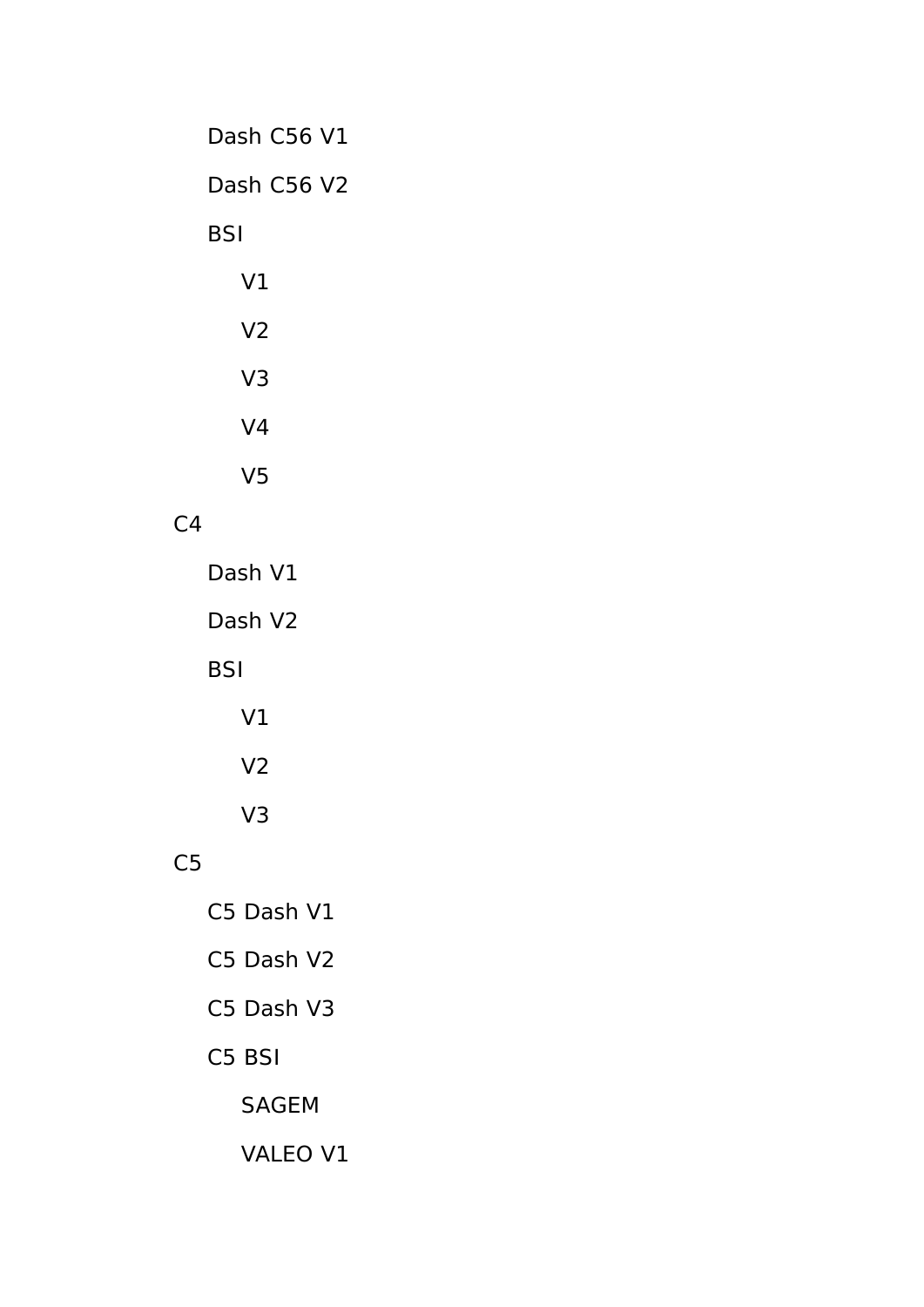VALEO V2

VALEO V3

Johnson V1

### C8

 Dash 1 Dash 2 BSI V1 BSI V2 BSI V3 BSI V4

Relay

## LINCOLN

TownCar -95

Towncar 95-99

Towncar 99-

MarkVIII -'98

Navigator -'00

Navigator '01-'03

Navigator '04

LS '00

Continental 99

Save Voyager.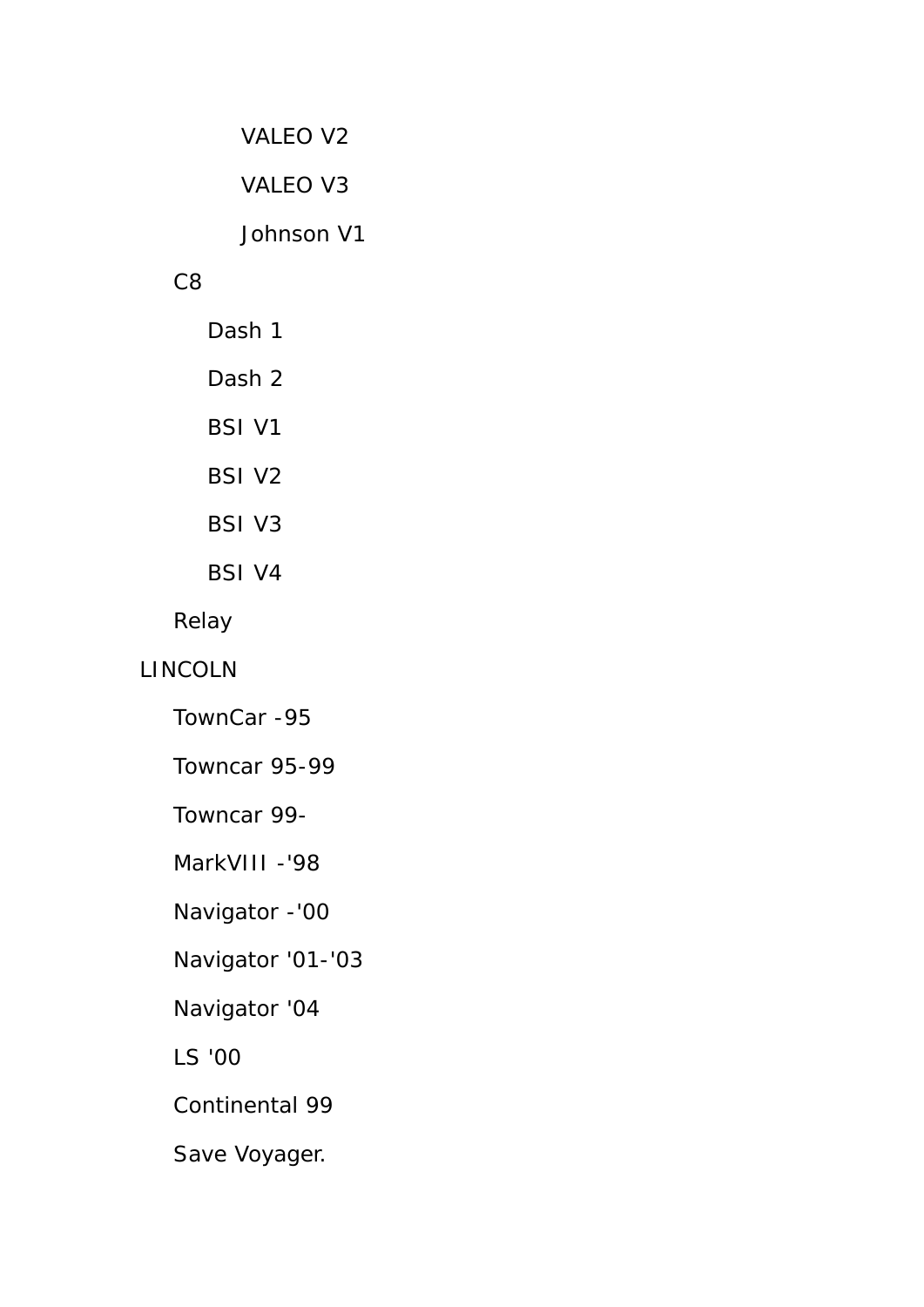Write Voyager.

# **CHRYSLER**

Diagnosis '01-

|                 | INTREPID '98-'00          |
|-----------------|---------------------------|
| 300M '98-'00    |                           |
| Concord '98-'00 |                           |
| LHS '98-'00     |                           |
| PACIFICA '03-   |                           |
|                 | <b>DODGE CARAVAN '01-</b> |
|                 | GR VOYAGER '01-           |
|                 | GR. CHEROKEE '01-         |
|                 | JEEP CHEROKEE '02-        |
| PT Cruiser -'02 |                           |
| PT Cruiser '02- |                           |
| RAM '02-'05     |                           |
| km              |                           |
| $km+$ hours     |                           |
| Sebring         | '01                       |
| Intrepid        | $'01 -$                   |
| 300M            | $'01 -$                   |
| Concord         | $'01-$                    |
| <b>LHS</b>      | $'01-$                    |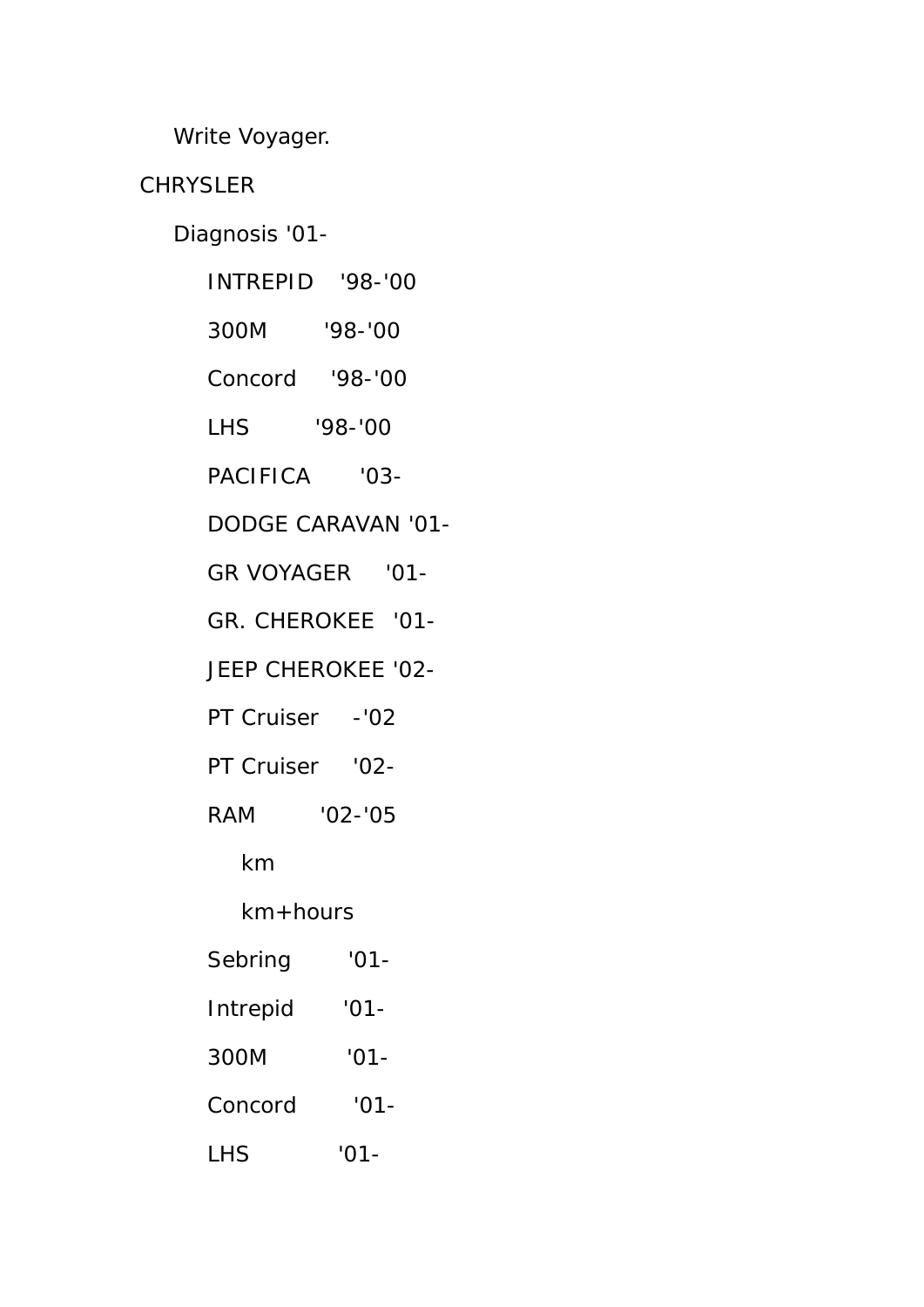| NEON           | $'00 - '01$ |  |  |
|----------------|-------------|--|--|
| NEON           | $'01-$      |  |  |
| $SX - 2.0$     | $'01 -$     |  |  |
| VIPER          | $'03-$      |  |  |
| 300C           |             |  |  |
| Dakota/Durango |             |  |  |

Crossfire

Diagnosis

Dash

Voyager

Diagnosis -99

Diagnosis 99-02

BCU 02-

'02- Diagnosis

SRI

Grand Cherokee

Diagnosis -4/99

4/99-06/01

06/01-

'01-'04 Diagnosis

'05-

SRI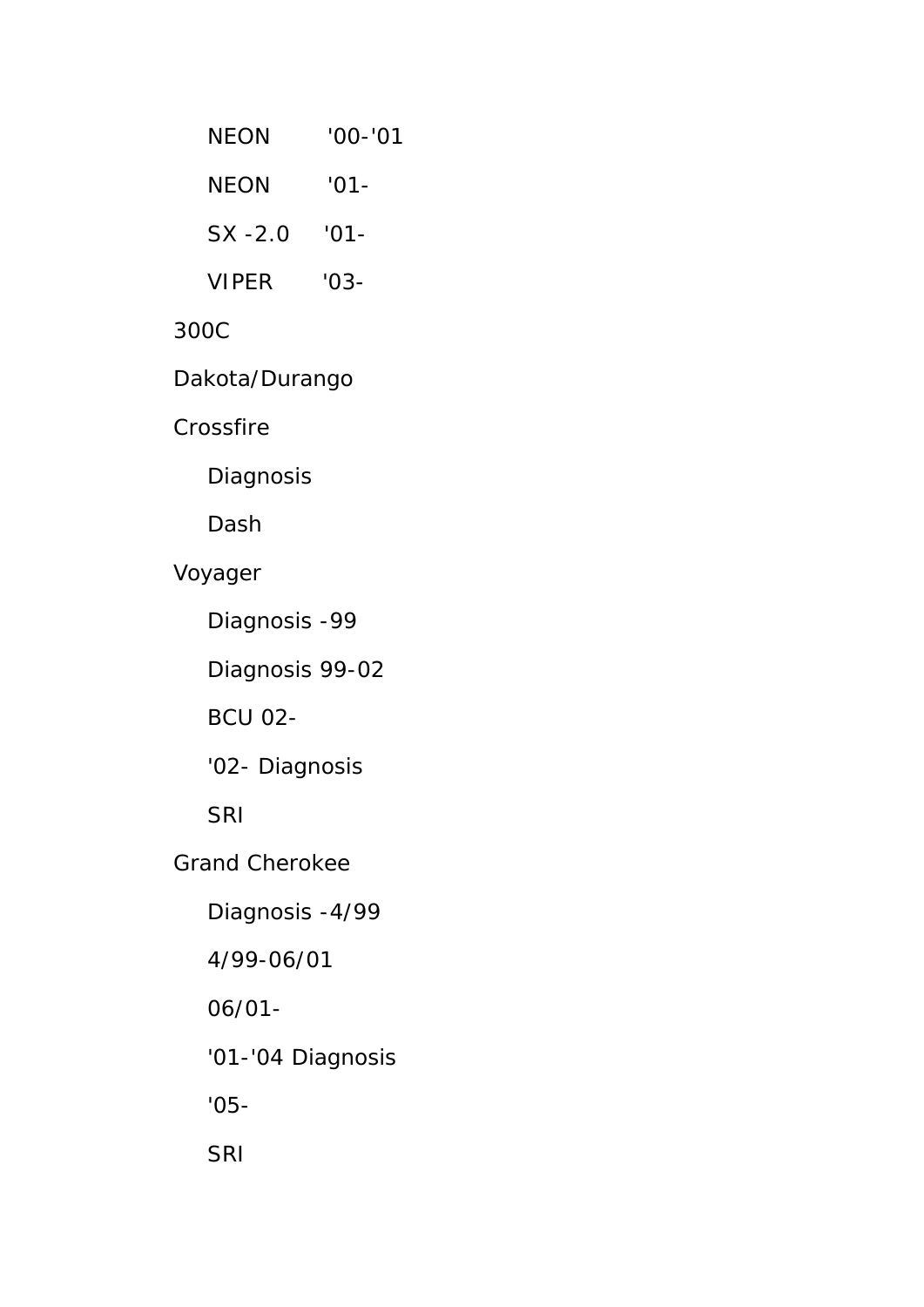## Jeep

Cherokee

Clip -02

02-03

03-

'02- Diagnosis

SRI

Wrangler

Rubicon

PT-Cruiser

PT-Cruiser HC11

PT-Cruiser 912

-'02 Diagnosis

'02- Diagnosis

Neon

300M

Intrepid

Concord

LHS

Cirrus Diagnosis

Sebring Diagnosis

Stratus Diagnosis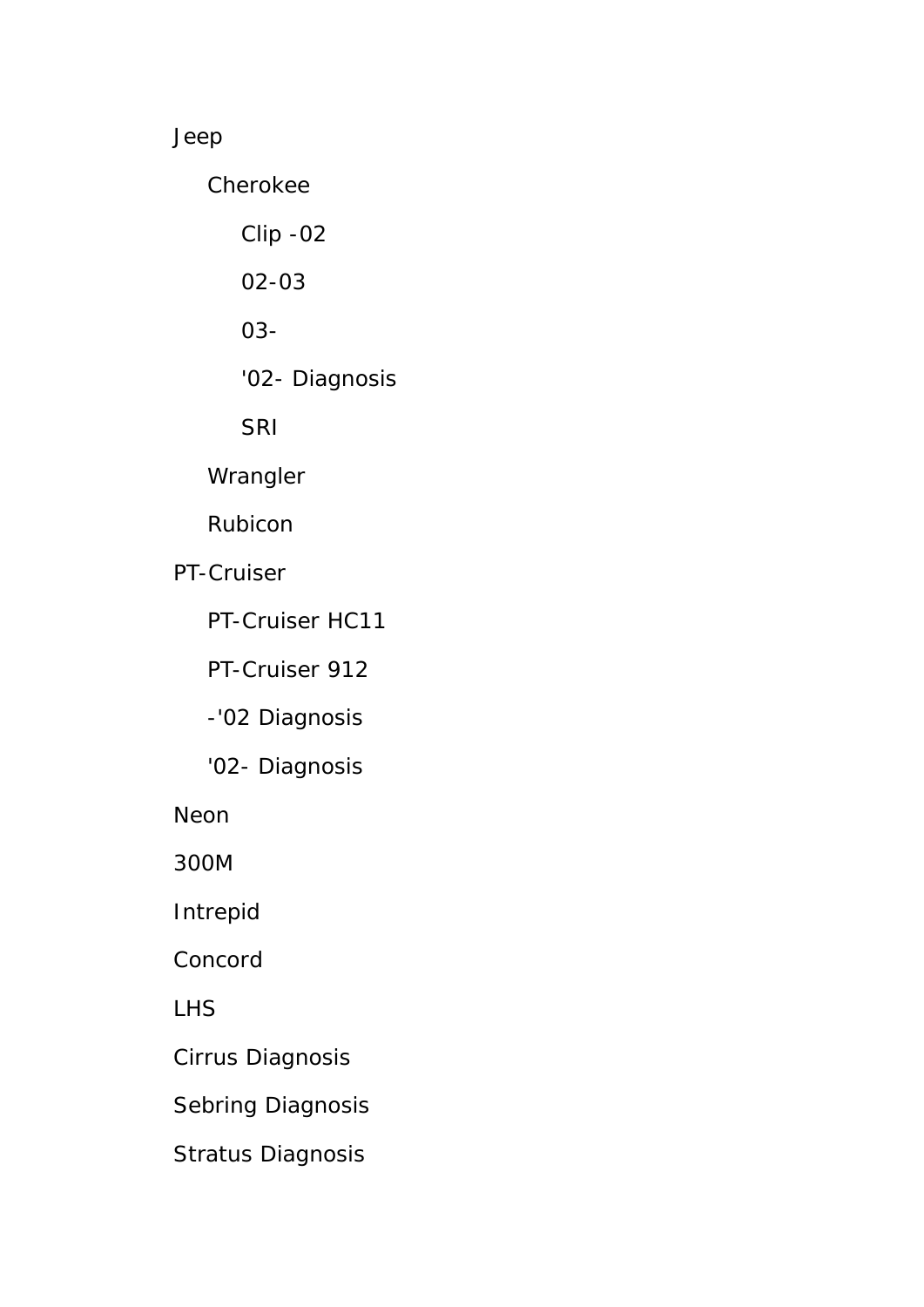TownCo. Diagnosis

Dodge

Caravan Diagnosis

Durango

RAM

Dakota

## GMC

Seville STS

V1

V2

Corvette

Hummer H2 miles

Hummer H2 hours

H2 Diagnosis

H3 Dash

H3 BCU

## DAEWOO

Lancetti

Nubira

## DAIHATSU

YRV

Terios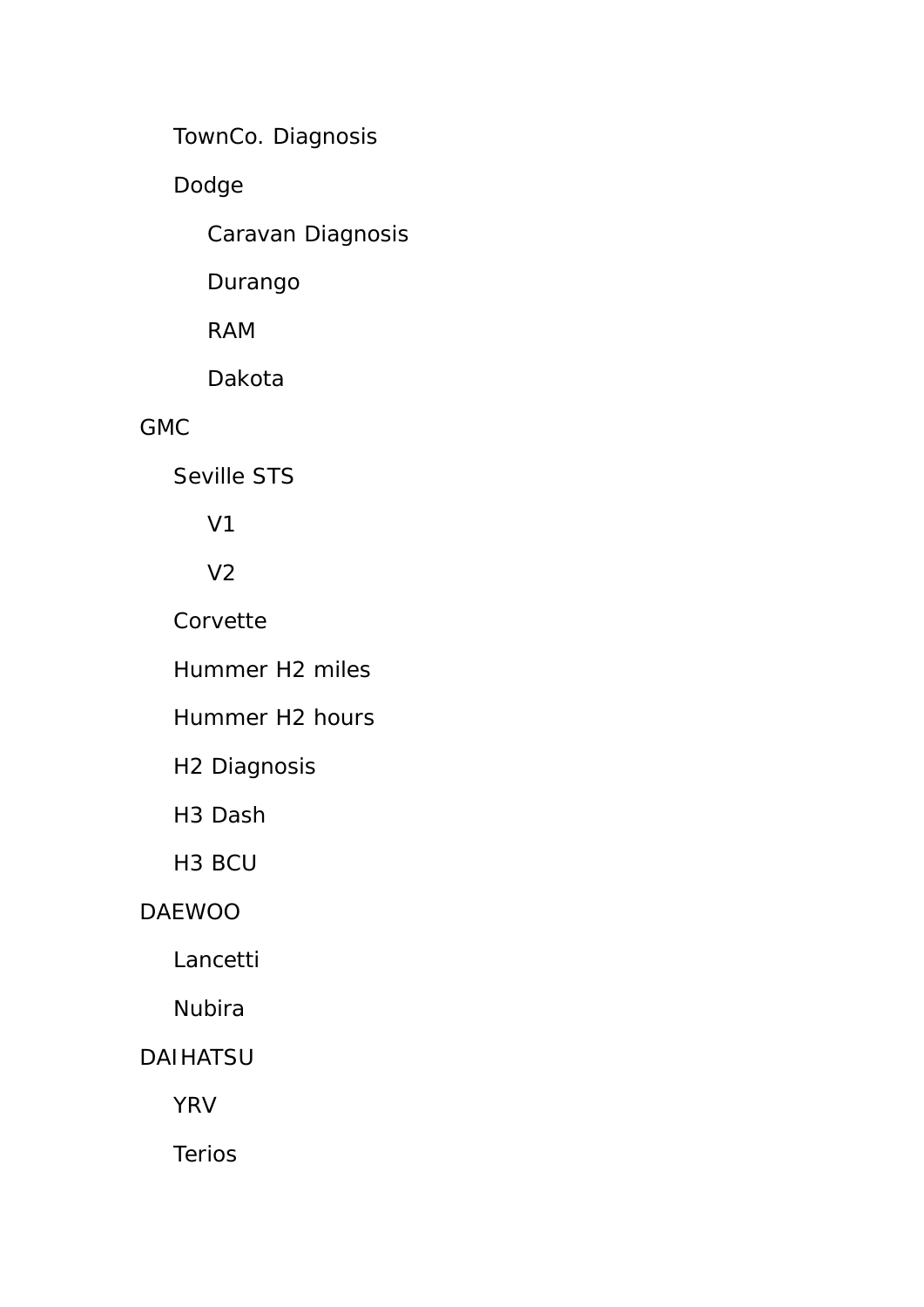## FERRARI

360 Modena

550M

430

## FORD

Ford Falcon

Galaxy

-06

06- (9S12)

Scorpio

F150

F150 '04

Windstar

99-00

00-01

Pickup

Ranger

-05

05- (9S12)

## Focus

-2003

2003 RS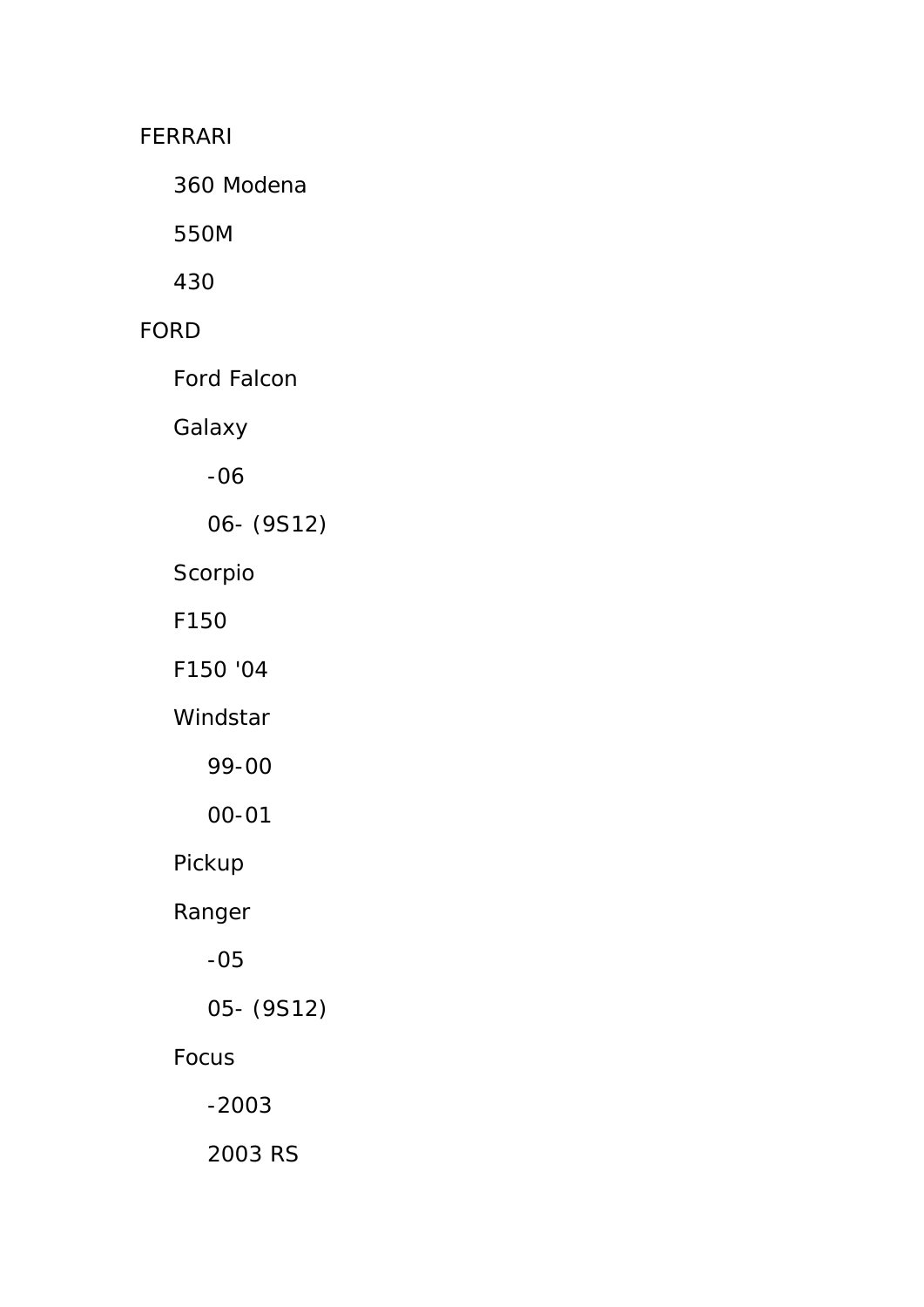2003- 9S12 + CMAX 02-03 04-

Fiesta

-2002

2002-

06- (9S12)

## Fusion

24C08

9S12

Cougar

Mondeo

V1

Maverick

Connect

V1

V2

## Transit

93C66

24C16 V1

24C16 V2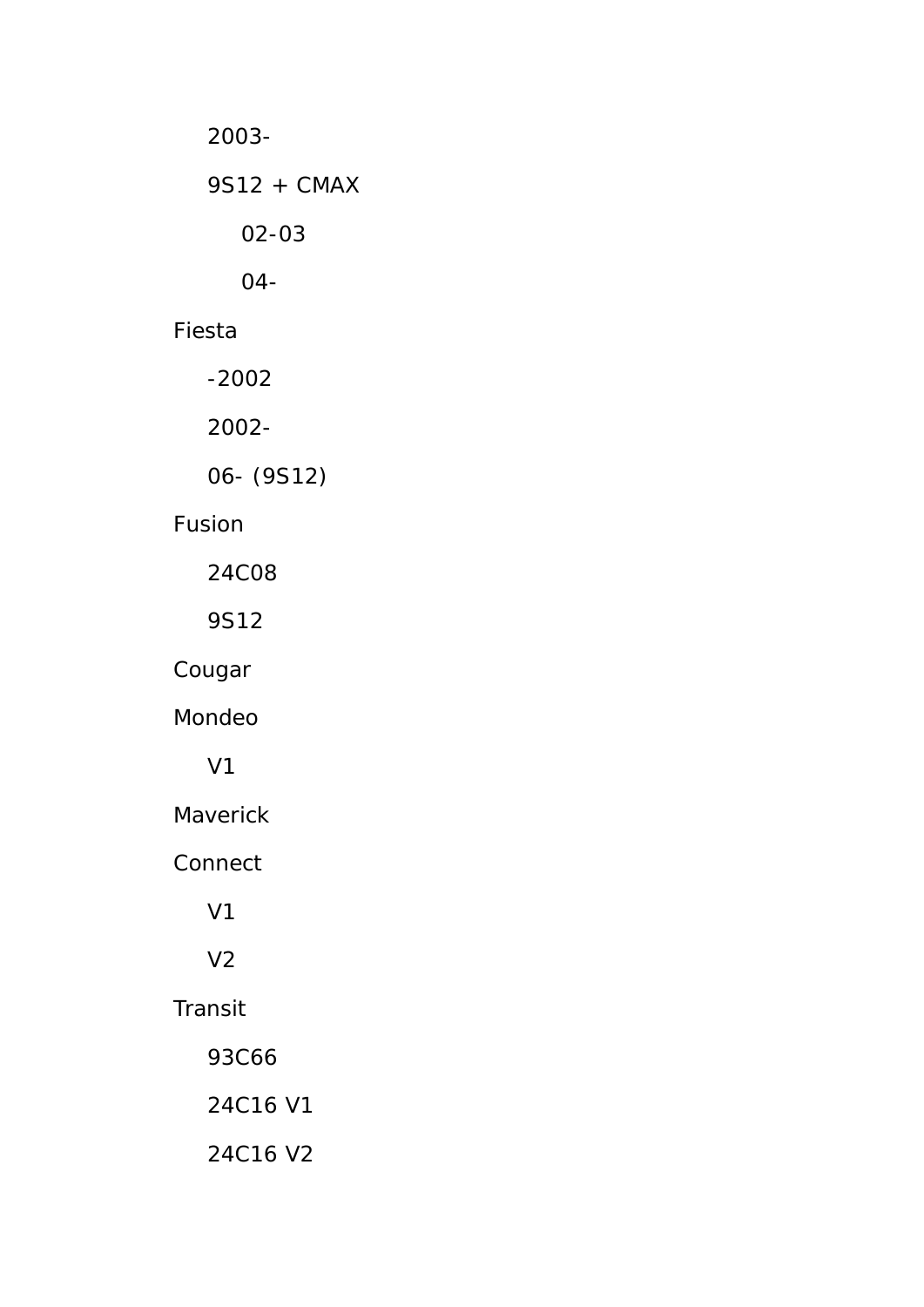93C76 V1

93C76 V2

Ecosport 2002-

Fiesta S.A. V1

Fiesta S.A. V2

F350 912

Expedition HC11

Expedition 912 V1

Expedition 912 V2

Explorer W/O MSG

Explorer W MSG

Explorer XLT '04

Mercury Villager

Mustang 2005

**Thunderbird** 

FIAT

Panda Multijet

Tempra

Tempra Custom

Tempra Borg

Tempra Veglia C06

Tipo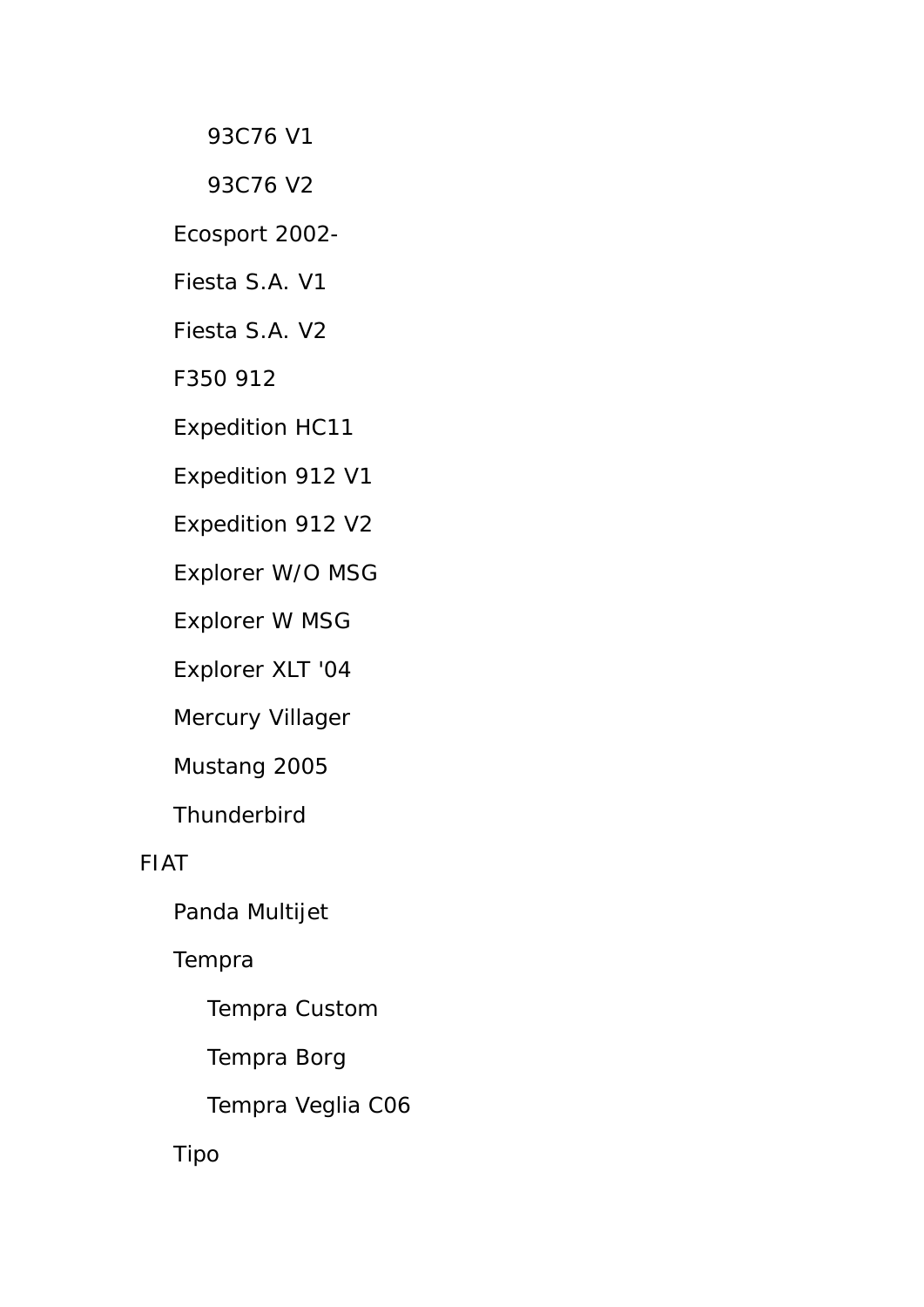Tipo Borg

Tipo Veglia

UNO 2004

Punto '00-

- V1
- V2
- V3
- CAN
- 2001 V1
- 2001 V2
- 2001 V3
- 2002 (NEC 020)
- 2002 (NEC 040)
- 2003 (NEC)
- Punto 95080
- Scudo/Balio
	- Scudo V1
	- Scudo V2
	- Scudo secured
- Doblo
	- V1
	- V2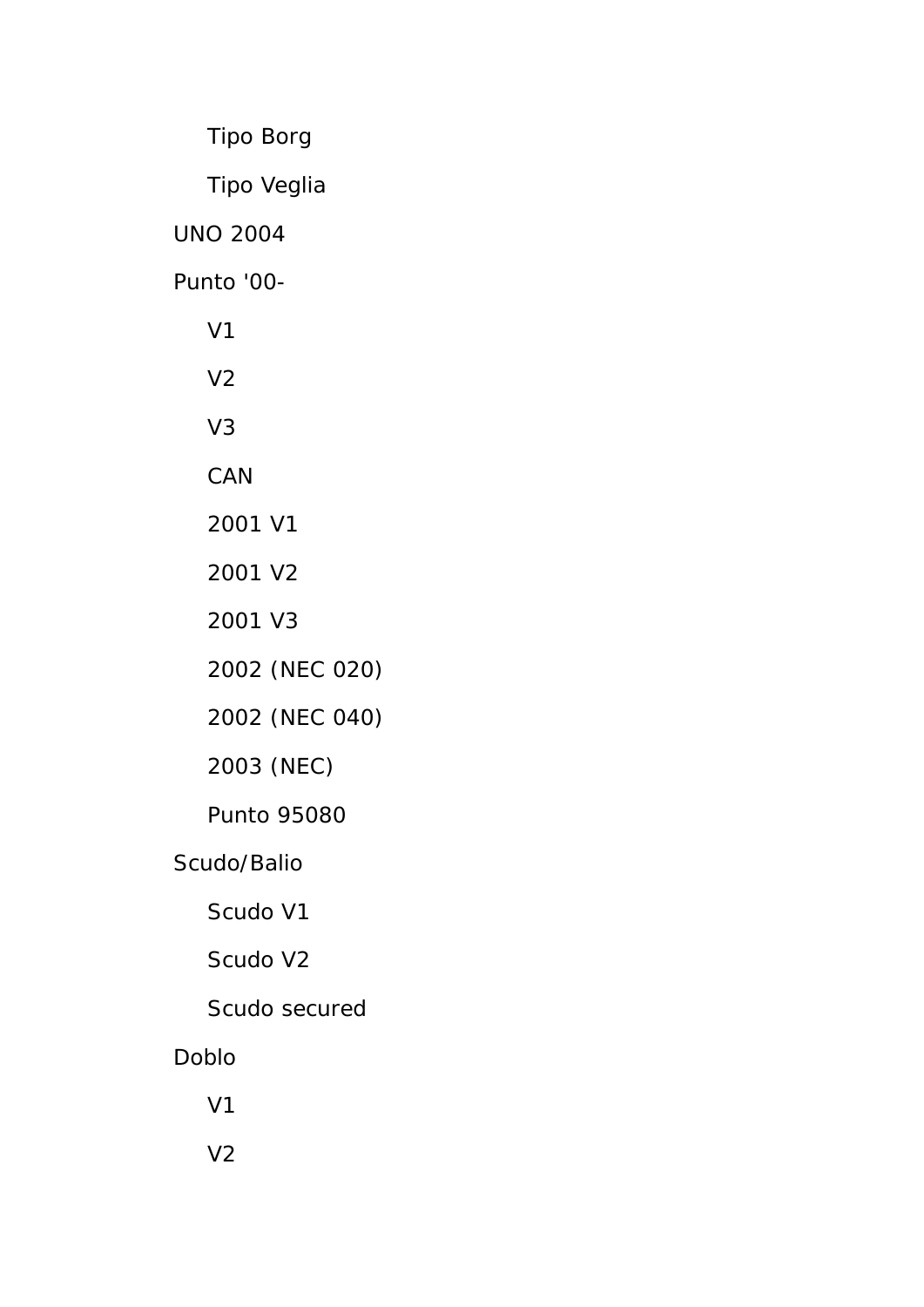(NEC) 95020

(NEC) 95040

95080

Seicento

Panda

95040

95080

Palio S.A. 04-

Palio S.A. 00-03

Palio Weekend

Siena S.A. 00-03

Idea

95040

95080

Strada

Croma

Bravo/Brava

ST-Modul

CUSTOM

908 V1

908 V2

908 V3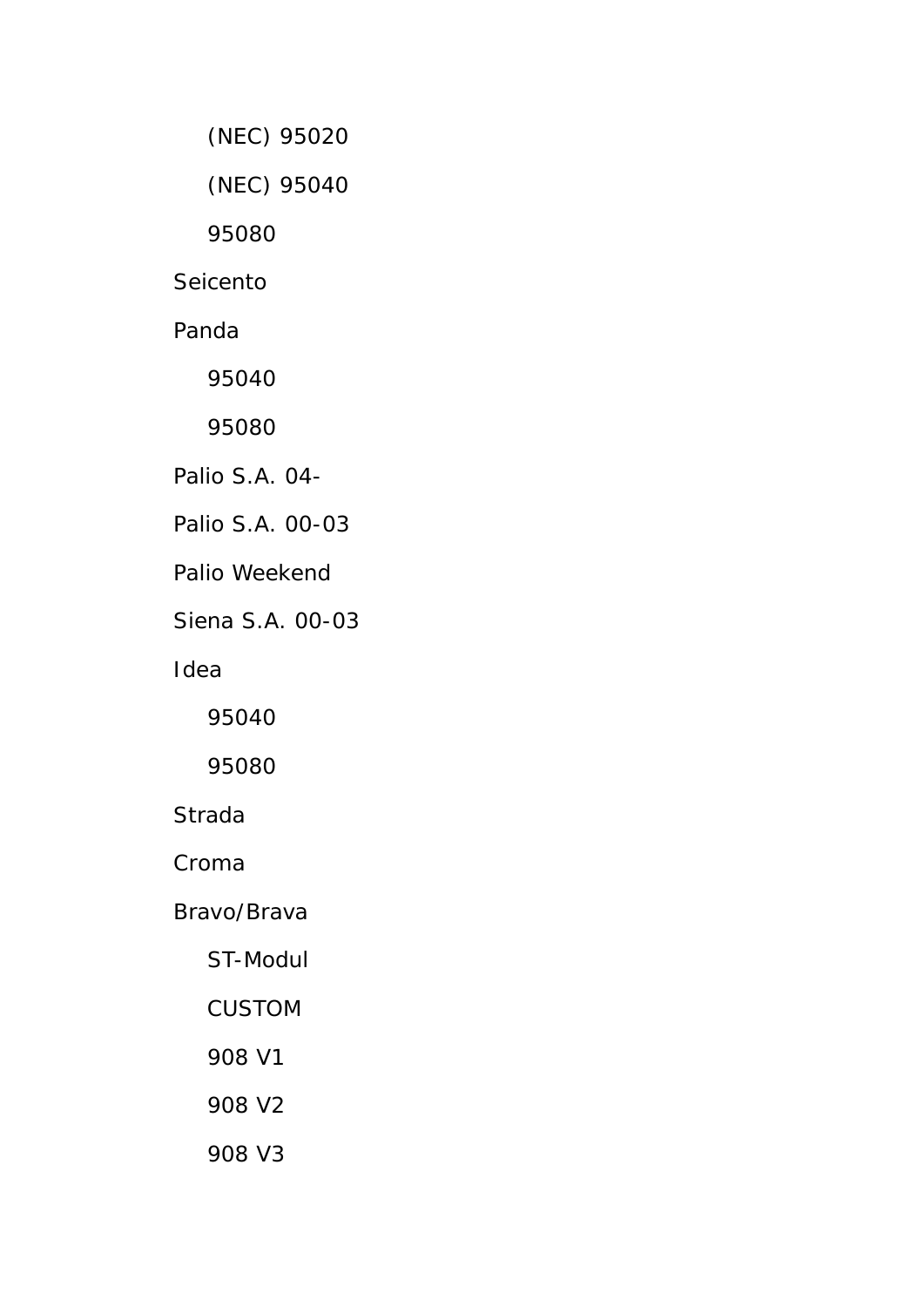UKNSI C56

Marea

MM3S

C (QAF/OPT)

P ( 68H )

# Multipla

Clip -2000

Clip 2000-

Clip V2/GPL

Ulysse -2004

Ulysse

Ulysse DIAG

Ulysse 2004-

- Dash 1
- Dash 2
- BSI V1
- BSI V2
- BSI V3
- BSI V4
- BSI V5

Iveco Daily

Stilo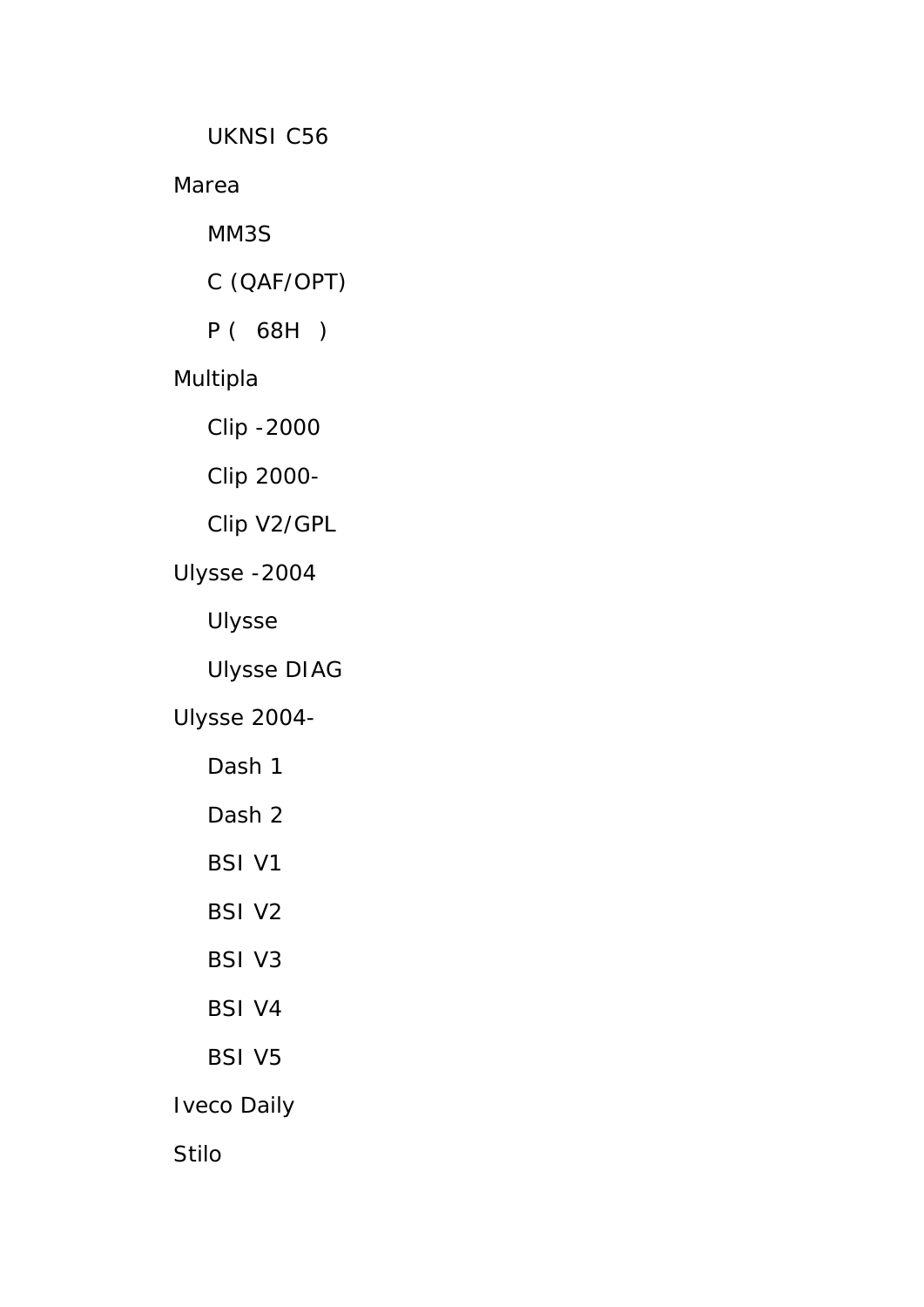Ducato Ducato '06 16 ECM JTD EURO-2 V1 V2 EURO-3 P08 V1 V2 V3 V4 V5 EURO-3 95160 V1 V2 EDC-16 95320 V1 HONDA Accord EEprom HC05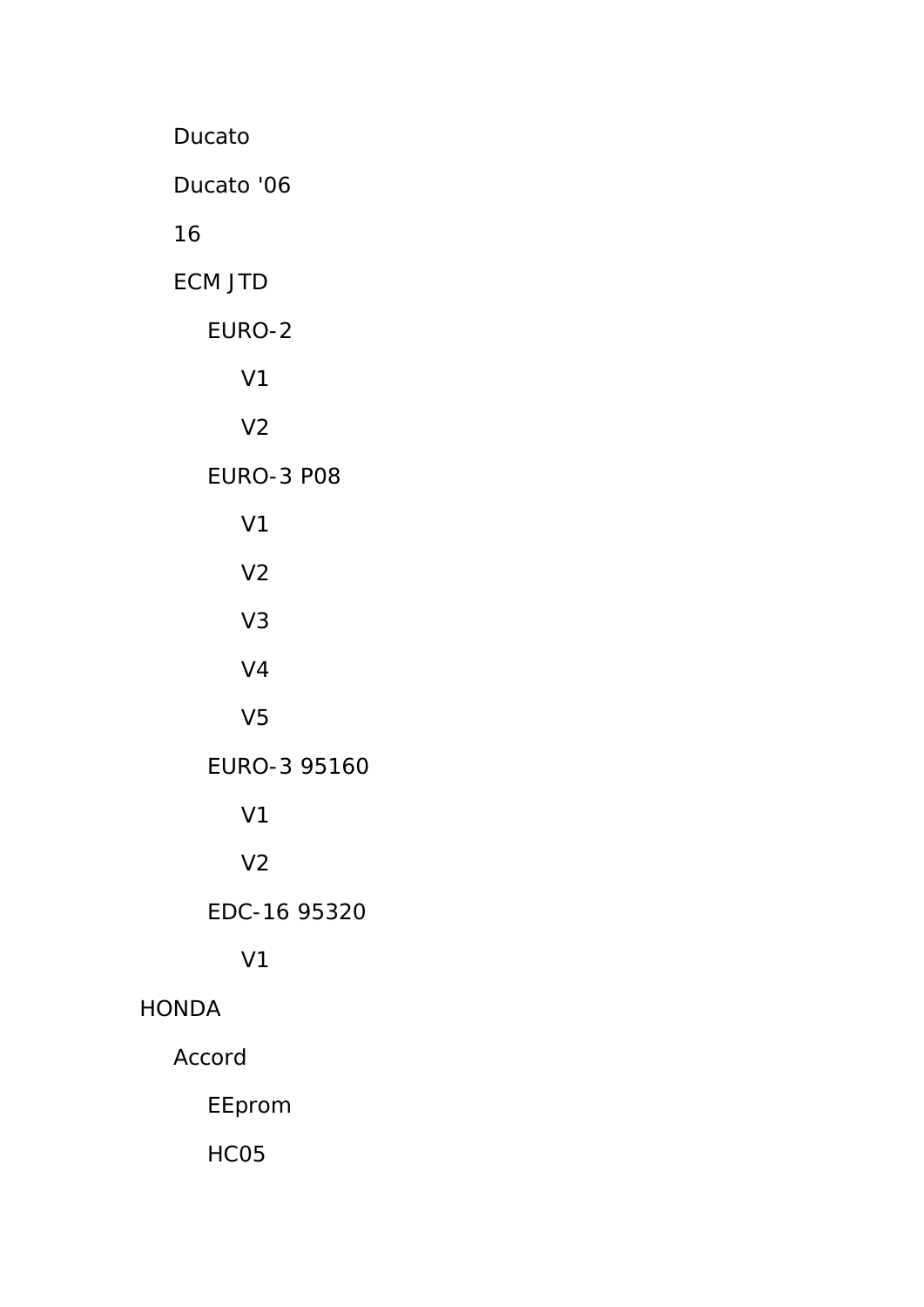2003

Shuttle

**HRV** 

**CRV** 

CRV 912

CRV C56

CRV C66

# Logo

Legend

S2000

Civic

Civic C56

Civic '03

Civic '06

### Jazz

C56

C66

Stream

Fit S.A.

2002

2004

FR-V C66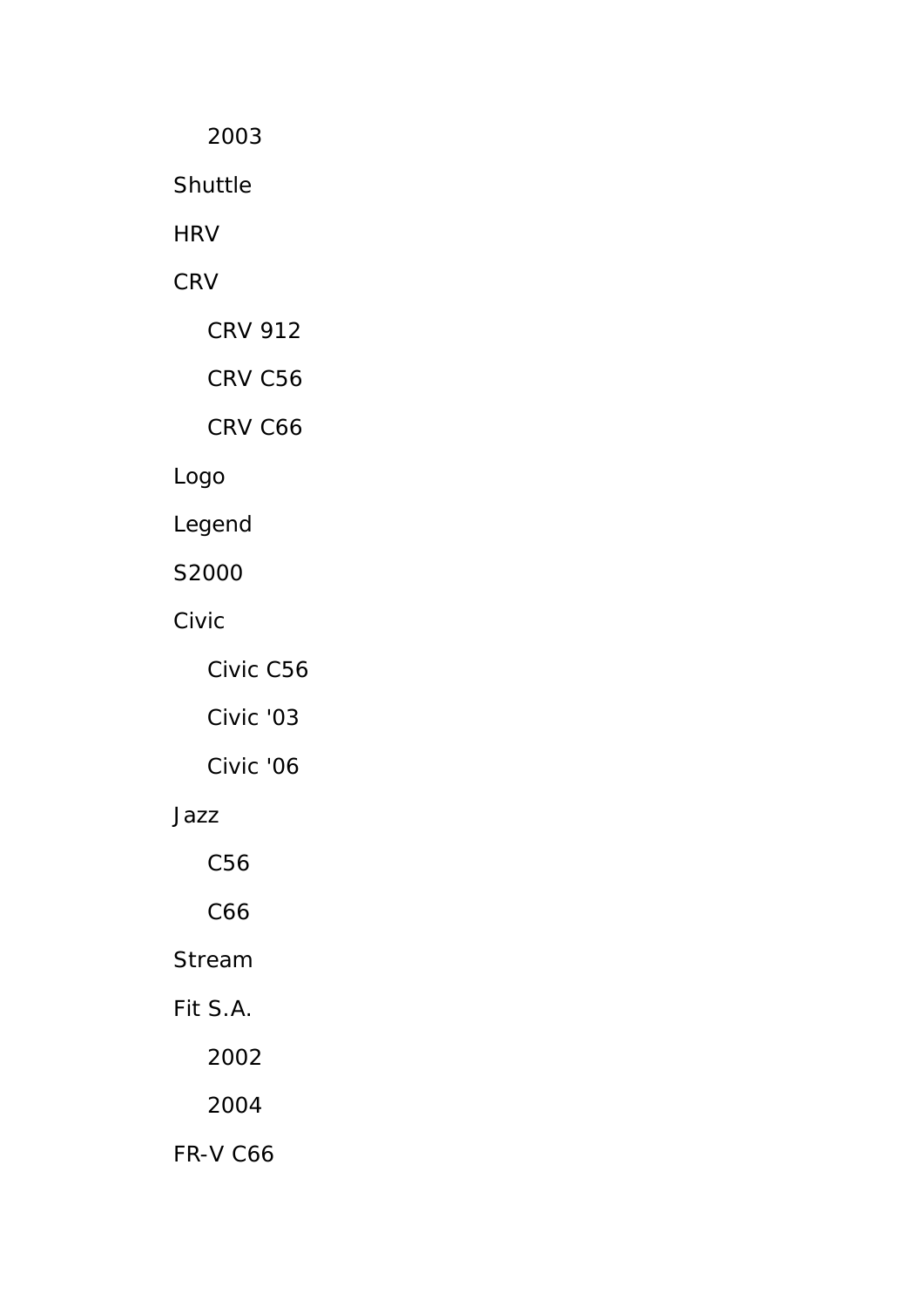Element

HYUNDAI

Santa Fe

V1

V2

Matrix

XG30

Accent

Getz

Coupe

Tucson

Elantra

Atos '06

## ISUZU

Trooper

Pickup -2003

Pickup 2003-

Rodeo

#### LAMBORGHINI

Gallardo

Diablo

Murcielago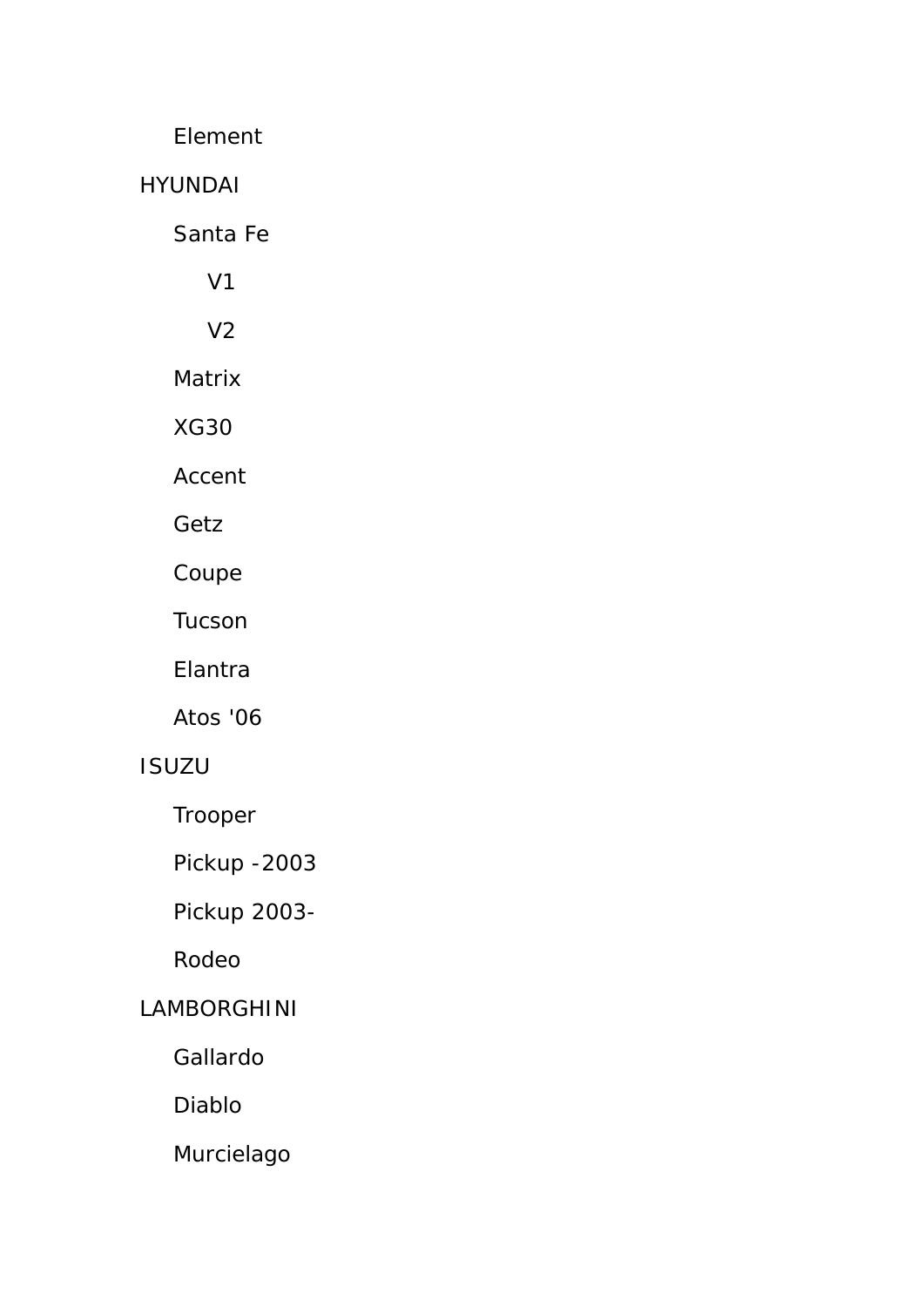LANCIA

Y

- Y (QAF/OPT)
- Y ( 68H )
- Y 2001 68HC
- Y 2001 CUST
- Y 2002 SC51
- Y 2003

## Kappa

Lybra

Lybra V1

Lybra V2

Lybra V3

Lybra V4

# Zeta

Zeta

Zeta DIAG

Thesis

Musa

# LEYLAND

LDV Van 2004

LOTUS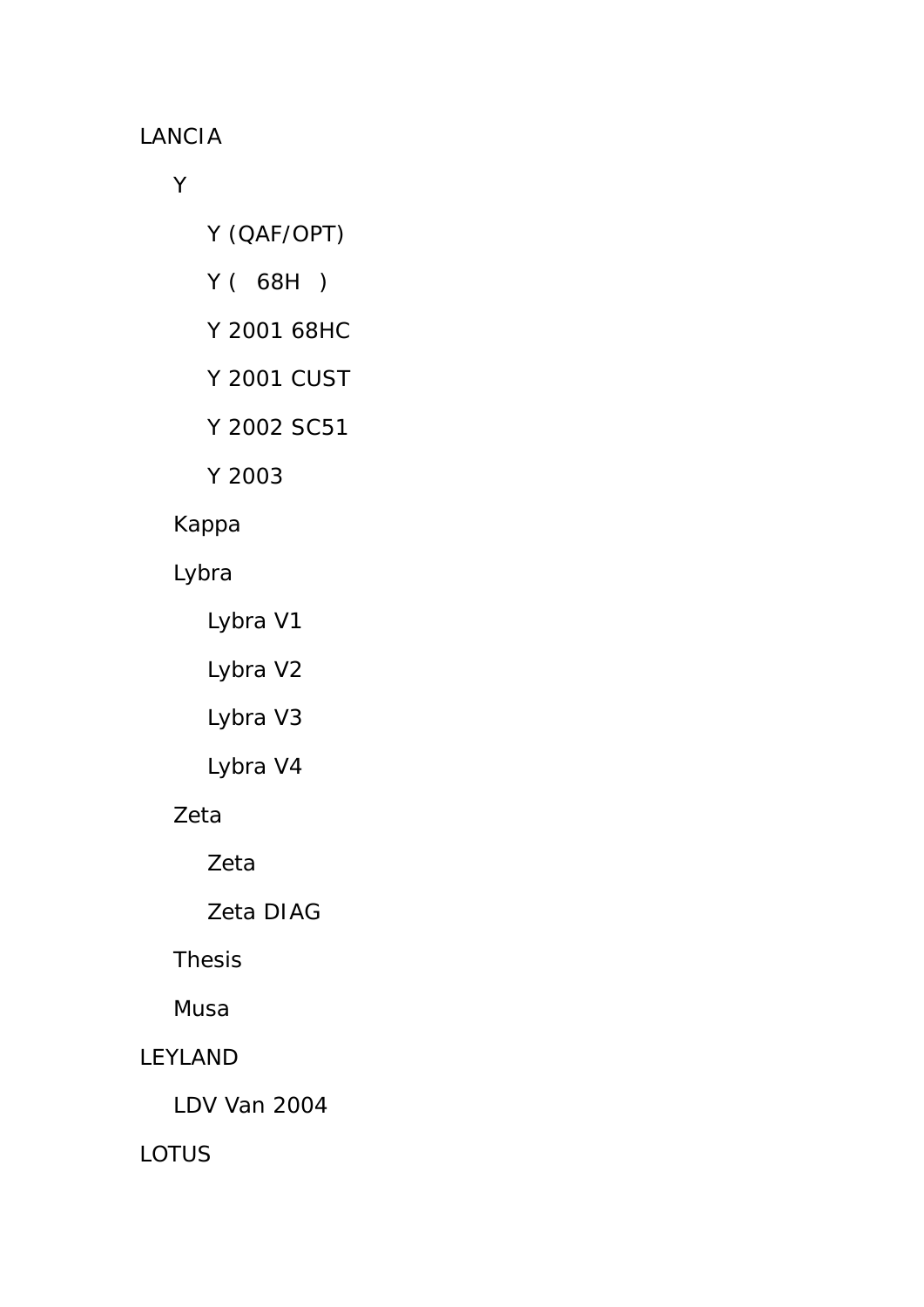ELISE 2004

ESPRIT GT3

### MASERATI

**Quattroporte** 

MAZDA

121

2

323

C46

323 C56V1

323 C56V2

### 626

C46

C56V1

C56V2

MX5

Premacy

MPV

E2200

**Tribute** 

-05

05- (9S12)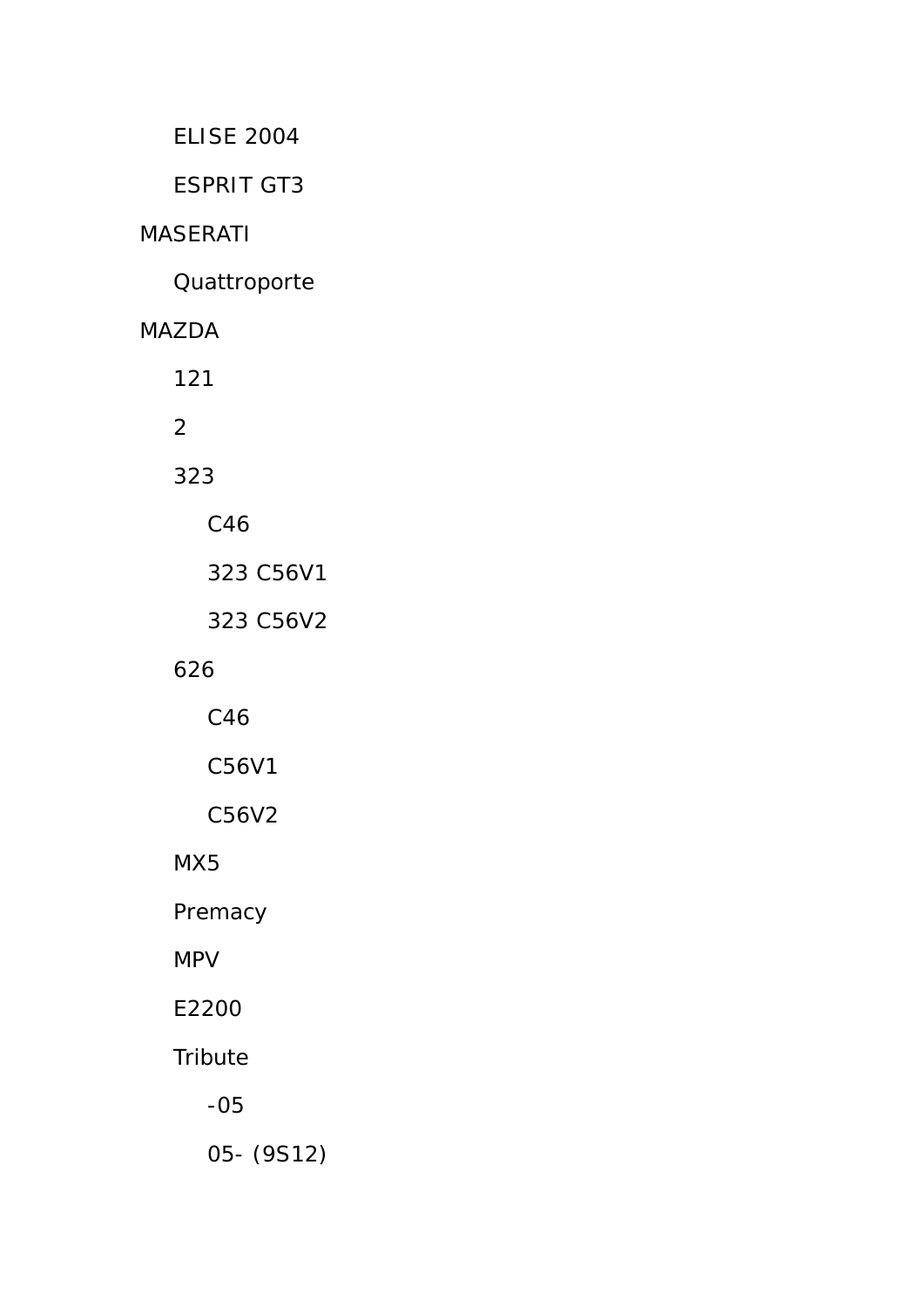3

6

Xedos 9

PICKUP

Demio

RX 8

MITSUBISHI

Spacegear

Nippon Denso

Yazaki

Charisma

Colt

Colt -'05 C46

Colt '05- C56

Lancer

C46

C56

Spacewagon

Spacestar

Galant

Pajero/Shogun

93C46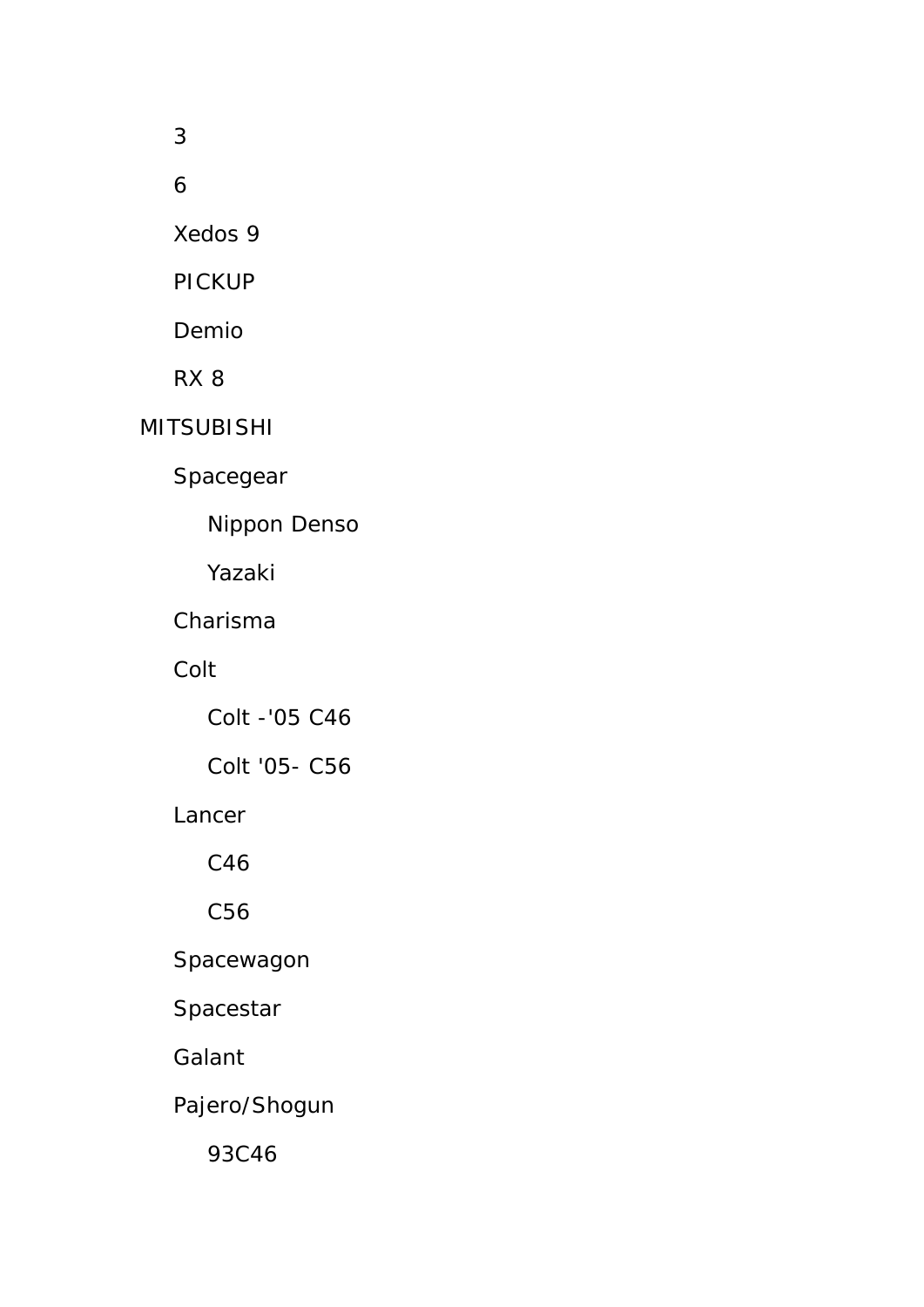93C56

Pinin

Spacerunner

**Outlander** 

#### NISSAN

Almera

C46

2000 S220

2000 S221

2001 S93C6

2001 S330

#### Primera

Primera -99

Primera 99

Prim 2000 S220

Prim 2000 S221

Prim 2001 S330

#### **Micra**

- -2003 C46
- 2003- C56
- 2003- C66

#### Patrol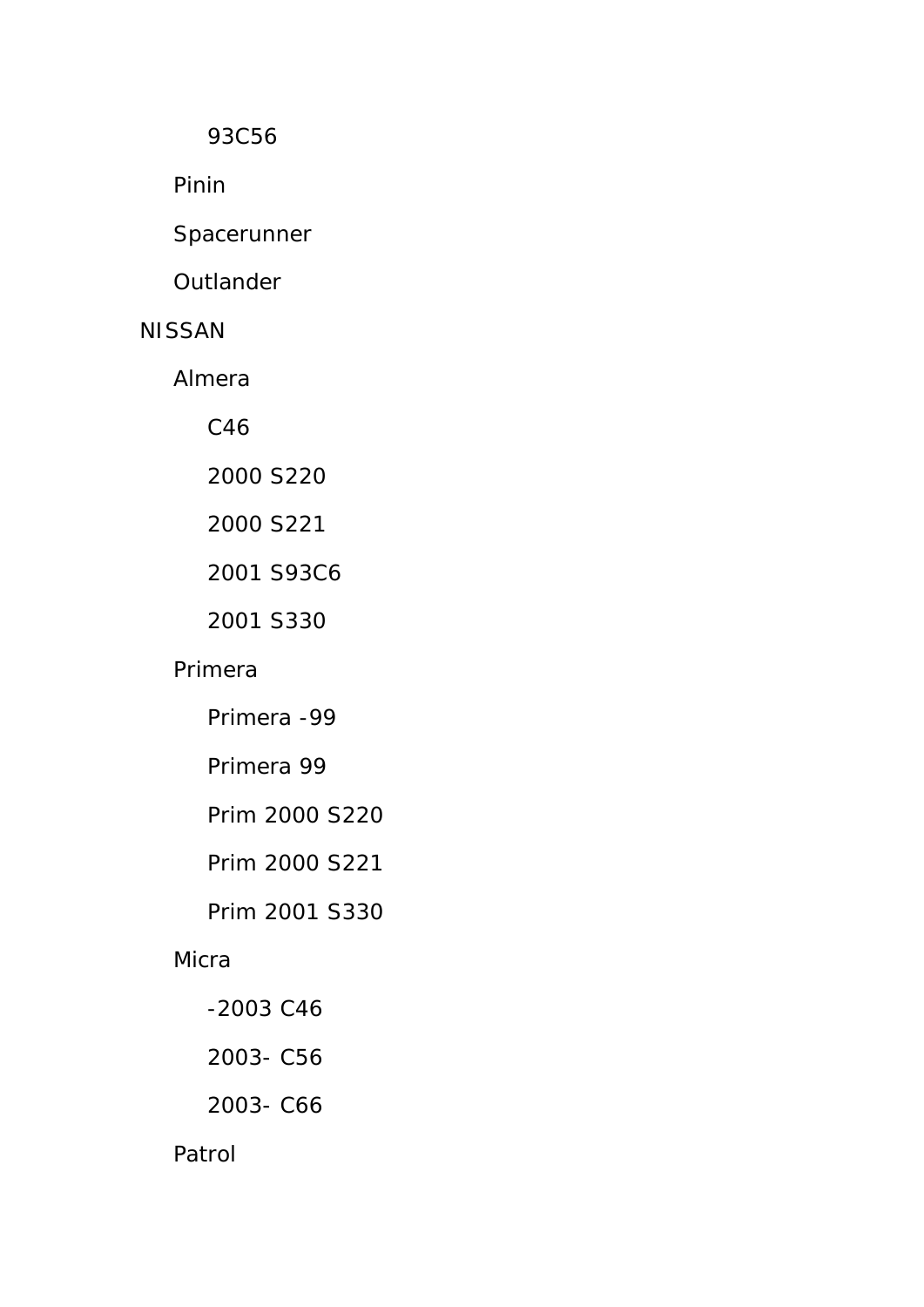- C56 V1
- C56 V2
- C56 '03
- C66 '03
- C66 '04

## Pickup

-2001

2001-2002

2002-

#### Maxima

Maxima -2000

Maxima 2000-

#### Nawaro

NawaroC46

NawaroC56

Navara

Skyline

Presage

#### Pathfinder

Pfinder C46

Pfinder C56

Pfinder 2000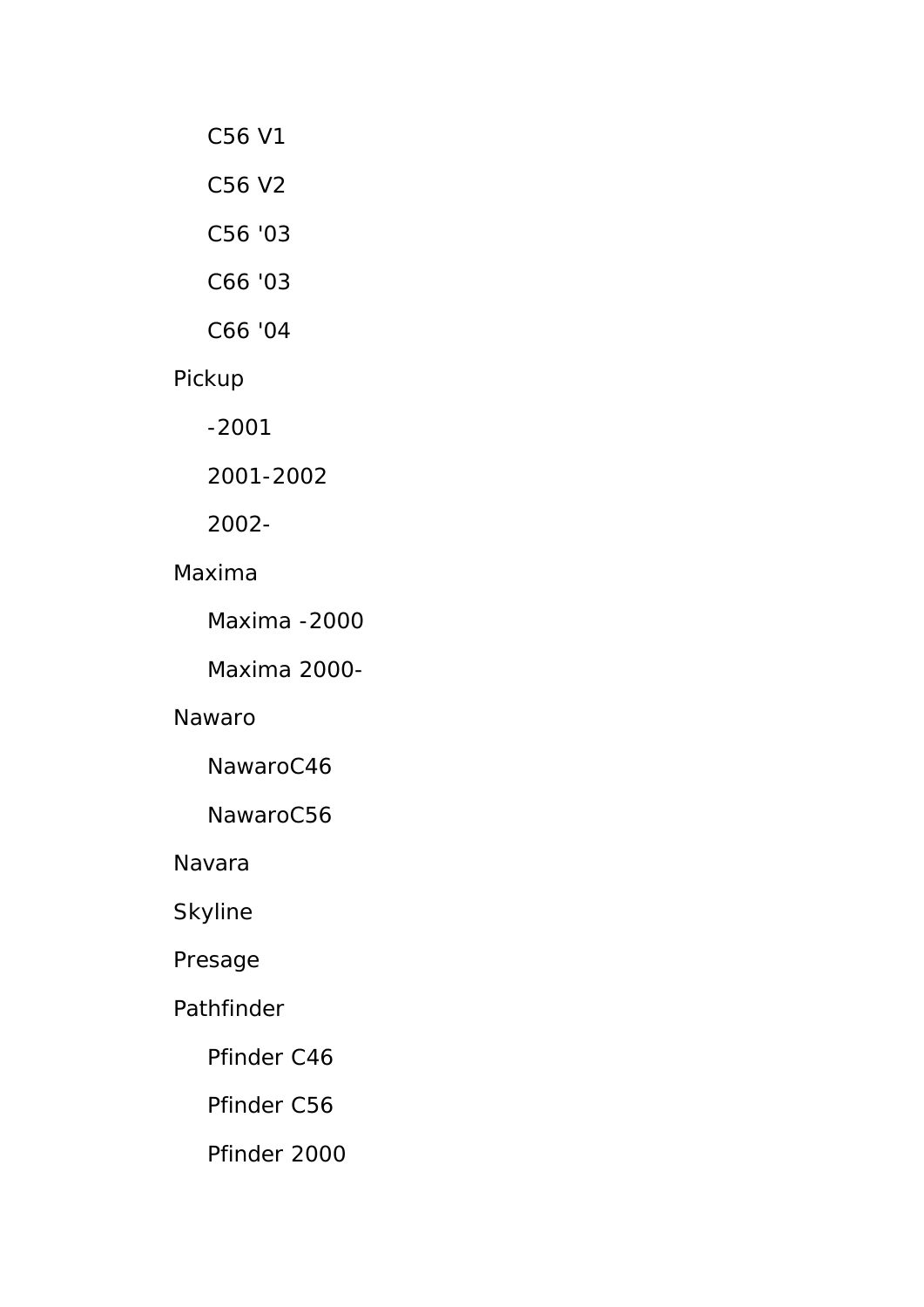Pfinder 2001

9S12 V1

9S12 V2

#### Terrano2

908 V1

908 V2

### 93C66 2002

### XTrail

C56

C66

### Infinity

Tino

C56

C66

# U.S.A.

-2000

2000-2001

2001- C56

2001- C66

# Z350

Cabstar

Cube Cubic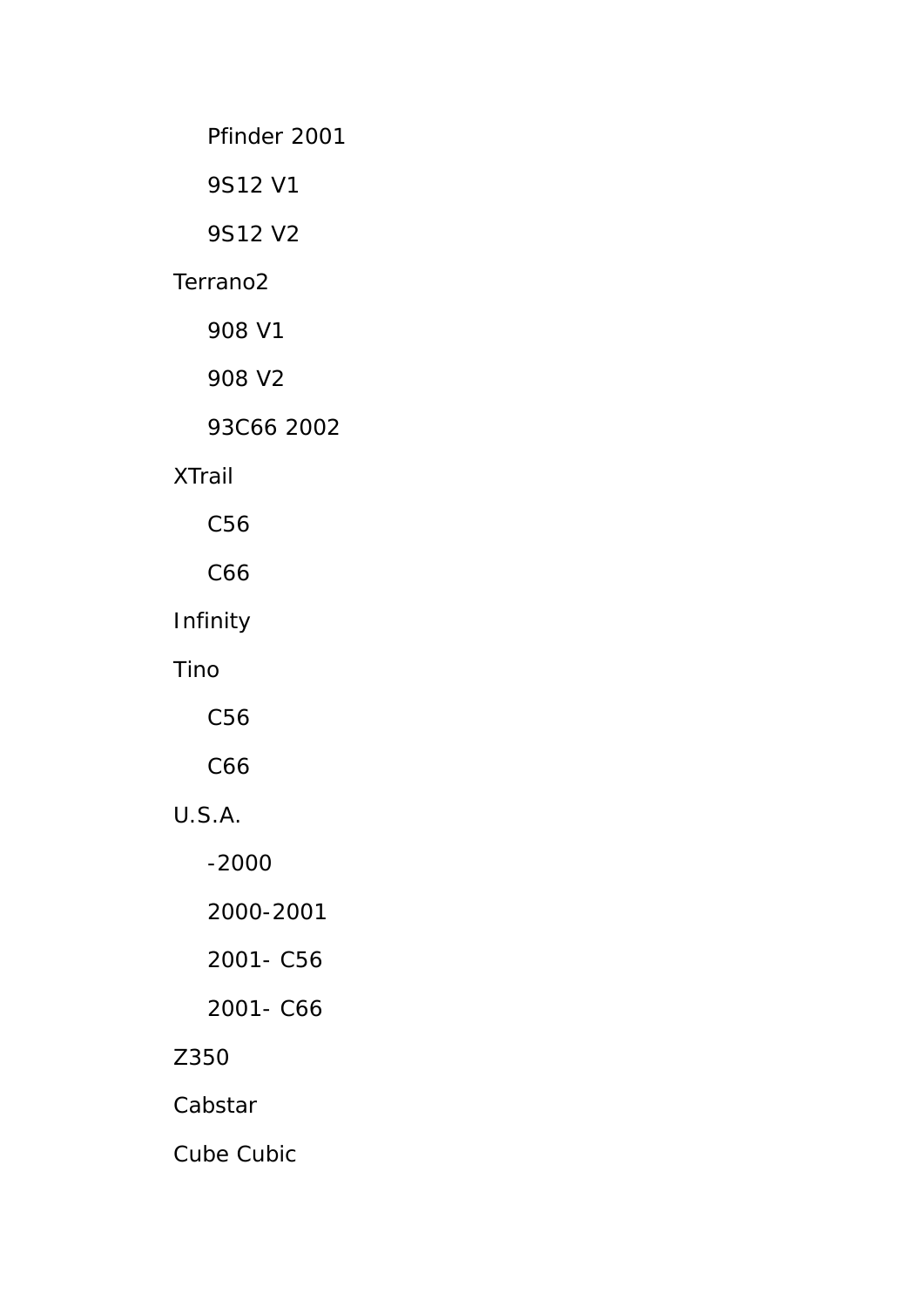Kubistar

Armada

**Quest** 

Nevada

Titan

V1

V2

Primastar '06

V1

V2

Murano

Note

## OPEL

CELTA

CELTA C46

CELTA C56

Diagnosis S10

Corsa

Corsa S.A.

OMEGA S.A.

Combo

Vectra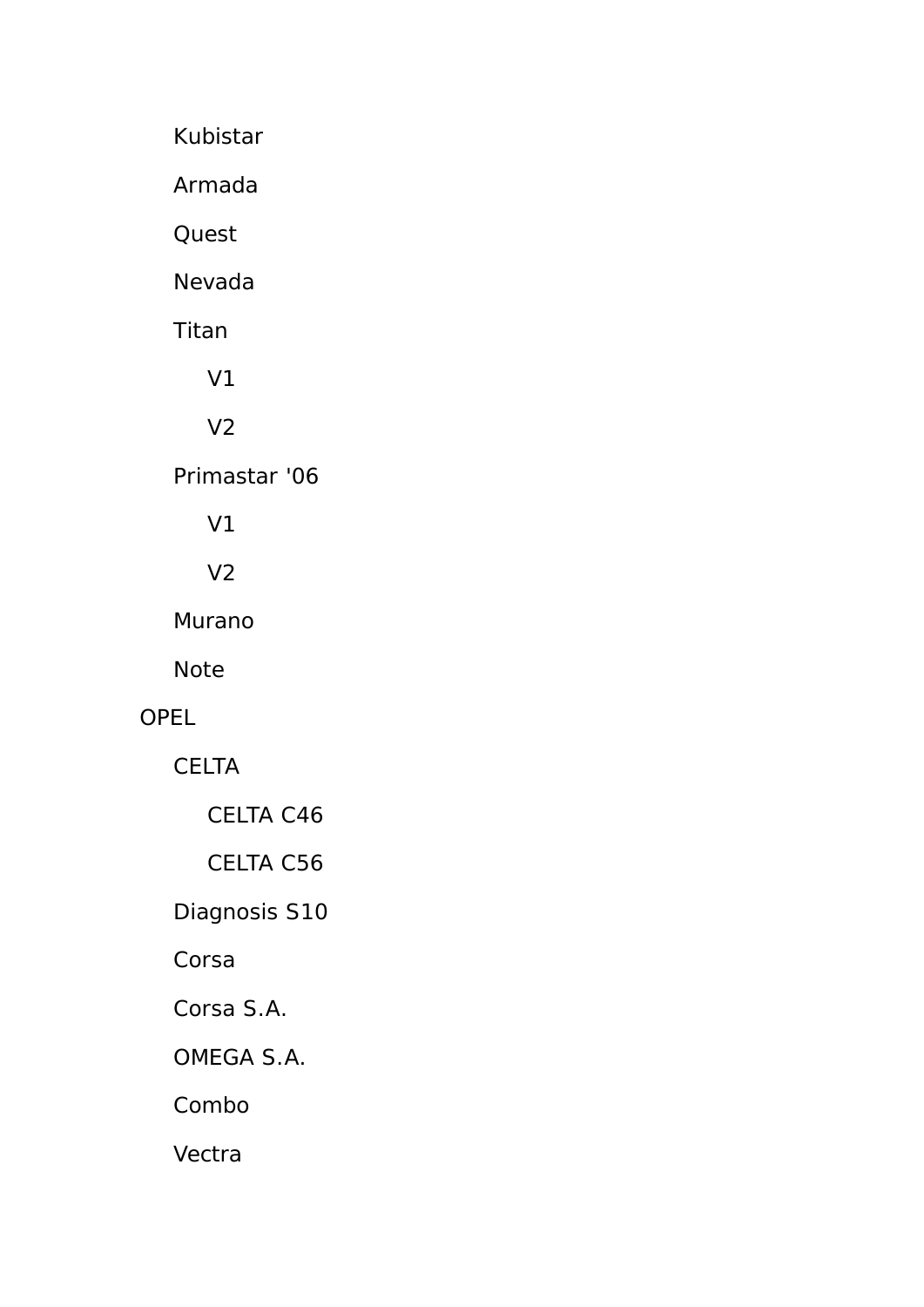Diagnosis -3/99

Diagnosis 3/99-

Diagnosis 2001

Clip VDO

Clip TRW

Clip 2002

Vectra S.A. C04

### Astra

Diagnosis VDO

Diagnosis 2001

Clip VDO

Clip TRW

2003 VDO

Clip

35080->0

## Zafira

Diagnosis VDO

Diagnosis 2001

Clip VDO

Clip TRW

35080

35080->0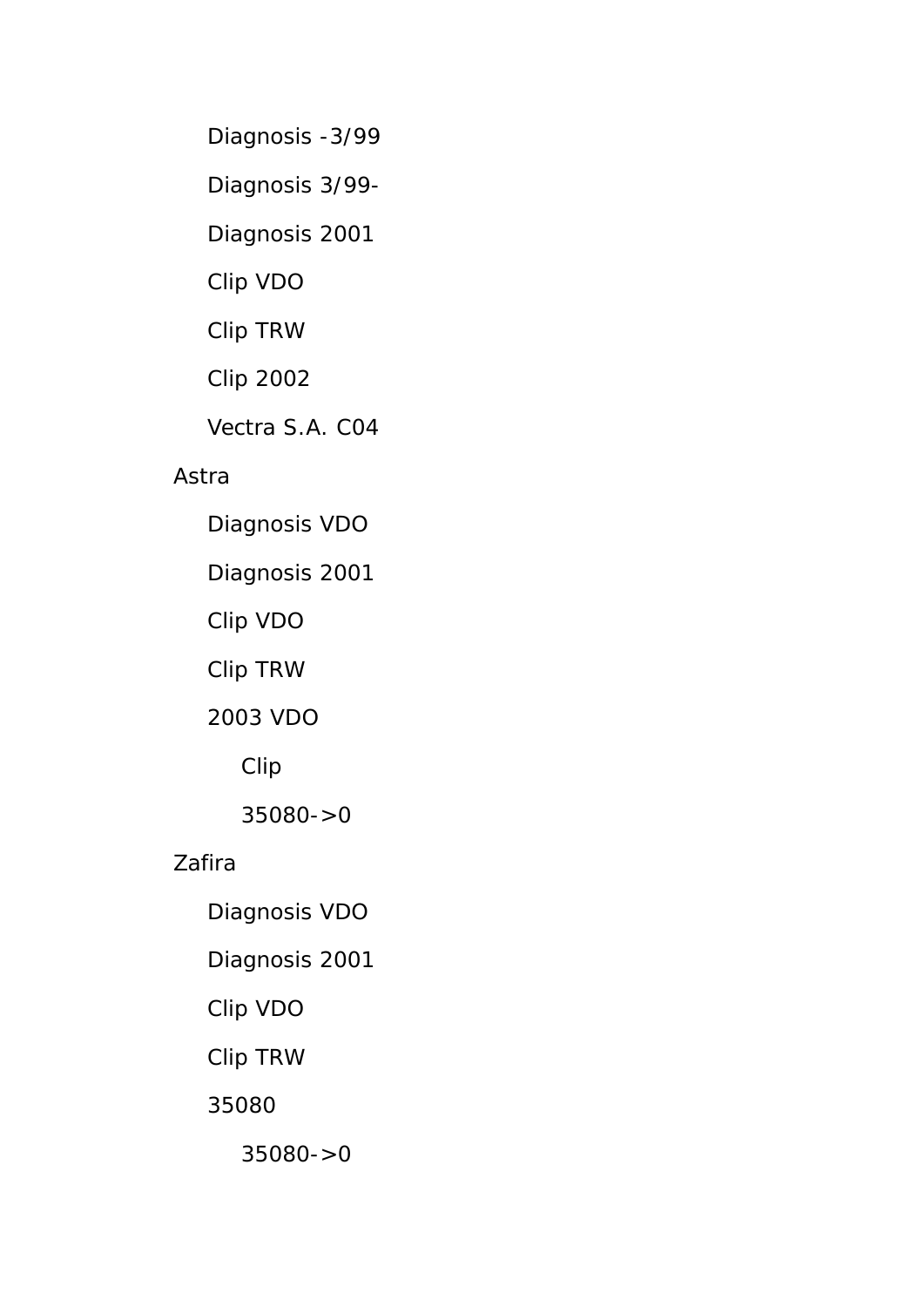Clip

Frontera

Diagnosis VDO

Clip VDO

Clip TRW

Clip Delco

Omega C06

Monterey

Vivaro

95020

C66

Signum

Meriva

Movano

PEUGEOT

106

206

206 S.A.

Jaeger

Jaeger DIAG

Jaeger Service

2001-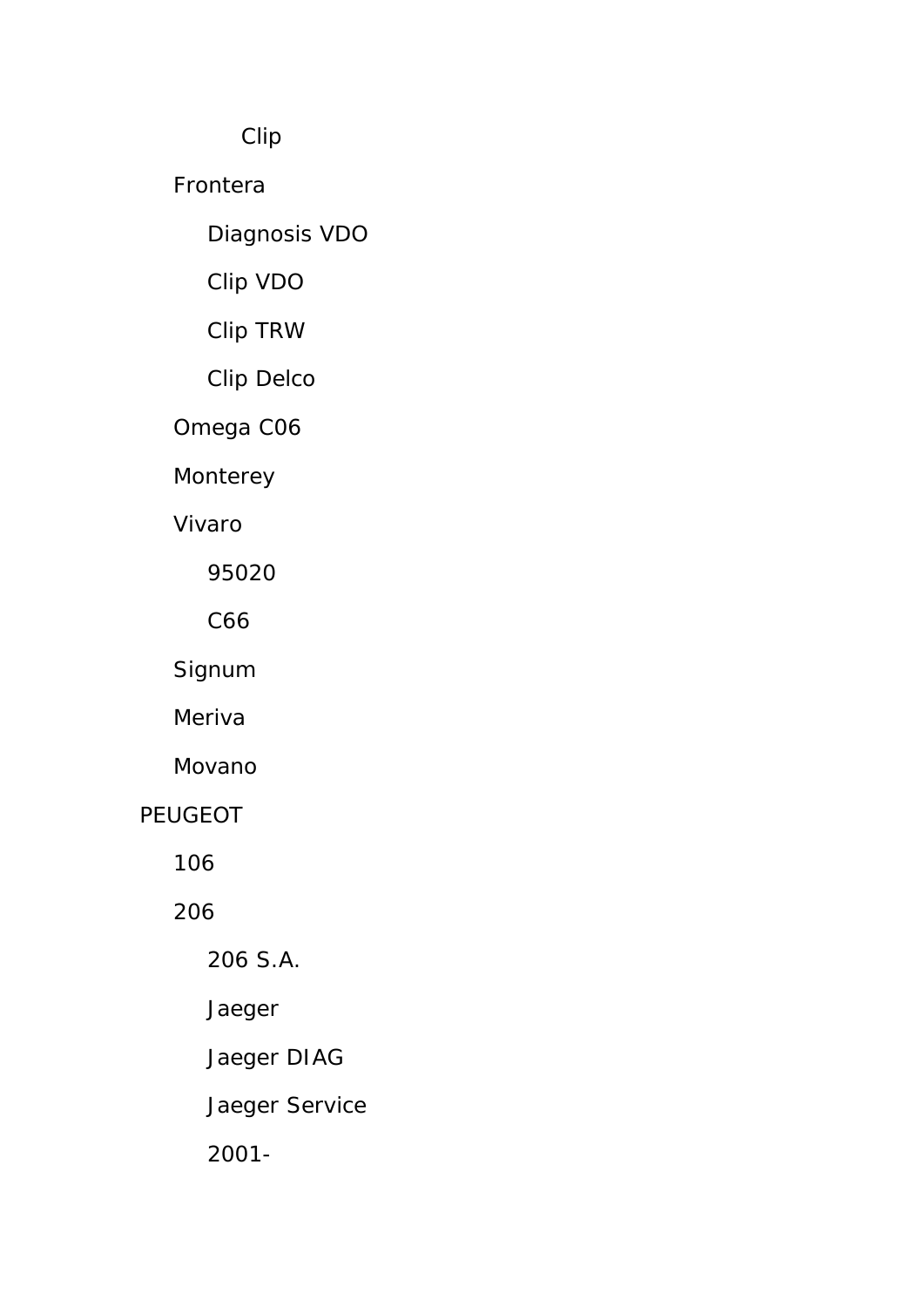# Dash

# BSI

Dash 2003

# BSI AUTODETECT

BSI 2003 V3

### 207

Dash

**BSI** 

## 306

VDO Diagnosis

Clip V1

Clip V2

### 307

 V1 V2 V3 2003 V1 V2 V3 2006

Clip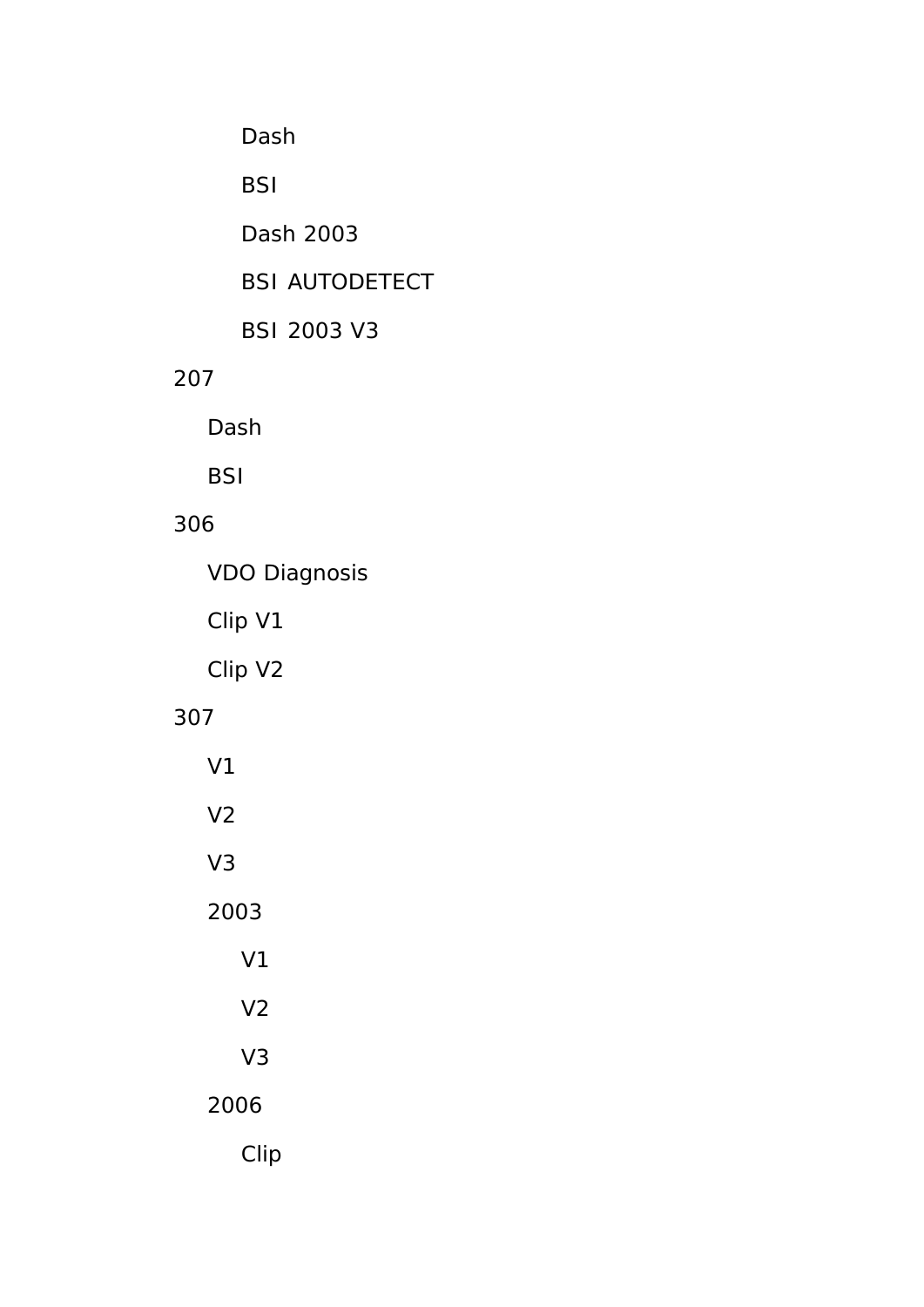BSI

V1

V2

# 406

Sagem

Jaeger

# VDO

VDO

- BSI V1
- BSI V2
- BSI V3

BSI 95040

# 407

 Dash V1 Dash V2 BSI V1 V2 V3 V4 V5

807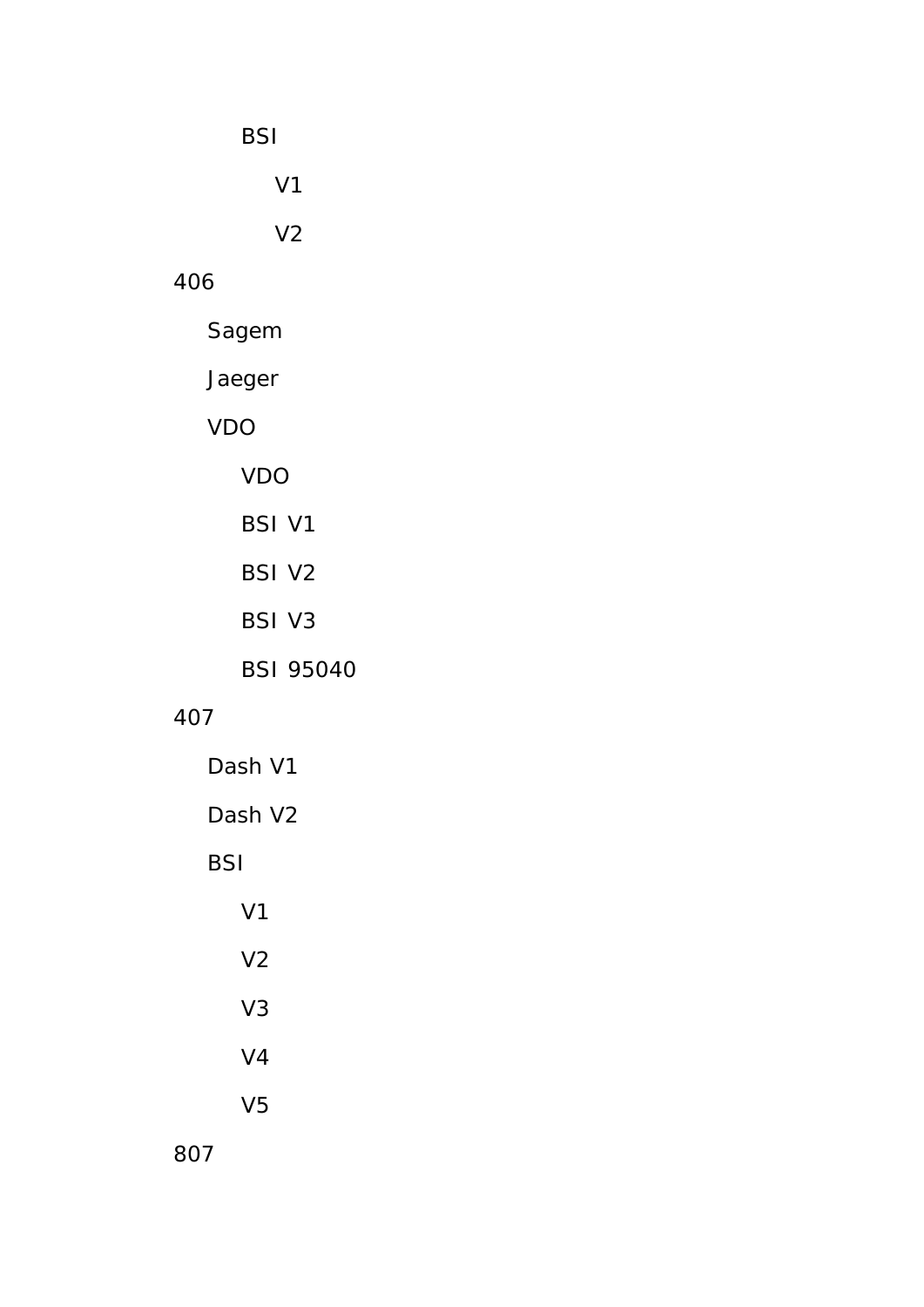### Dash 1

Dash 2

BSI V1

BSI V2

BSI V3

BSI V4

### 1007

Dash V1

Dash V2

**BSI** 

### 607

Dash

607 Diagnosis

VDO Clip

VDO '05

V1 (93C66)

V2 (93C66)

# **BSI**

V1 (93C66)

V2 (95160)

## 806

806 DIAG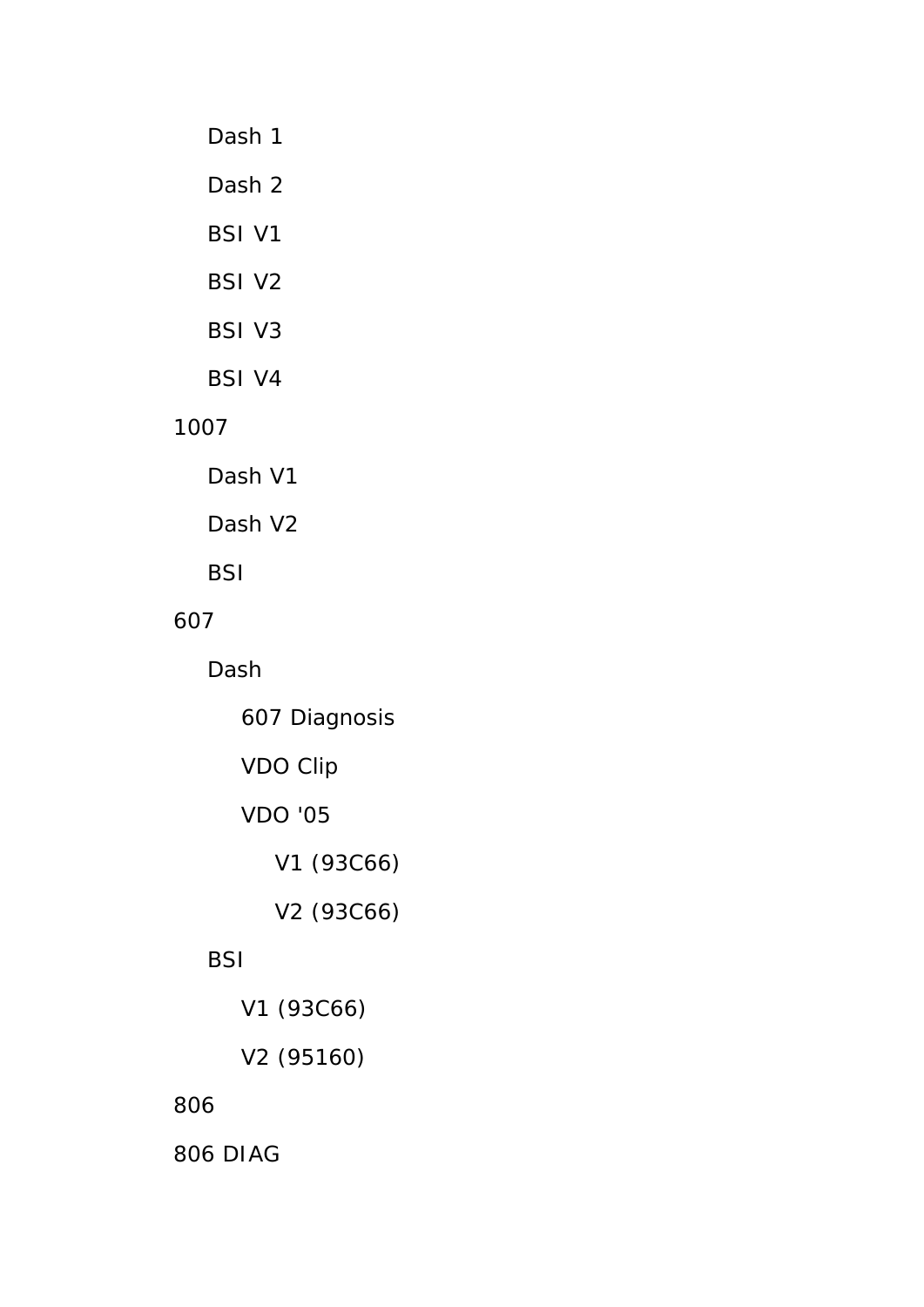Expert

Expert V1

Expert V2

### BOXER

V1

V2

PONTIAC

Solstice

Dash

BSI/BCU

PORSCHE

928

Boxster

Diagnosis

Clip

Clip '06

Boxster '05

## 996

Diagnosis

Clip

ECM

Porsche 2000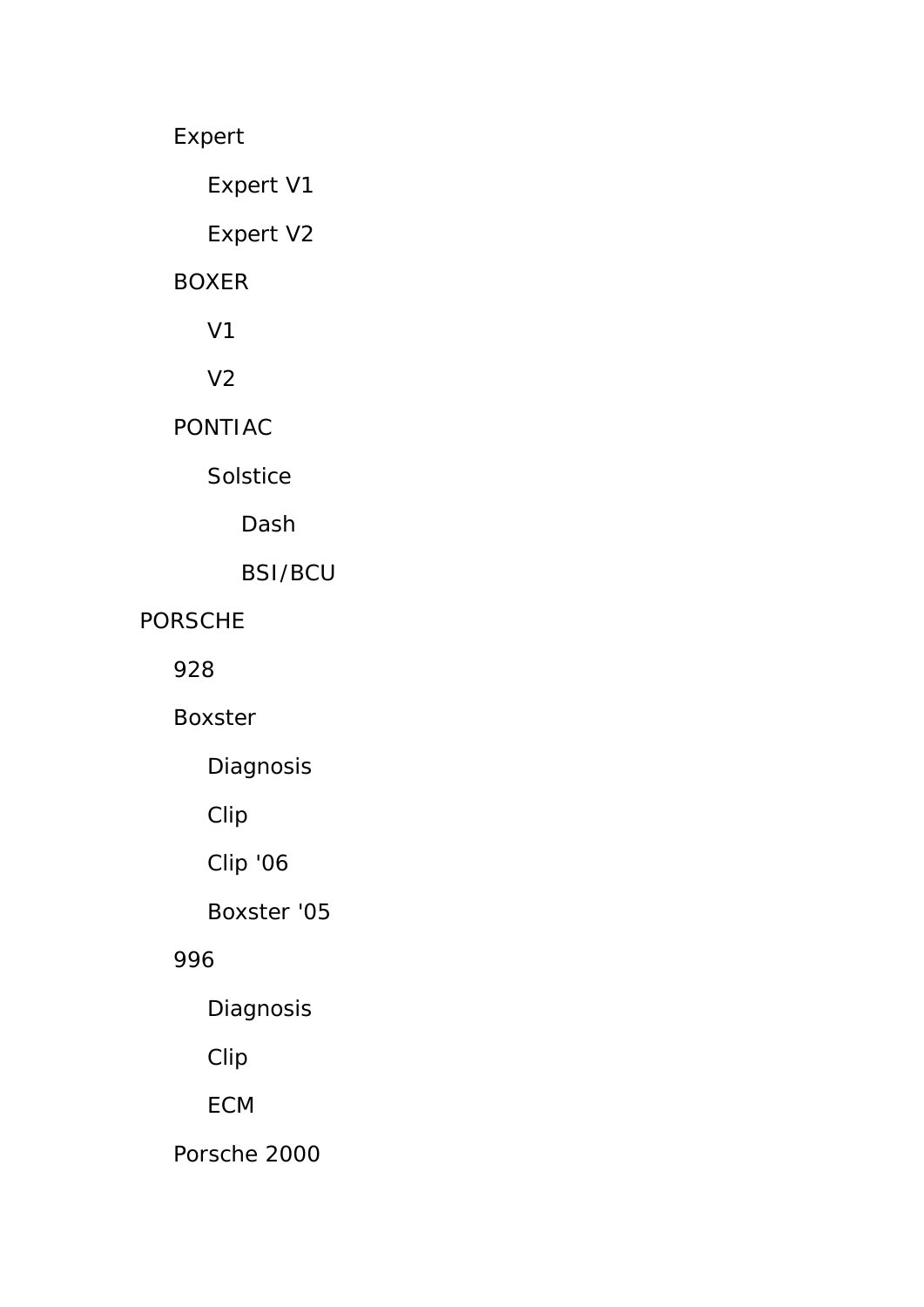Cayenne

997

997 LC

### RENAULT

Safrane

Safrane C46V1

Safrane C46V2

Safrane C56

Safrane Mod99

Megane

Megane -2000

Sagem 1

Sagem 2

Jaeger

Megane 2000-2003

Jaeger 908

Prototyp (68HC)

Final Version

2003 (Jaeger)

Jaeger 908 Diag

2003-

Visteon C56 V1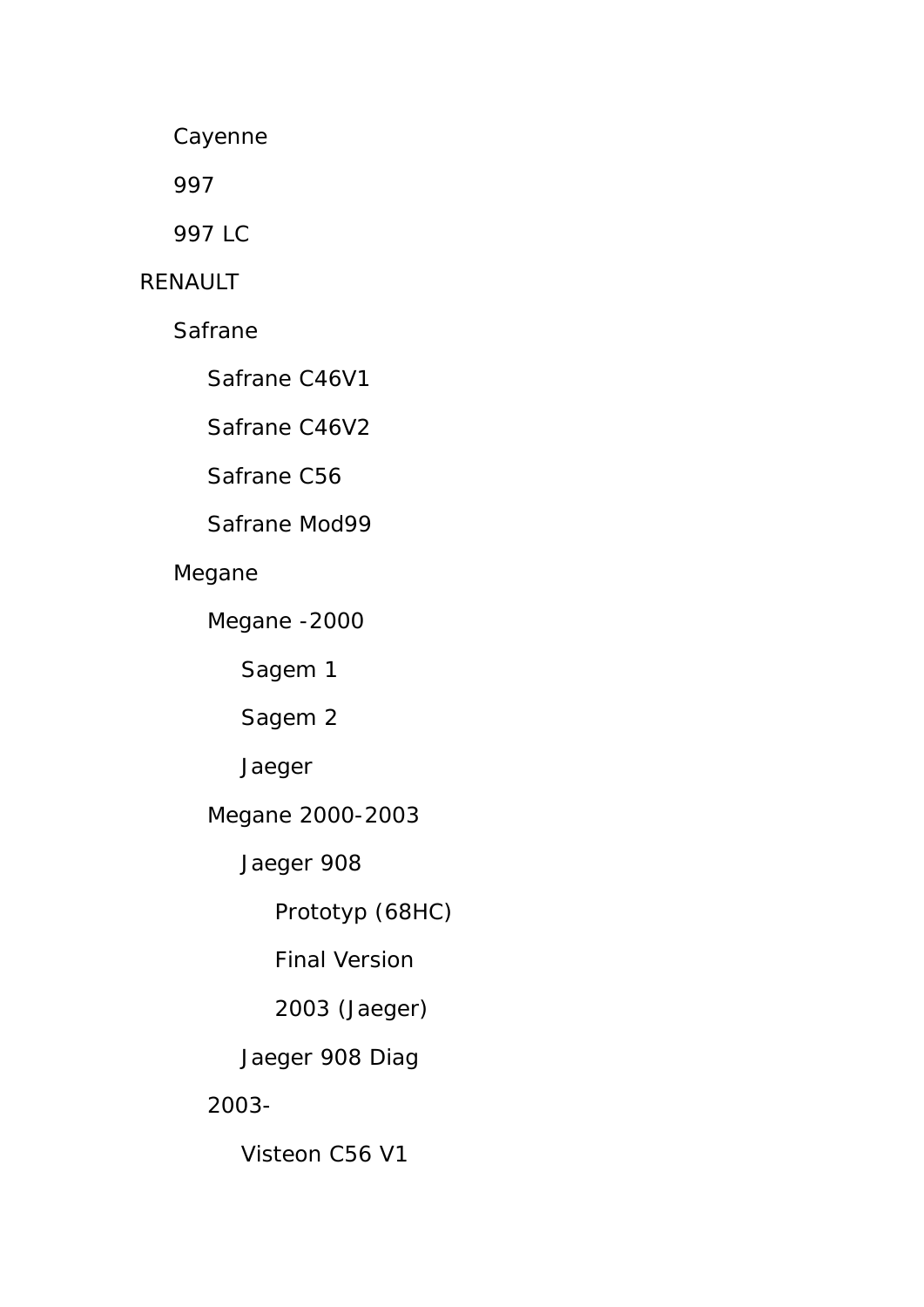Visteon C56 V2

Johnson 2004

2006-

Clio II

Sagem

Sagem NEC V1

Jaeger C46

Jaeger 908

Prototyp (68HC)

Final Version

Jaeger 908 Diag

Clio C56

Clio C66

Clio C04

Clio 2006

Modus

Laguna

Laguna 99

Laguna 908

Laguna 912

Laguna 9S12

Twingo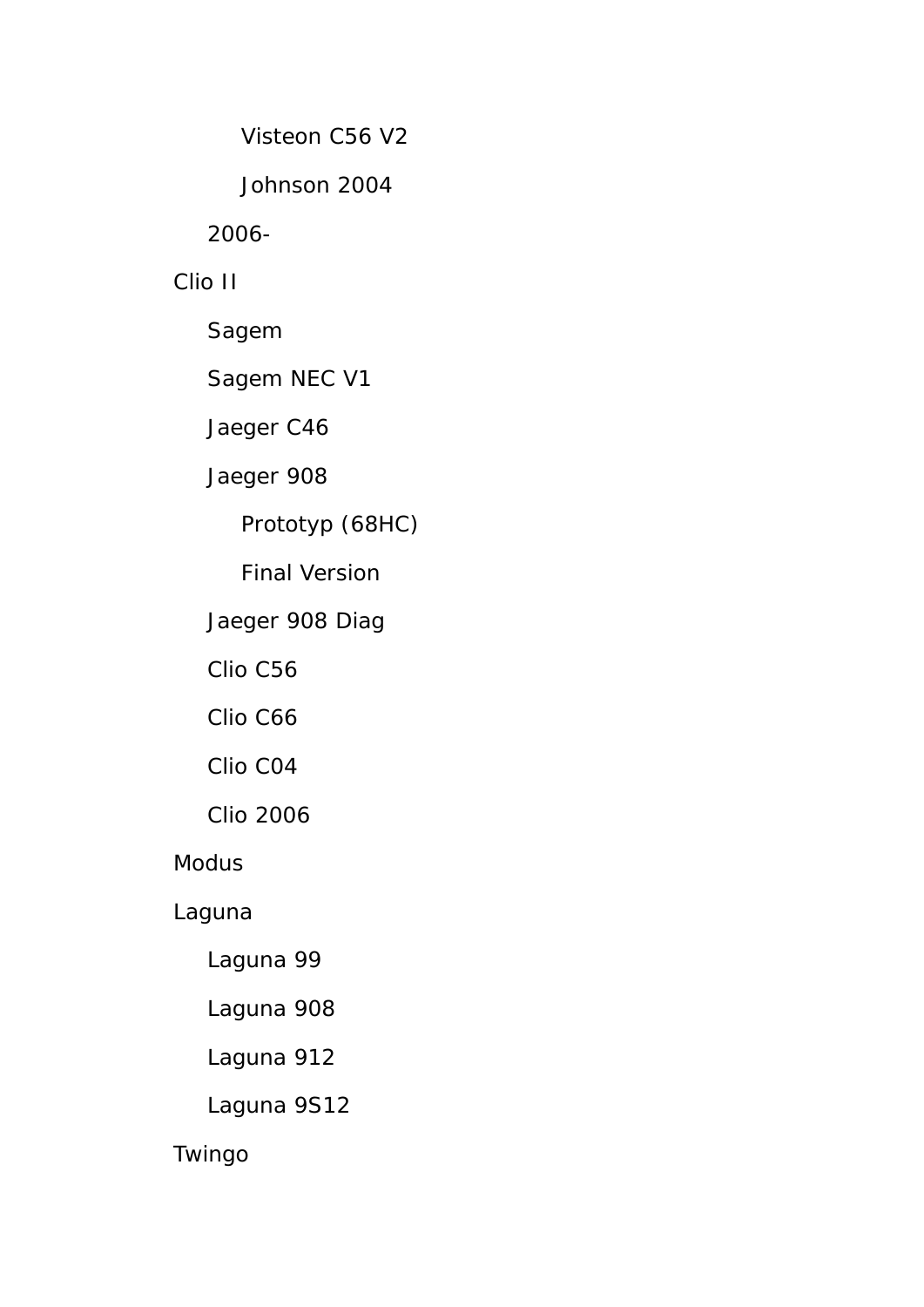Twingo VDO

Twingo BORG

VDO repair

### Kangoo

-2003

2003-

# Espace

-03

## VERSION1

Dash

Body Controller

Restore

# VERSION2

Dash

Body Controller

# Restore

## '03-'05

 V1 V2 V3 V4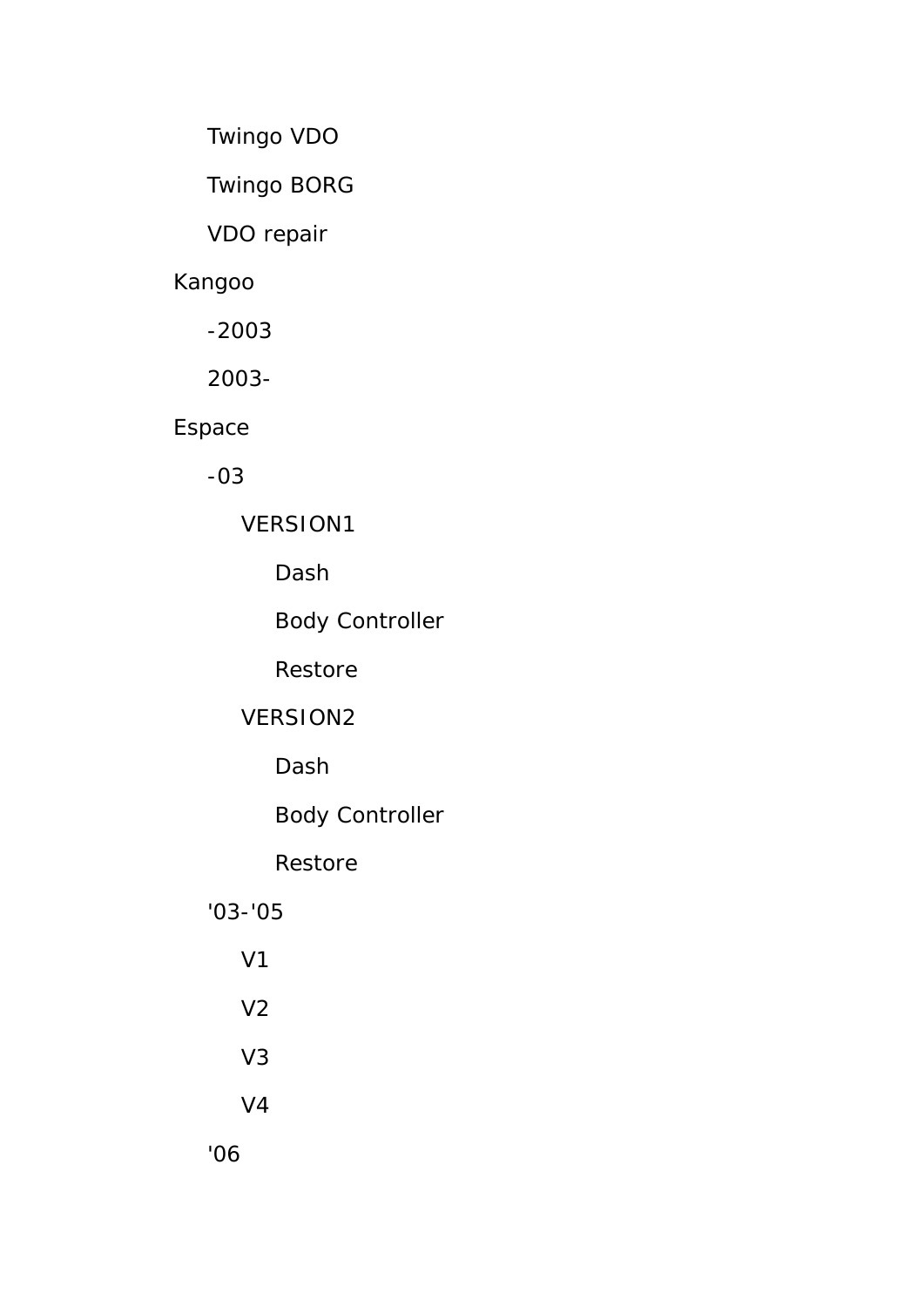Trafic Trafic '05 Vel Satis 912 9S12 Master C66 V1 V2 AVANTIME Dash Body Controller

Logan

### ROVER

Rover25

Rover45

Rover75

### Rover75 DIAG

## Mini Cooper

Dash

BCU V1

BCU V2

LANDROVER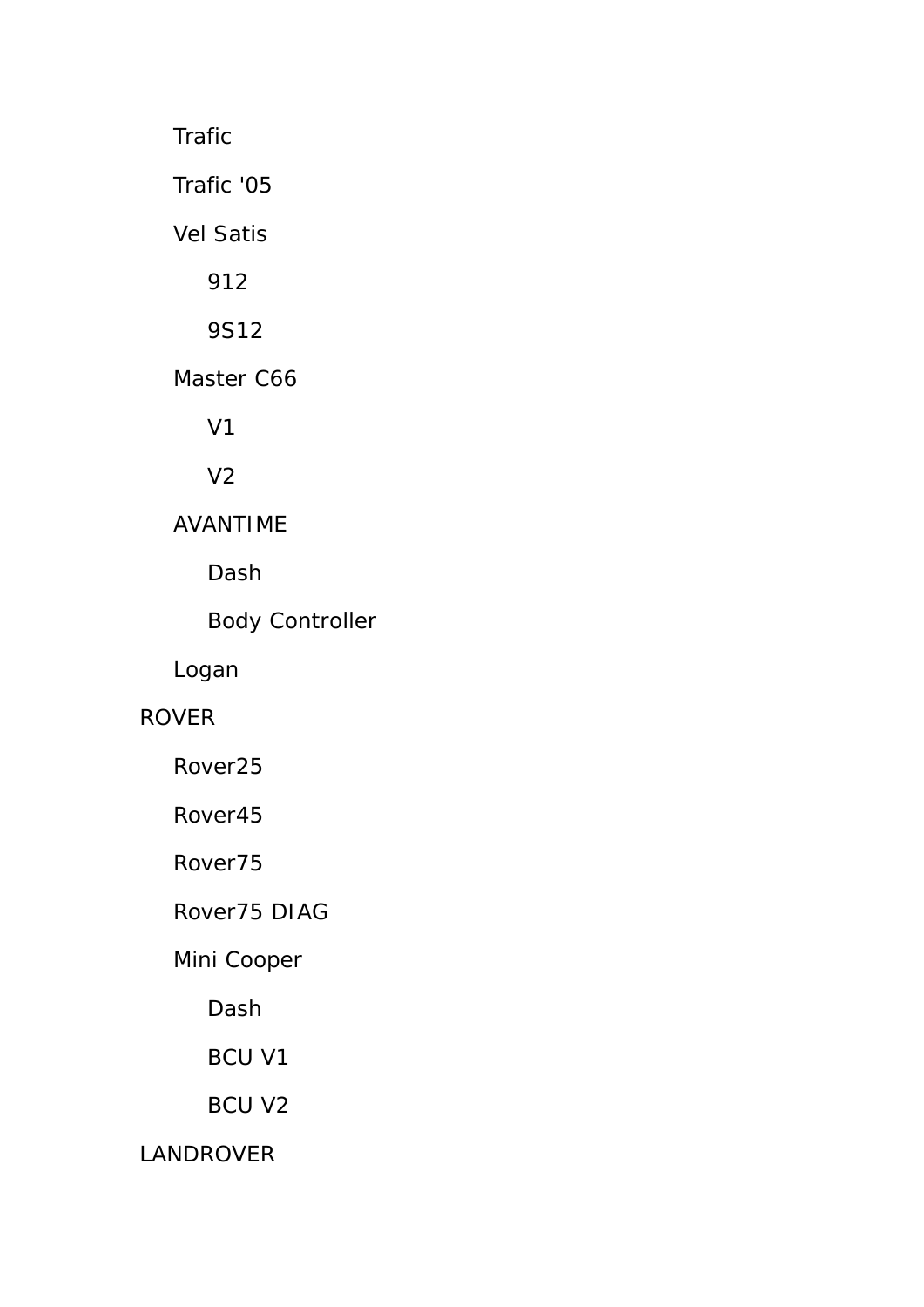Freelander

UKNSI

VDO

Discovery/TD5

Dash

BCU - 6/2001

BCU 6/2001 -

Discovery/TD6

Dash

35080->0

**Service** 

Range Rover Sport

Dash

## 35080->0

Service

Range Rover 2006

Dash

**Service** 

Defender

RangeRover 2002-

MG

RoverMGF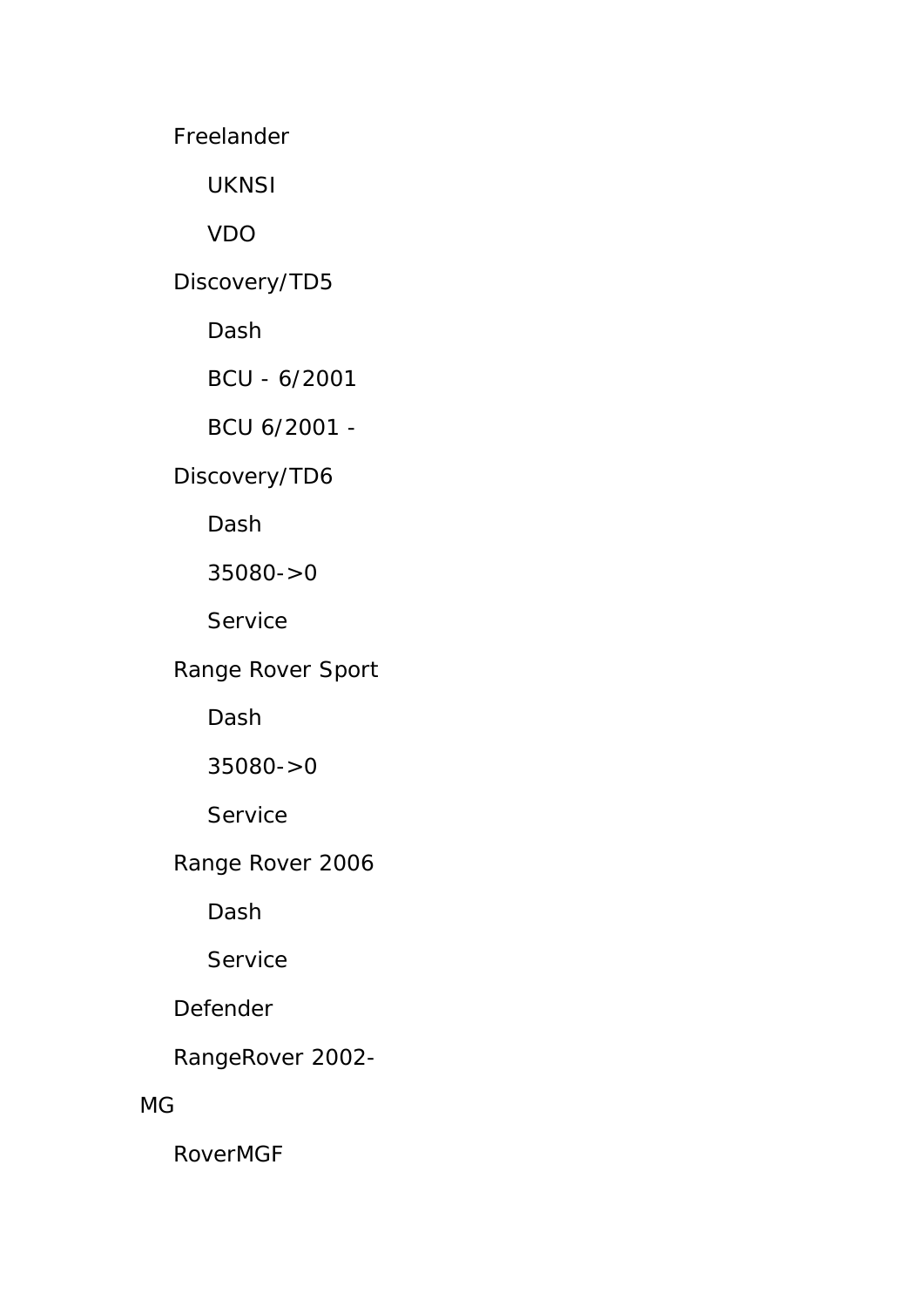Aston Martin

D<sub>B</sub>7

D<sub>B9</sub>

### SAAB

Saab 9395 S220

Saab 9395 S130

Saab 93 24C02

Saab 93 24C04

Saab 93 9S12

### SSANG YONG

Rexton 9S12

Rodius

#### SUBARU

Forester

- Forester -2002
- Forester 2002

### Forester 2003

#### Impreza

-2002

### 2002-

Legacy

-2004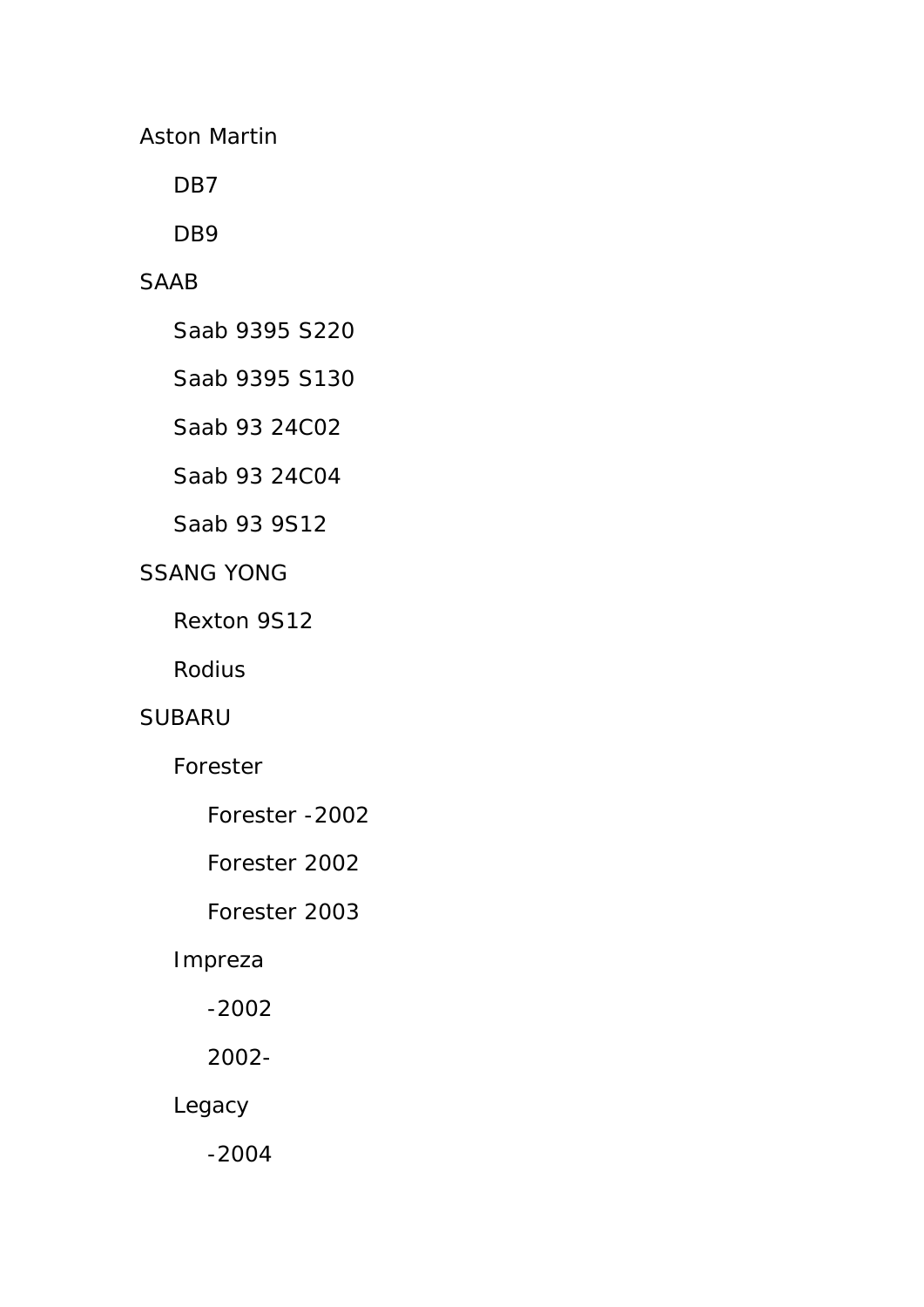2004-

L56R 1

L56R 2

### **Outback**

-2002

2002-2003

2004-

L56R 1

L56R 2

### SUZUKI

Ignis C46

Ignis C56

Vitara

Grand Vitara

93C46

24C16

## Jimny

Jimny MagMar

Jimny Denso

Liana

ALTO C46

CARRY VAN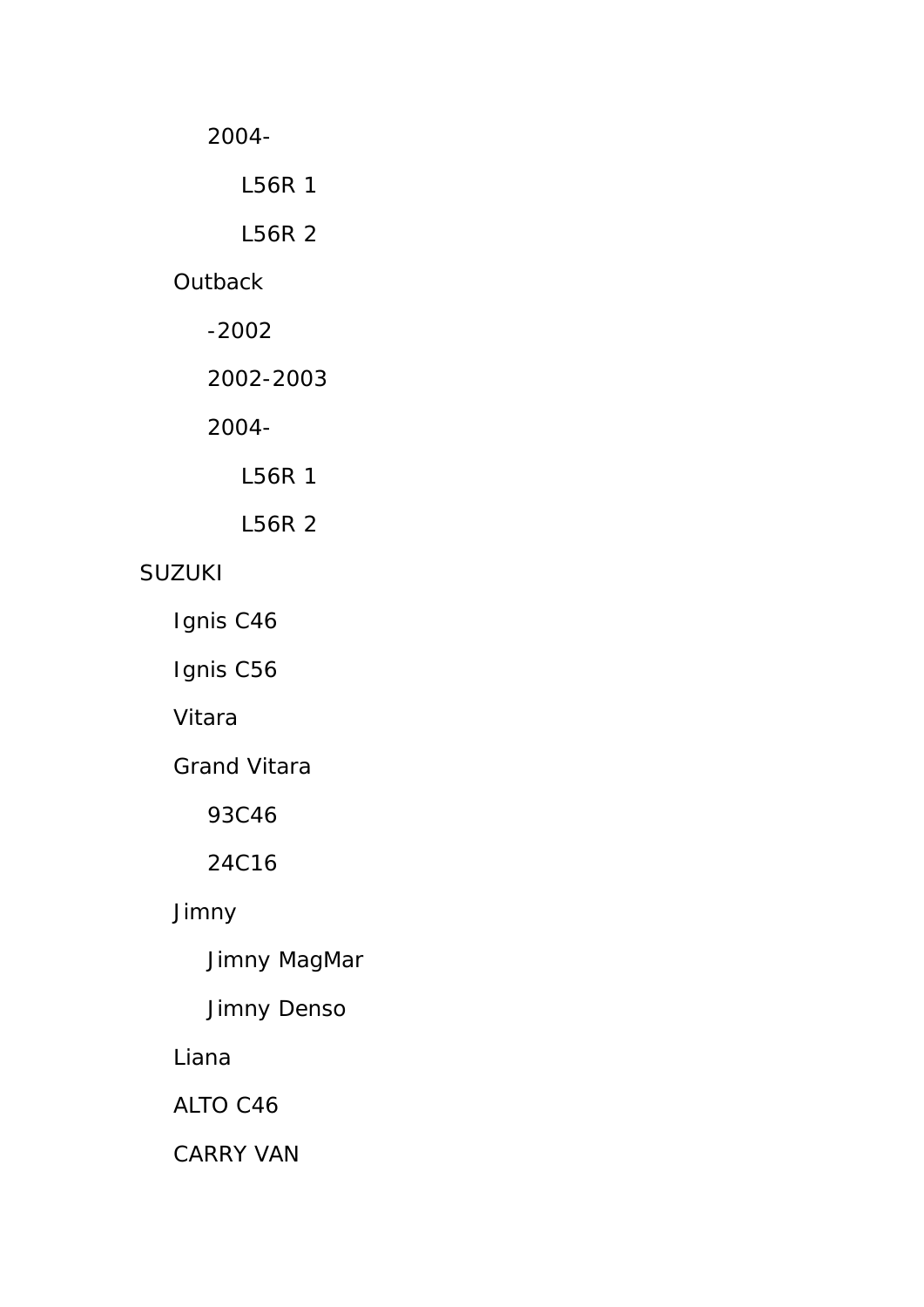SWIFT C66

LIANA

#### JAGUAR

11DU

XK8

S-Type

S-Type

S-Type 2003

S-Type 2004

# X-Type

X-TypeV1

X-TypeV2

X-Type 2004

XJ 2003

KIA

Rio

C46

C56

Carnival

Sportage

Sportage '05

Sorento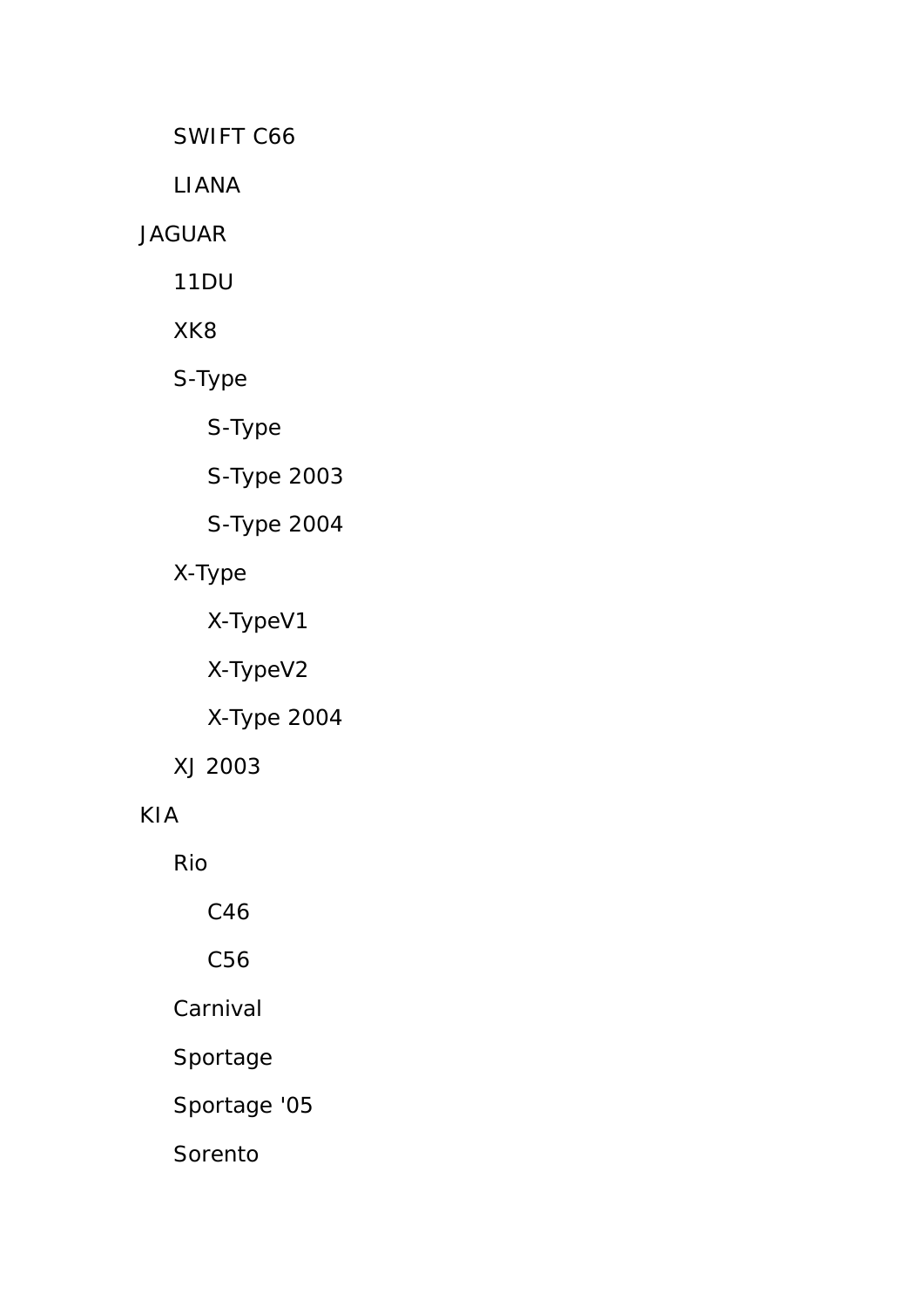**Carens** 

Picanto

Cerato

### **LEXUS**

LS/IS200 Mod99-

LS 300 Mod99-

GS 300 Mod99-

RX 300 Mod99-

SC/LS400 Mod99-

SC 430

GS 400 Mod99-

LS 430

LX 470

LX 470 2003

Harrier Jeep

## TOYOTA

Avensis

Diagnosis

Avensis C56

Avensis Verso

Avensis 2003

# Picnic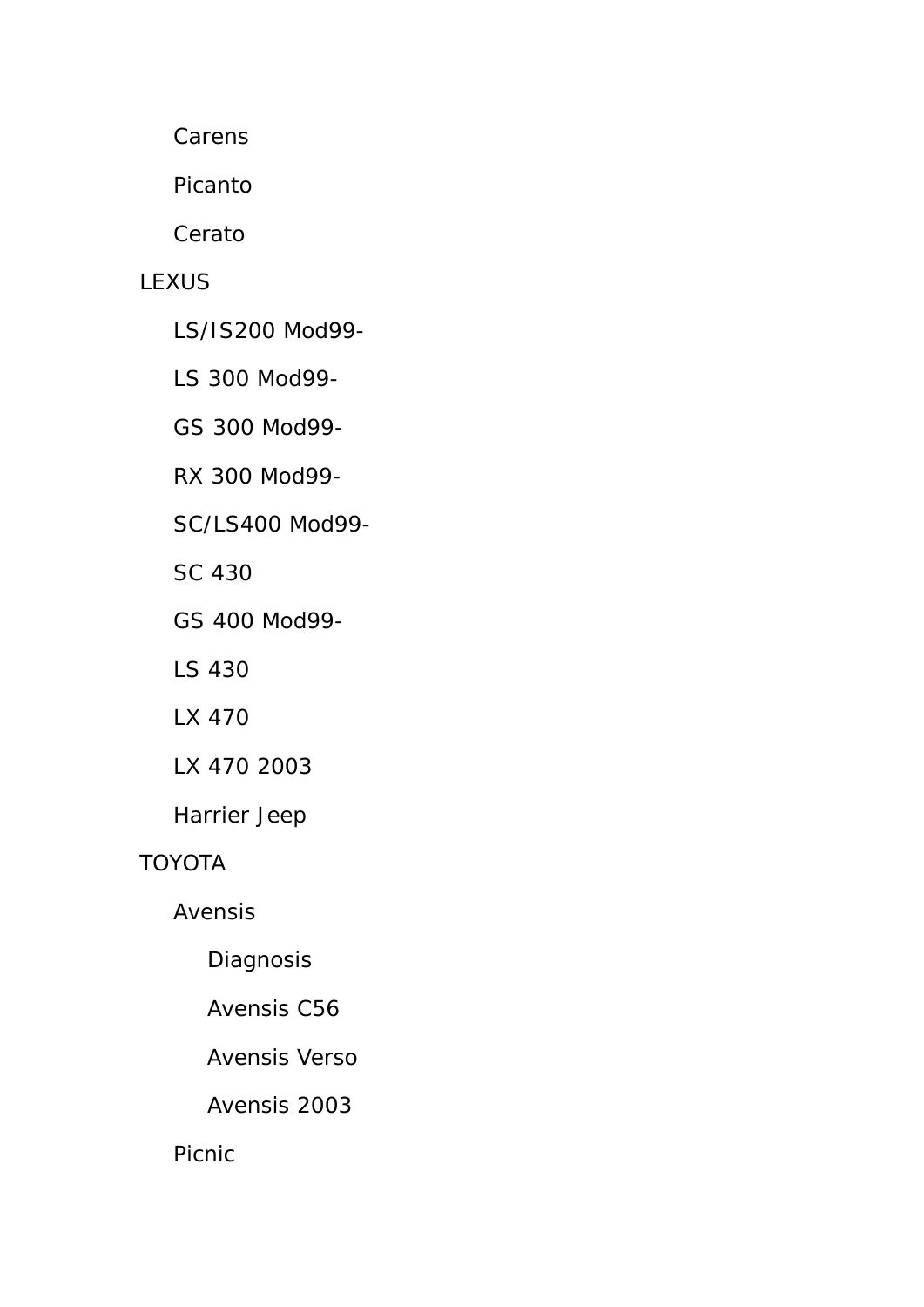Camry

Rav4

C46

C56

Siena

Avalon

Yaris

-2003

2003-

Celica

MR2

Corolla

C46

C56

Verso

Previa

Landcruiser

93C46

S220 -2000

S220 2000-

C66 2002-

HiAce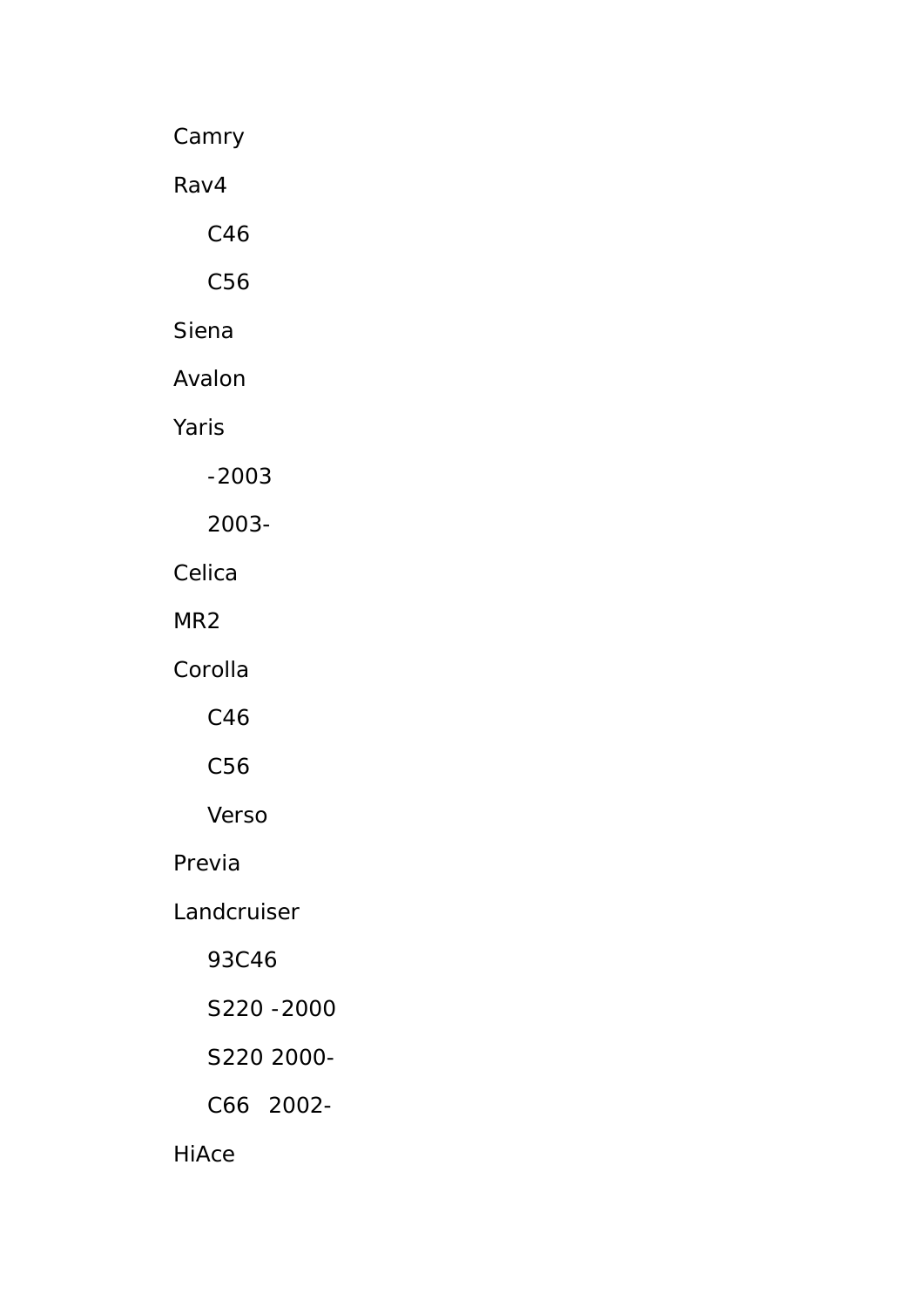HJ 100

Prado

Dina

Prius

Previs S130

Granvia

FJ Cruiser

## VOLVO

V40 / S40

C56

9S12

## S60

 912 80pin 912 112pin

9S12

# S70

912 80pin

912 112pin

9S12

## S80

908

912 80pin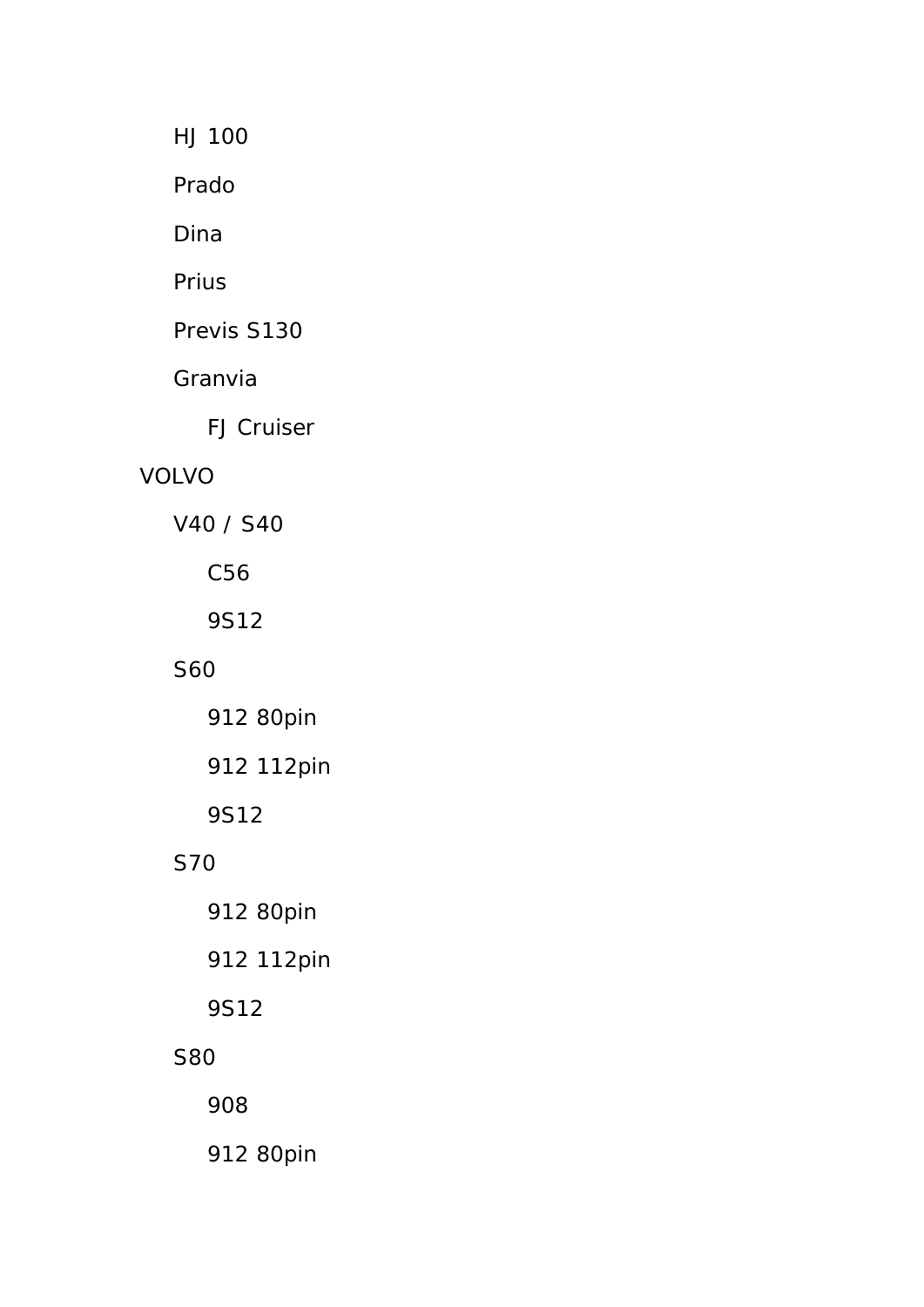912 112pin

#### V70

C56

908

912 80pin

912 112pin

9S12

#### 850

### 960

Clip

XC70/90

9S12

912 80pin

### YOKOHAMA

Cheata

### MAN

MAN 93CS46

### WIESMANN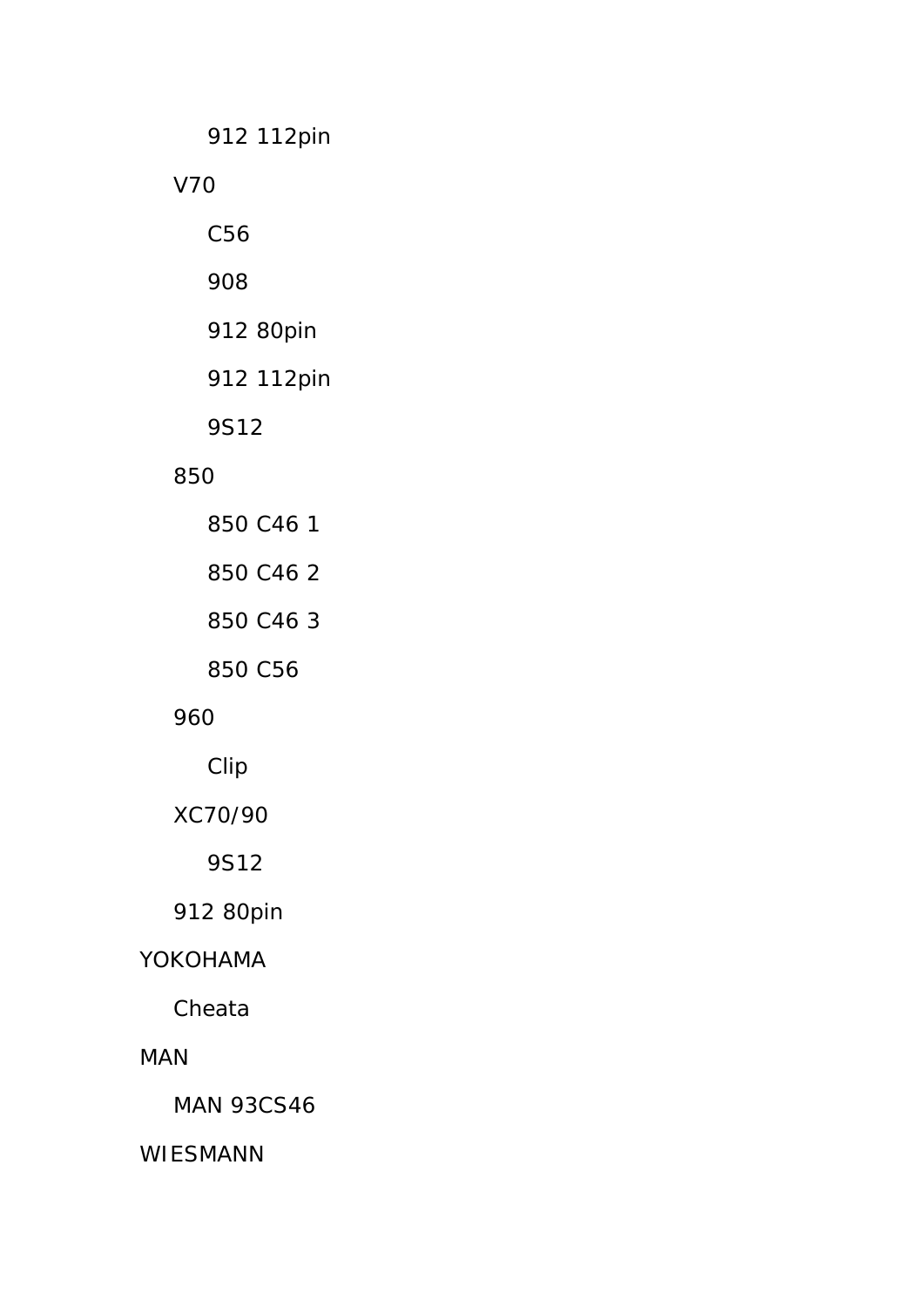Roadster

### MOTORCYCLES

Aprilia

Aprilia 100pin

RSW 1000

Falco

Capo Nord

Tuono

24C02

24C16

Scarabeo V1

Scarabeo V2

## DUCATI

749

Monster

**HARLEY** 

95010

95020 V1

95020 V2

HARLEY 93C46

## HARLEY FIREBOLT

CAGIVA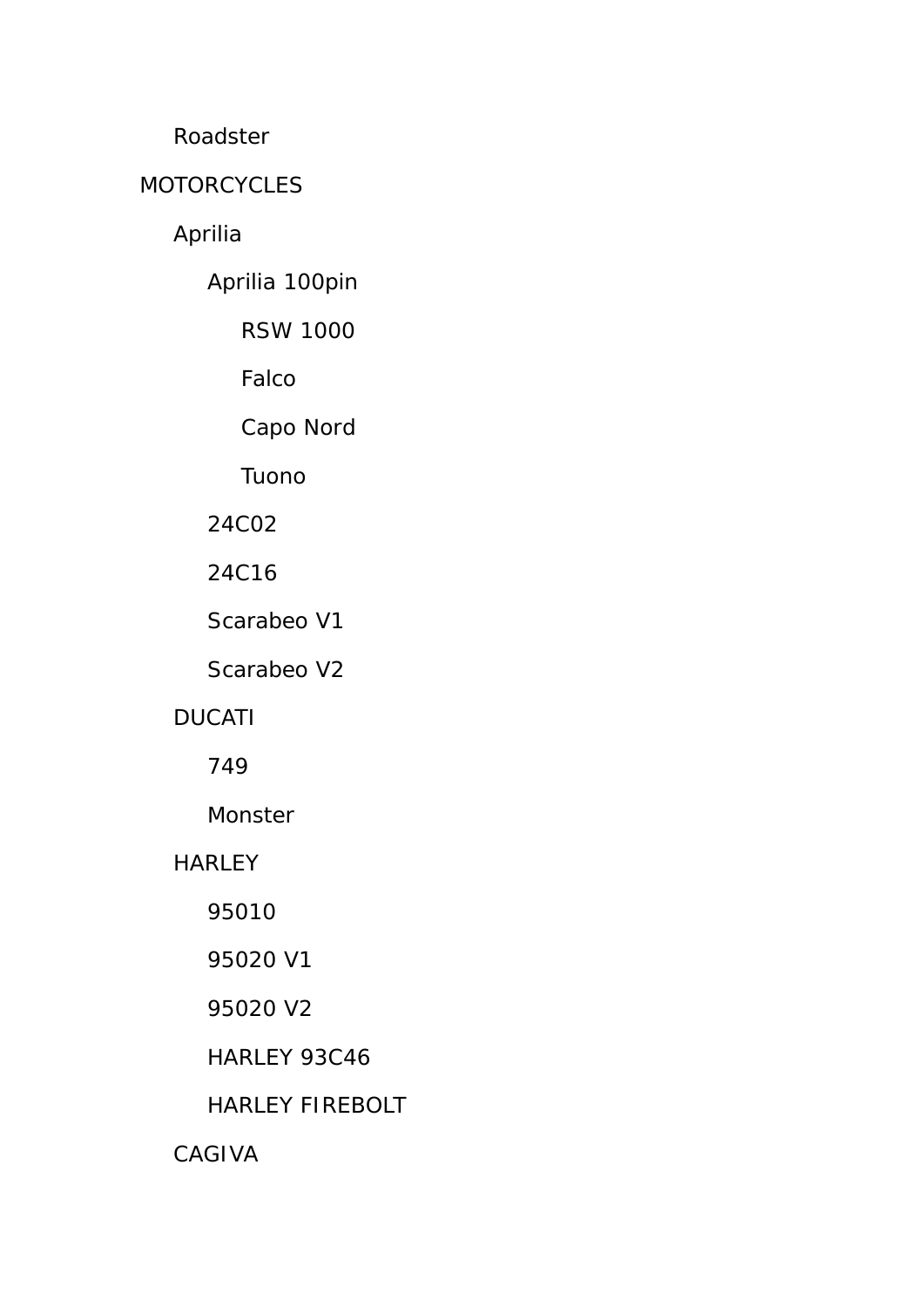Raptor

HONDA

Hornet

VFR 800

VFR 800 '04

VFR 1000

Fireblade RR

Fireblade RR4

VT 1100

VTR 1100

CBR600 F1

CBR900 2000

CBR900 2004

CBR900 2005

CBR900 2006

CBR 1100rr

Silver Wing FJS

Pan Europ.

Goldwing C56

Varadero

KAWASAKI

GPZ 600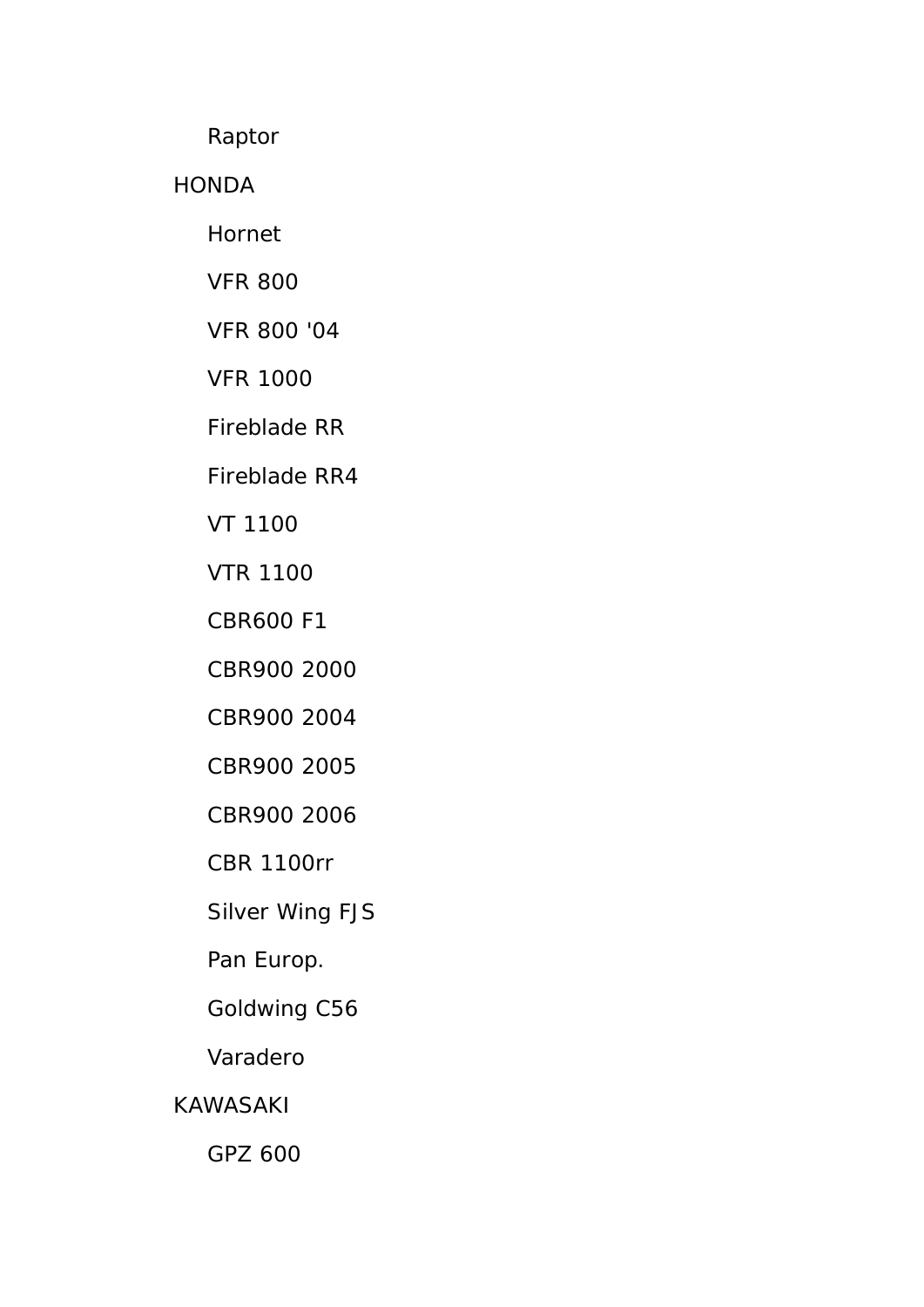ZX 6 ZX 6R ZX 6R '03 ZX 9 ZX 9R ZX 12R

636

KVF QUAD

#### SUZUKI

- GSX-R 600 C46
- GSX-R 600 C56
- GSX-R 750 C46
- GSX-R 750 C56
- GSX-R 1000
- Bandit
- TL 800
- TL 1000

### HAYABUSA

- XF 650
- Burgmann
	- 250
	- 400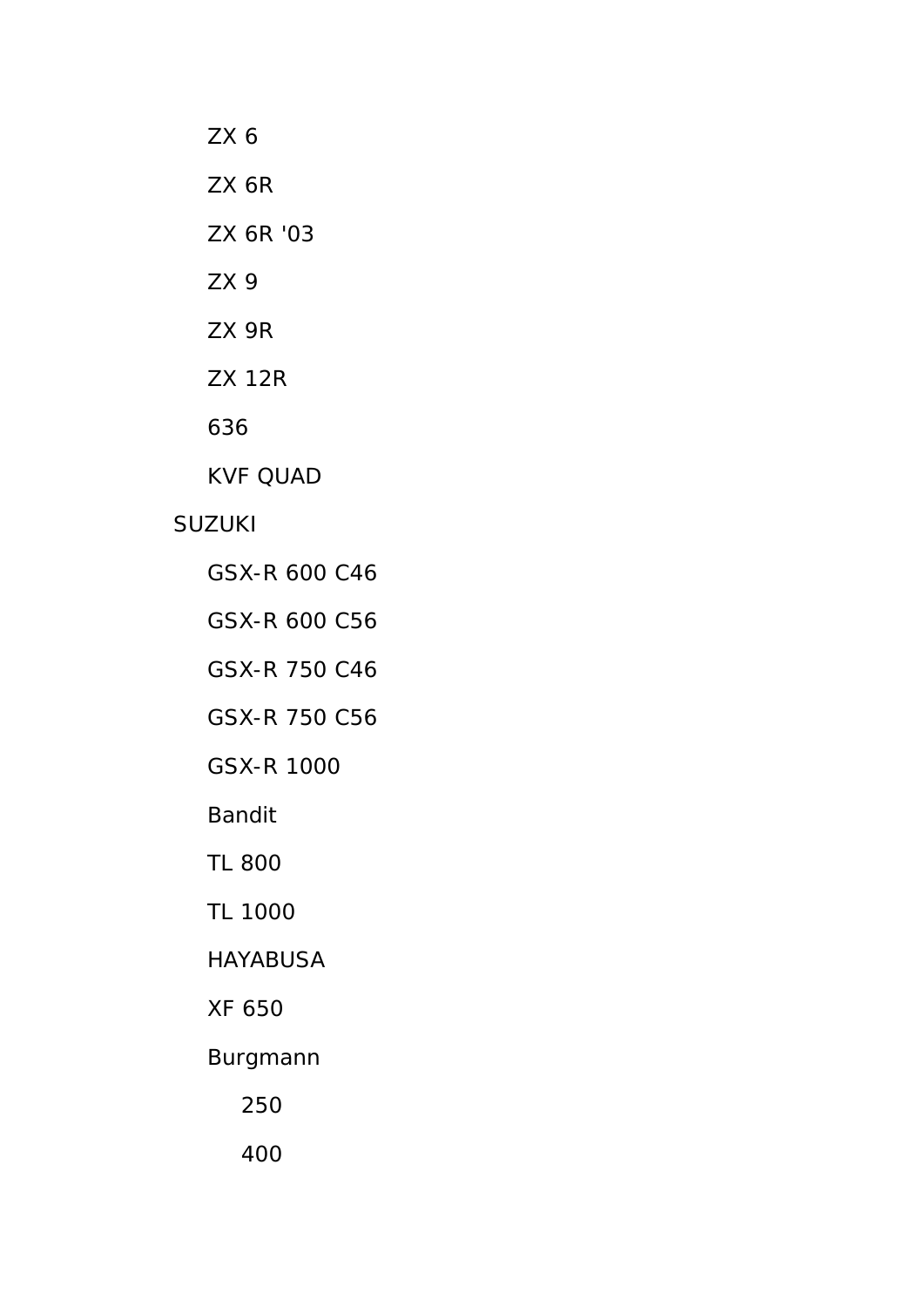Bandit

Intruder 1200

VL 1500

SV 650s 03

SV 650 '05

VL 800 Volusia

### YAMAHA

Wild Star

Dragstar

**TMax** 

YZF-R 1

YZF-R 6

FZ-600

### PHASER

FJ 1200

FJ 1300

R6

R6 2002

R1

R1 V2

Versity 300

Majestik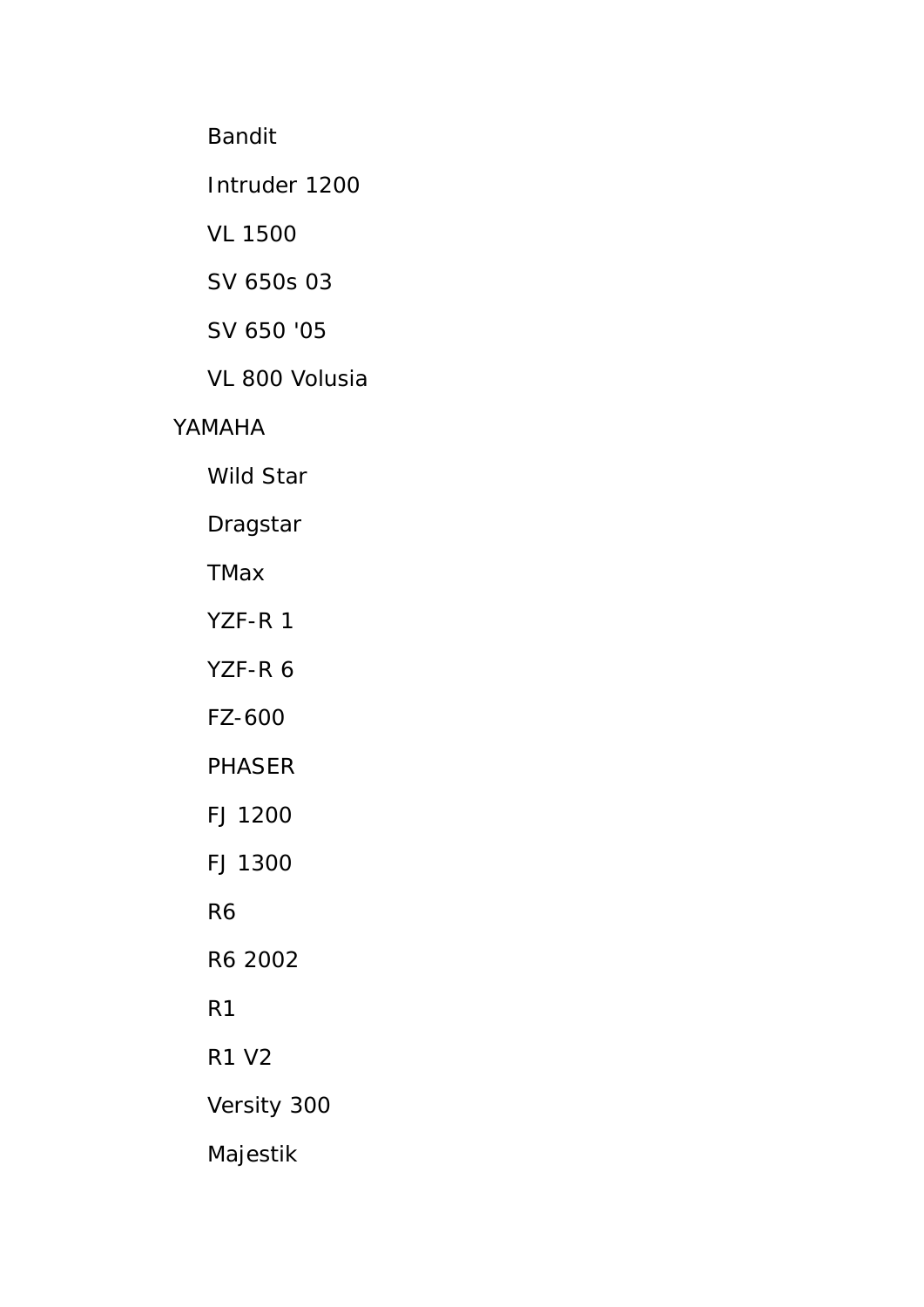BT 1100

BMW

 $C<sub>1</sub>$ 

F650GS

Piaggio

X9

Benelli 1130

MV Augusta

# USA UPDATE 06/03

### OLDSMOBILE

Alero

BUICK

Regal

Rendezvous

Aztec

CHEVROLET

S10 / Blazer KM

S10 / Blazer Hour

Pickup 15/25/35

Tahoe -2002

Tahoe Hour -02

Yukon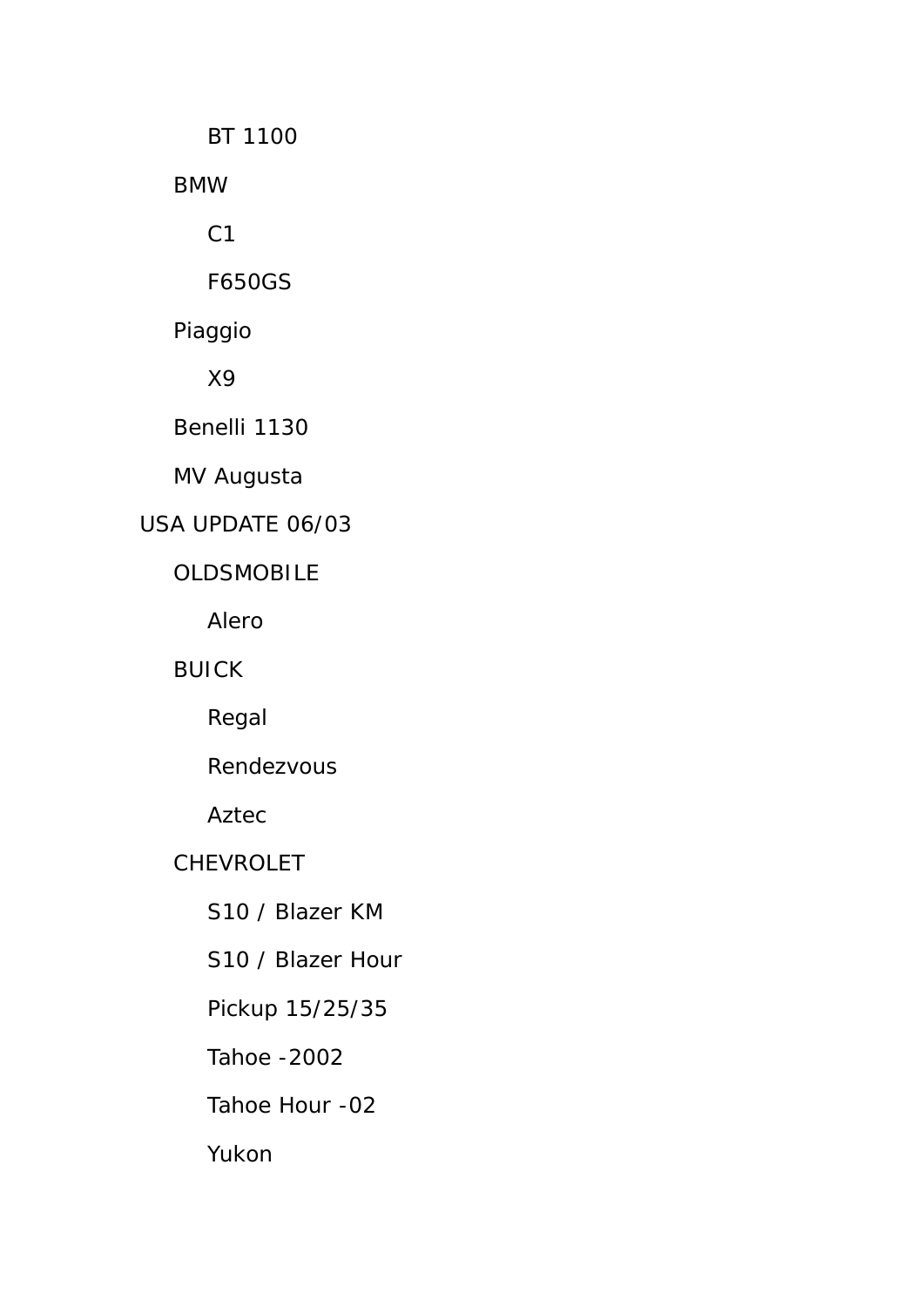Escalade

**Suburban** 

Camaro

Malibu

Hummer H2 miles

Hummer H2 hour

Corvette

Caddylac Deville03

GMC envoy

FORD

Taurus

Expedition

F150

F150 92-97

Mustang

Crown Victoria

Windstar

## LINCOLN

**Continental** 

## LS

Toyota 4runner

Mitsubishi Galant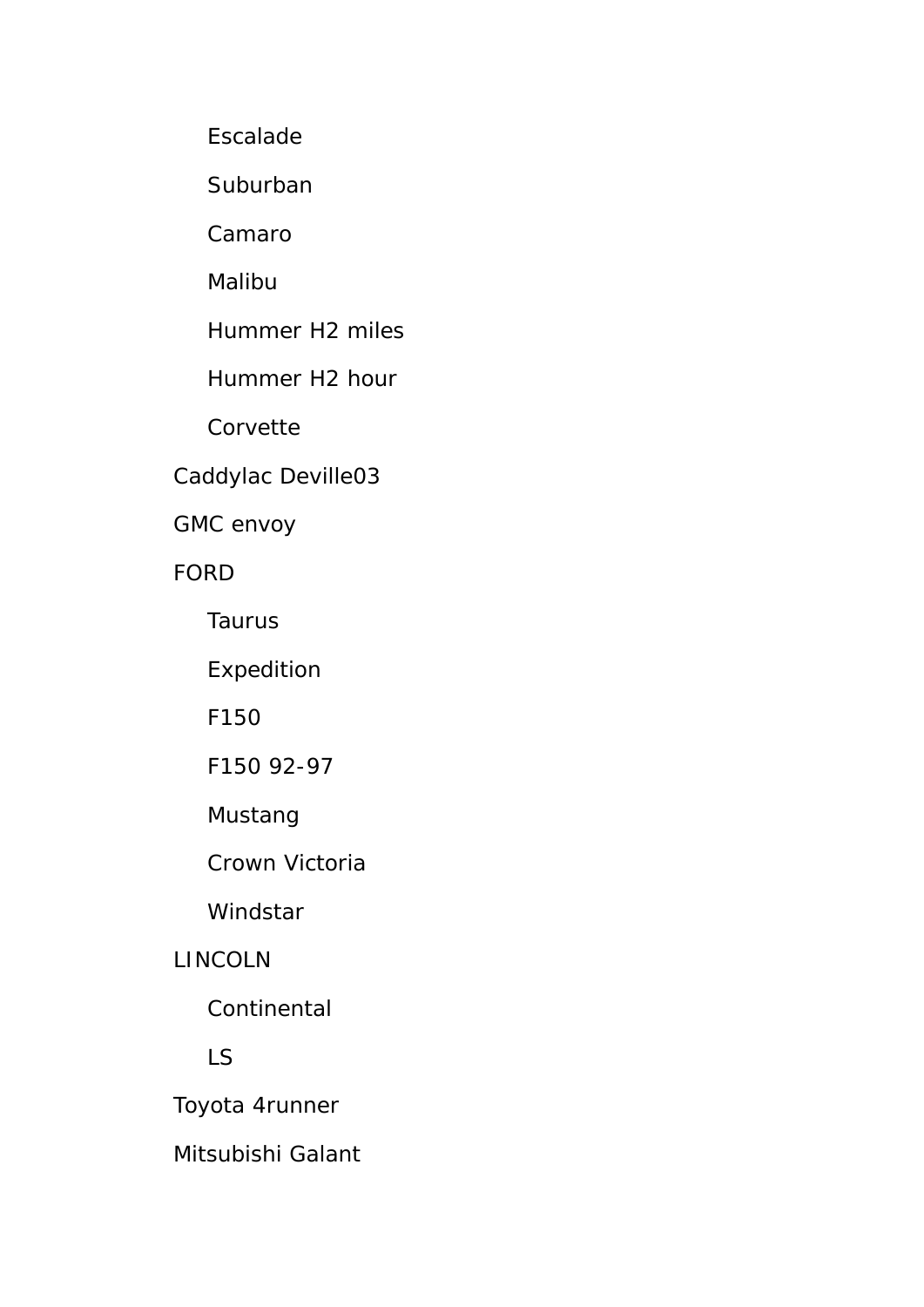Saturn Box

NISSAN USA

C56

C66

9S12 TOOLS

9S12 SAVE

9S12 1 WRITE

9S12 2 WRITE

912 SAVE

912 WRITE

908 TOOLS

908 SAVE

908 LOAD 600

908 LOAD 800

NEC

NEC .AU

OPTIONS

Choose Language

Version

New PIN

Erase all eeps

erase last EEP